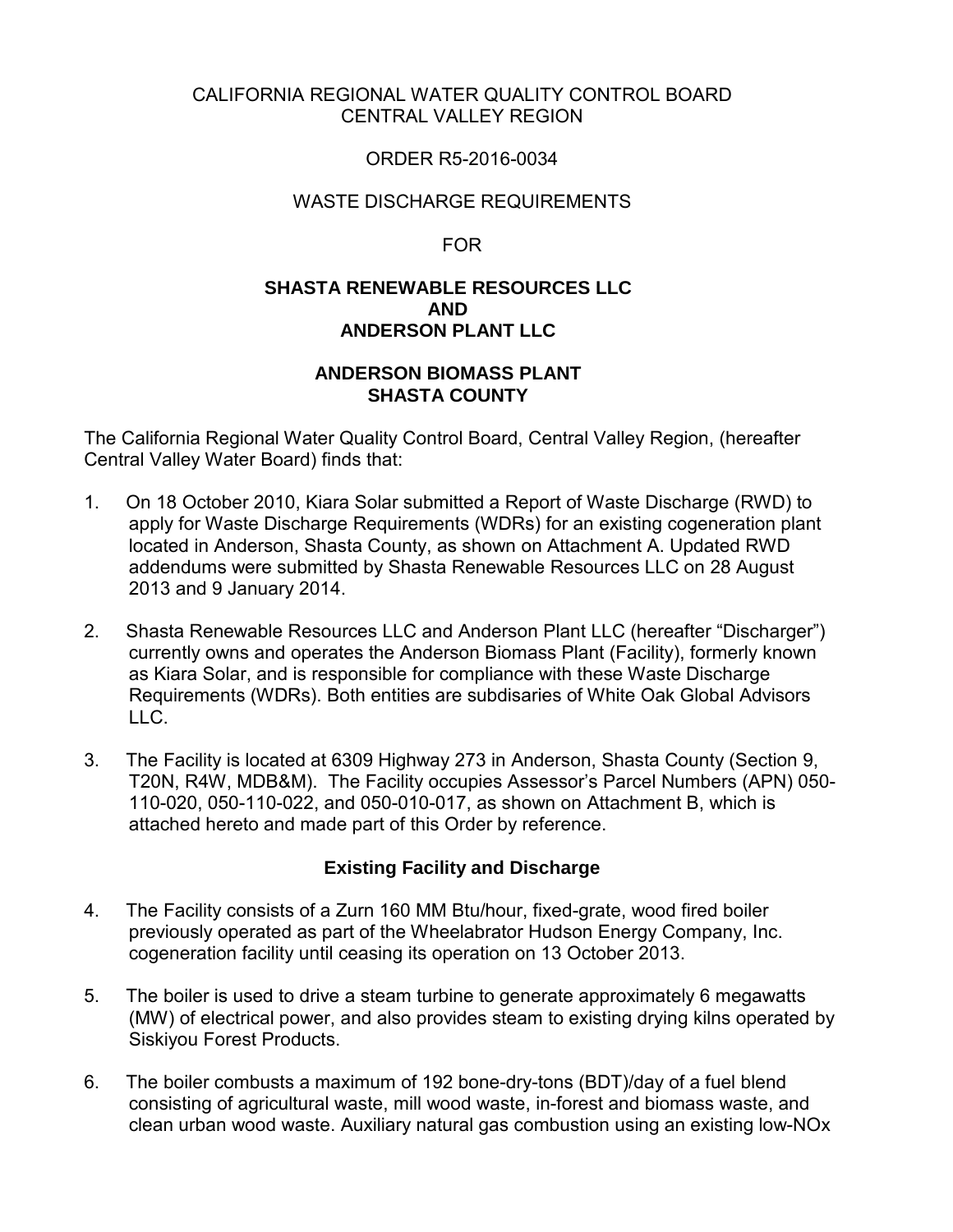burner is also used for startup, shutdown, and flame stabilization. Co-firing with natural gas is not intended at this Facility.

7. Facility effluent water is obtained from two onsite industrial supply wells, Production Wells No. 1 and 2. The following table summarizes source water character from the Production Wells collected in February and May 2011.

|                                |       |              | Concentrations |         |  |
|--------------------------------|-------|--------------|----------------|---------|--|
|                                |       |              | Well #1        | Well #2 |  |
| Constituent                    |       | <b>Units</b> | 5/26/11        | 2/10/11 |  |
| pH                             |       | S.U.         | 6.71           | 7.42    |  |
| <b>Electrical Conductivity</b> |       | umhos/cm     | 369            | 720     |  |
| <b>Total Dissolved Solids</b>  |       | mg/L         |                | 433     |  |
| Turbidity                      |       | <b>NTU</b>   | 0.51           | 8.6     |  |
| Aluminum,                      | Total | ug/L         | < 26           | 68.6    |  |
| Arsenic,                       | Total | ug/L         | < 0.61         | 7.5     |  |
| Cadmium,                       | Total | ug/L         | < 0.09         | 1.27    |  |
| Chromium,                      | Total | ug/L         | < 0.82         | 0.7     |  |
| Copper,                        | Total | ug/L         | 1.8            | 6       |  |
| Manganese,                     | Total | ug/L         | 430            | 4,770   |  |
| Mercury,                       | Total | ug/L         | < 0.034        | < 0.07  |  |
| Nickel,                        | Total | ug/L         | 4.8            | 10.1    |  |
| Selenium,                      | Total | ug/L         | < 0.36         | < 0.4   |  |
| Silver,                        | Total | ug/L         | < 0.075        | < 0.10  |  |
| Thallium,                      | Total | ug/L         | < 0.081        | < 0.2   |  |
| Zinc,                          | Total | ug/L         | 7.6            | 11.7    |  |

Table 1: Source Water Characterization

- 8. Wastes generated from the Facility include domestic wastewater, cooling tower blow down, boiler blow down, reverse osmosis (RO) reject water, bearing cooling water, steam condensate, wood fly and bottom ash, used oil, and stormwater runoff.
- 9. Domestic wastewater is routed to an onsite 10,000 gallon septic tank. There is no discharge of domestic wastewater onsite. Wastewater stored in the onsite septic tanks is periodically pumped out when necessary.
- 10. Boiler blowdown, RO reject and spent bearing-cooling water is routed to the coolingtower basin and is used in the recirculation cooling tower water system. A portion of the cooling tower blowdown is bled off and routed to a wastewater oil-water separation sump, and then pumped via underground pipe to infiltration trenches. A process flow diagram is included in Attachment C.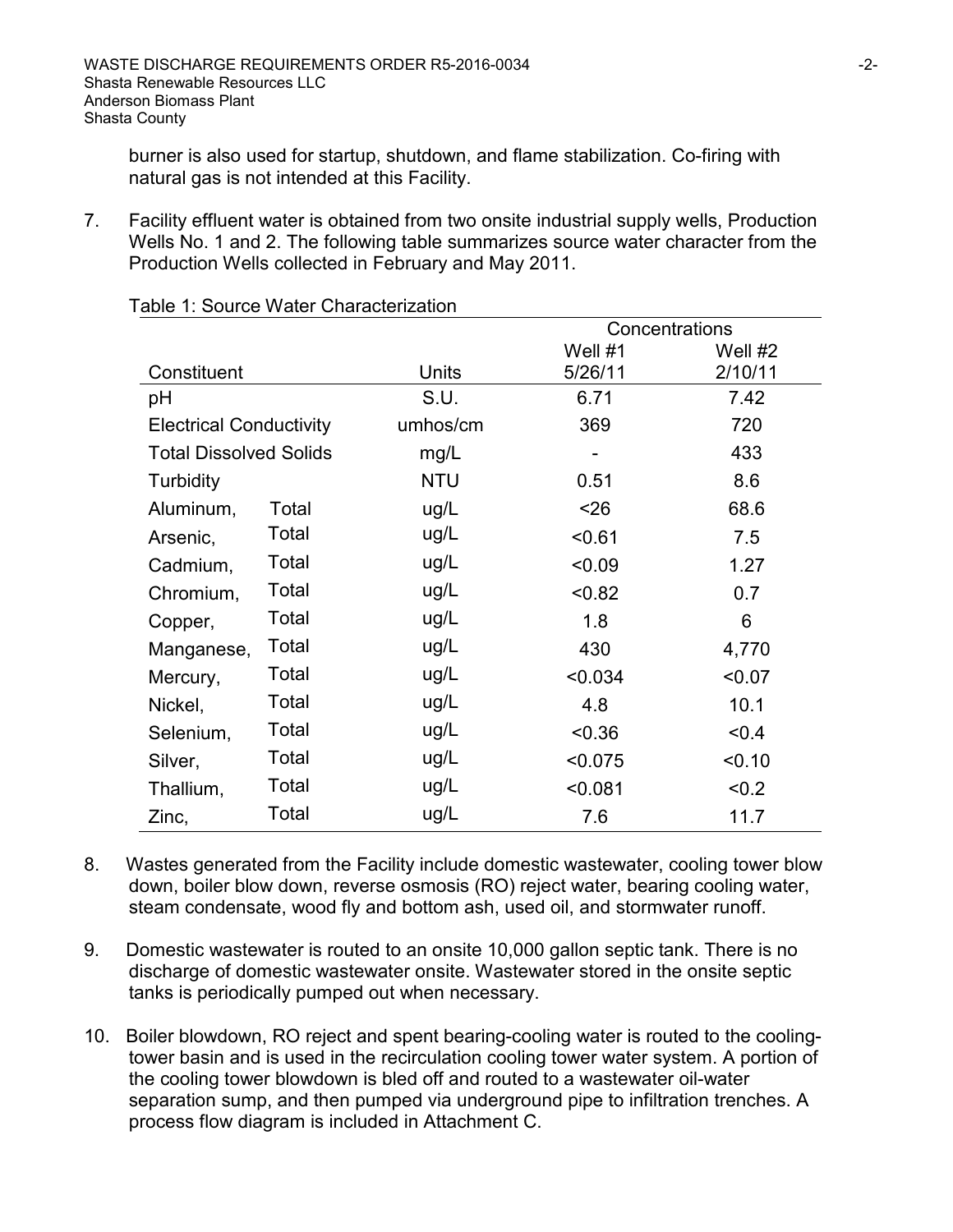- 11. Wastewater is discharged to onsite infiltration trenches at a rate of approximately 28,000 gallons per day (gpd) or about 20 gallons per minute (gpm).
- 12. The effluent character from 2012 to 2014 is summarized in the following table.

| Constituent                    |       | Units      | Min.   | Max.   | Avg.  |
|--------------------------------|-------|------------|--------|--------|-------|
| pH                             |       | S.U.       | 7.25   | 9.48   | 8.22  |
| <b>Electrical Conductivity</b> |       | umhos/cm   | 171    | 3,020  | 788   |
| <b>Total Dissolved Solids</b>  |       | mg/L       | 180    | 13,000 | 1,019 |
| Turbidity                      |       | <b>NTU</b> | 0.21   | 51     | 5.76  |
| Aluminum,                      | Total | ug/L       | < 14.0 | 8,900  | 716   |
| Arsenic,                       | Total | ug/L       | 12.0   | 18.0   | 14.3  |
| Cadmium,                       | Total | ug/L       | 0.20   | 2.7    | 1.30  |
| Chromium,                      | Total | ug/L       | 1.80   | 31     | 10.13 |
| Copper,                        | Total | ug/L       | 1.8    | 650    | 182   |
| Manganese,                     | Total | ug/L       | 49     | 3,500  | 487   |
| Mercury,                       | Total | ng/L       | 0.0087 | 0.048  | 0.023 |
| Nickel,                        | Total | ug/L       | 6.6    | 7.7    | 7.2   |
| Selenium,                      | Total | ug/L       | < 0.19 | 1.7    | 0.64  |
| Silver,                        | Total | ug/L       | < 0.10 | 0.28   | 0.23  |
| Thallium,                      | Total | ug/L       | < 0.10 | 1.0    | --    |
| Zinc,                          | Total | ug/L       | 7.6    | 700    | 192   |

Table 2: Effluent Characterization

- 13. Effluent from the Facility is transferred via a 575 foot, 4 inch diameter steel pipe that runs from the facility to a distribution box before being discharged to one of two infiltration trenches. Details of the wastewater disposal system is included in Attachment D.
- 14. In April 2012 SRR constructed a series of 5 infiltration trenches approximately 85 feet (ft) long excavated to a depth of approximately 17 feet below ground surface (bgs). SRR began discharging to these trenches during startup in August 2012. Due to the low permeability of underlying soils this infiltration trench failed in October 2012 allowing effluent to surface at grade.
- 15. Due to the failure of the primary infiltration trenches SRR excavated and installed one additional, replacement infiltration trench approximately 100 feet long and excavated to a depth of 32 ft bgs in October 2012.
- 16. Effluent discharge can be cycled between the old and new infiltration trenches through a distribution box, but is usually sent to the newer, deeper trench.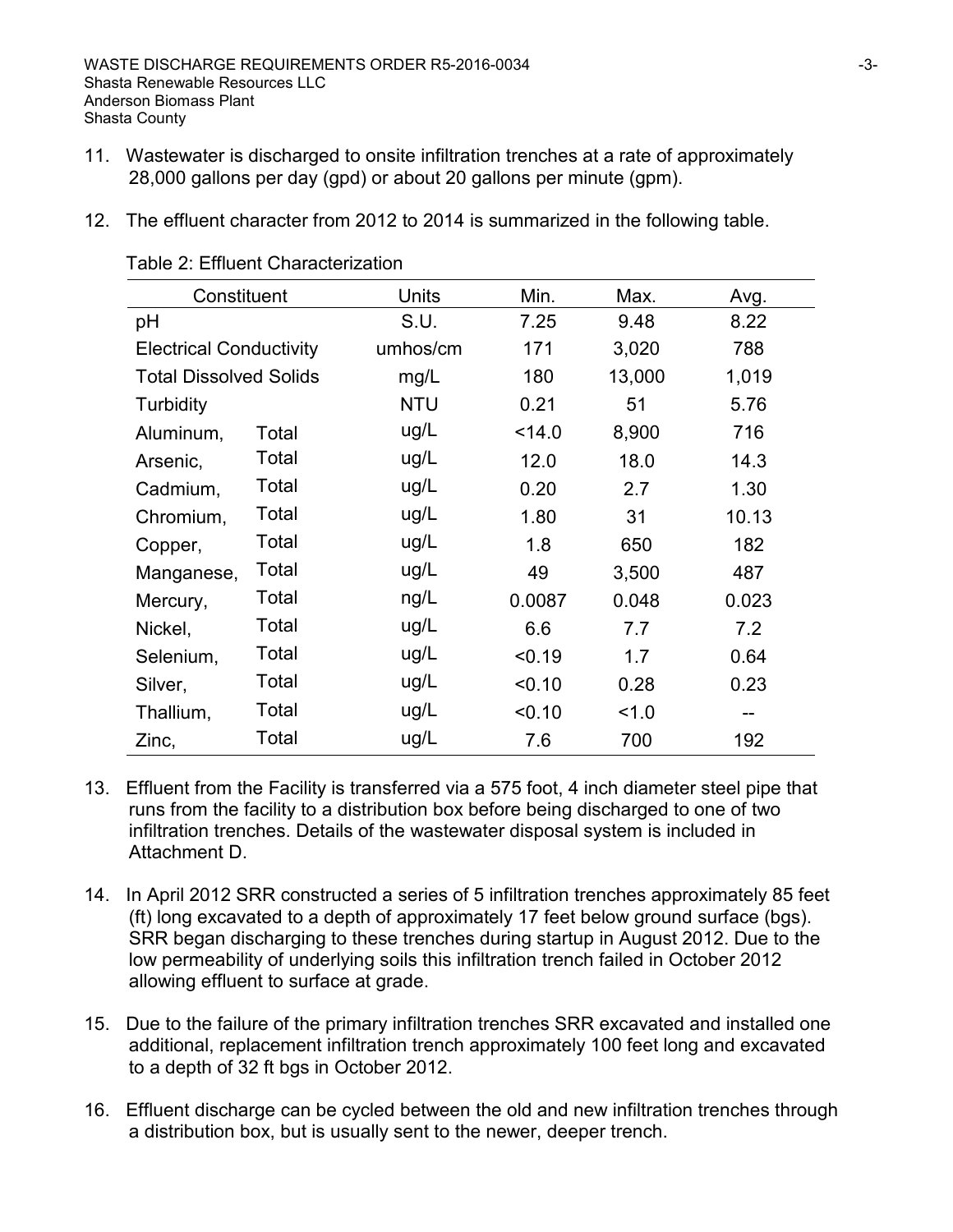- 17. Oil separated within the wastewater oil-water separator sump is removed by the use of absorbent material and is collected and disposed of offsite at an approved disposal facility along with other used oil. This Order requires the Discharger to submit an updated Ash Management and Waste Disposal Plan that addresses wastes such as from the oil-water separator.
- 18. Wood fly and bottom ash is collected onsite and temporarily stored in a concrete bunker or deposited into an ash collection silo. Ash material is subsequently transferred into haul trucks and transported offsite for appropriate disposal or reuse in accordance with the Facility's Ash Management and Disposal Plan.
- 19. Stormwater runoff is discharged into the Anderson Cottonwood Irrigation District (ACID) lateral located at the northeast corner of the Facility and into an existing onsite pond. Stormwater discharges are regulated under State Water Board Order 2014- 0057-DWQ (NPDES General Permit CAS000001) for discharges associated with industrial activities.

## **Site-Specific Conditions**

- 20. The Facility and infiltration trenches are located at an elevation of approximately 440 feet above mean sea level (MSL) and is relatively flat and level. The site gently slopes to the east toward the Sacramento River, with a steep slope at the eastern edge of the site adjacent to the Sierra Pacific Industries (SPI) ditch.
- 21. Based upon the Federal Emergency Management Agency's (FEMA) Flood insurance rate map (Community-Panel Number 0603582980F, revised June 16, 2006), most of the site is situated outside of both the 500 year and 100 year floodplains.
- 22. The site is located in the southern part of the Redding basin, the northern most subbasin of the Sacramento Valley basin. The Redding basin is filled with Tertiaryage sediments that are thickest in the central part of the valley and thin to the north, east, and west. The site is underlain by low permeability silty sand to sandy silt units, which in turn are underlain by a sequence of gravels and cobbles interbedded with clay layers beginning at a depth of approximately 30 feet bgs and extending to a maximum depth of approximately 65 to 70 bgs. Underlying this coarse-grained zone is a finer-grained interval described as mudstone or hard brown clay and cemented gravel to a depth of approximately 148 feet bgs. Beneath the finer-grained zone is another coarse-grained interval of gravels and boulders to a depth of approximately 285 to 300 feet bgs. Underlying this interval bedrock consisting of volcanic rock or cemented conglomerate to a depth of approximately 305 to 340 feet bgs.
- 23. The average annual precipitation for the area is approximately 38 inches. The 100 year, 365-day precipitation is approximately 61 inches. A 24-hour, 100 year storm event for this area is approximately 7.2 inches. The annual pan evaporation rate is approximately 60 inches.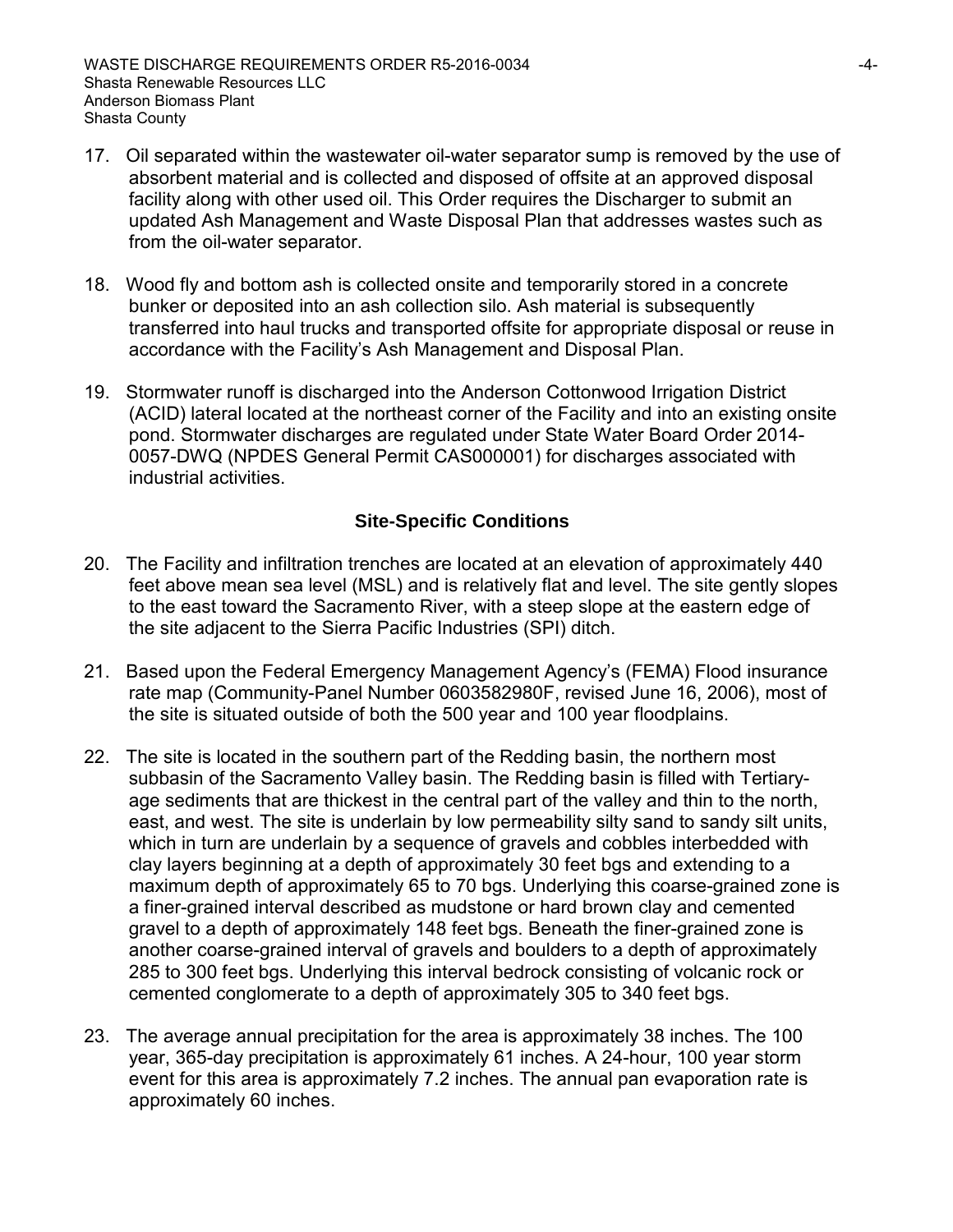24. The surrounding land use in the vicinity of the property consists of industrial/commercial property to the southwest, residential to the south and north, riparian to the northeast, and agricultural to the northwest.

## **Groundwater Conditions**

- 25. Groundwater supply wells in the vicinity of the site obtain their water from the Tehama and Tuscan Formations at depths that range from approximately 100 to 500 feet bgs. Groundwater within these formations generally moves from west to east towards the Sacramento River.
- 26. Shallow groundwater beneath the site is influenced locally from leakage from the Anderson Cottonwood Irrigation District (ACID) canal located west of the site and Highway 273. The ACID canal contributes water to the subsurface that then migrates northeastward and eastward towards the Sierra Pacific Industries site (SPI). A series of man-made drainage channels on the property to the west of the site intercepts shallow groundwater that has seeped from the canal, and transports water to the east side of Hwy 273 by a series of culverts. Water in the ditch on the east side of Hwy 273 then flows north and south. The water in the ditch that moves south eventually seeps into the subsurface near the Siskiyou Forest Products (SFP) site. Some of the shallow groundwater beneath the site is intercepted by the SPI drainage system in the southwestern part of the SPI site. This water flows directly into an SPI pond through underground piping. The existing pond at the facility also intercepts shallow groundwater, which flows through the pond and eventually into the SPI ditch.
- 27. Historically there have been up to eight groundwater monitoring wells and one piezometer installed at the Facility. Monitoring Wells MW-1 through MW-3 are installed adjacent to the current Facility east of the infiltration trenches. Monitoring Well MW-4 was located just east of the infiltration trenches, however it was damaged and subsequently abandoned during infiltration trench construction activities. Monitoring Wells MW-5 through MW-8 are located in in the vicinity of the infiltration trenches and serve as compliance monitoring points for effluent discharges. The trench piezometer is located adjacent to the 100 foot long replacement infiltration trench.
- 28. Monitoring Wells MW-1 through MW-3 were installed by previous owners of the Facility and were used as compliance monitoring points for previous operations. Due to their location away from the infiltration trench discharge locations, monitoring of these wells is not currently being conducted.
- 29. Monitoring data collected from Monitoring Wells MW-5 though MW-8 indicates that groundwater beneath the site ranges from 7.65 to 29.78 feet bgs. The groundwater hydraulic gradient beneath the site is to the southeast at approximately 0.004 feet/foot. The groundwater gradient beneath the site varies locally from the regional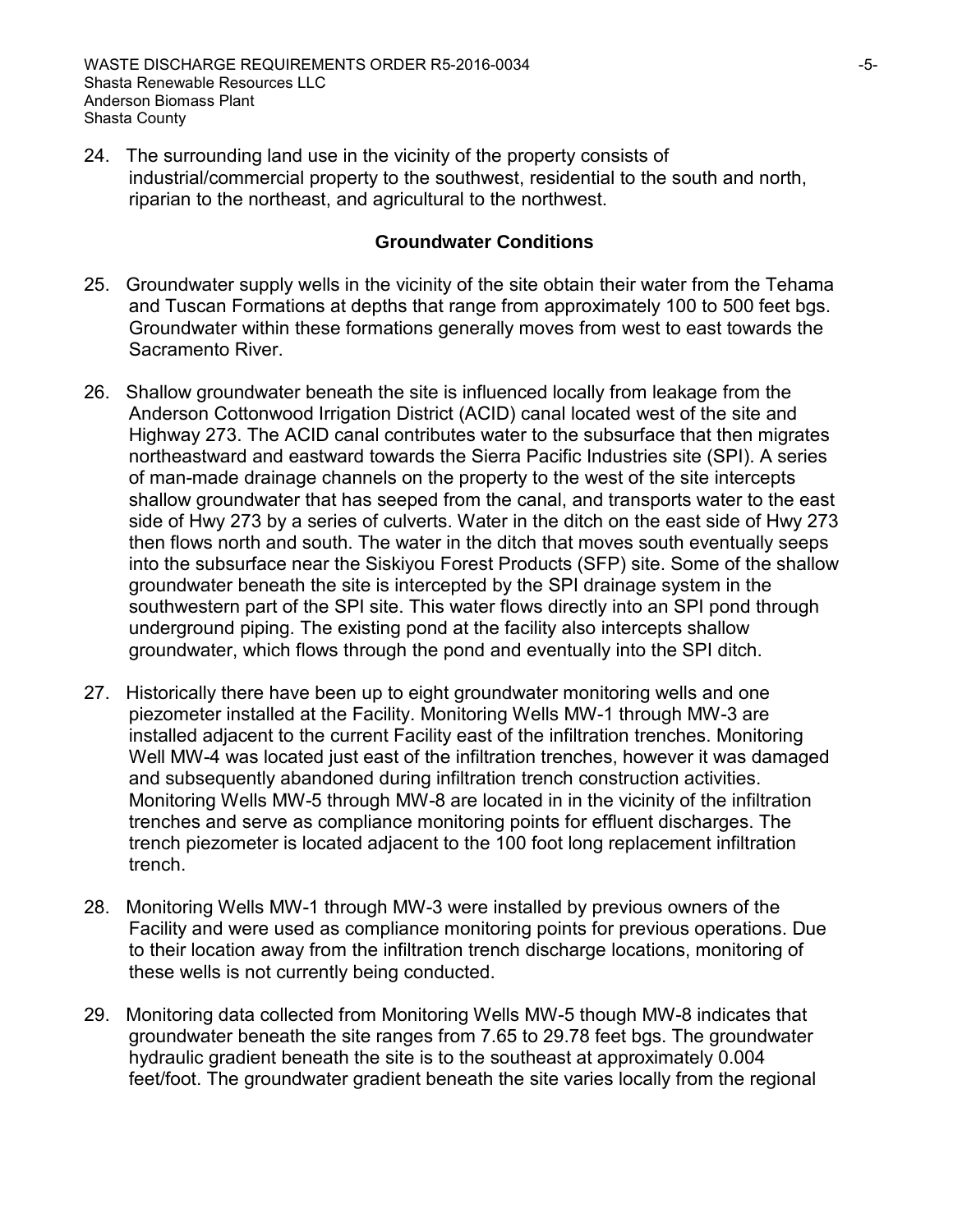groundwater gradient due to influences from the surrounding ACID canal and SPI drainage channels. The regionally shallow groundwater gradient has been reported to be generally to the north at approximately 0.04 feet/foot.

- 30. Monitoring Wells MW-5 through MW-8, and a trench piezometer serve as monitoring points for effluent discharges. Monitoring Well MW-8 serves as the up gradient monitoring point. Monitoring Wells MW-5, MW-6, and MW-7 are cross and down gradient monitoring points. The piezometer is located adjacent to the replacement infiltration trench. The currently monitoring well network is provided on Attachment E.
- 31. Background water quality from Monitoring Well MW-8 has been collected from the facility since late 2013. Water quality data indicates that background water quality is of relatively high quality. The following table summarizes water quality data collected between 2013 and 2015.

| Constituent                    |       | Units      | Min.   | Max.   | Avg. | <b>WQO</b>       |
|--------------------------------|-------|------------|--------|--------|------|------------------|
| pH                             |       | S.U.       | 6.48   | 7.18   | 6.78 | $6.5 - 8.5^2$    |
| <b>Electrical Conductivity</b> |       | umhos/cm   | 220    | 517    | 300  | 900 <sup>2</sup> |
| <b>Total Dissolved Solids</b>  |       | mg/L       | 110    | 330    | 203  | $500^2$          |
| <b>Turbidity</b>               |       | <b>NTU</b> | 0.27   | 1.72   | 0.74 | $1.0^1$          |
| Aluminum,                      | Total | ug/L       | < 14   | 59     | 22   | $1,000^1$        |
| Arsenic,                       | Total | ug/L       | < 0.7  | 0.75   | 0.42 | 10 <sup>1</sup>  |
| Cadmium,                       | Total | ug/L       | < 0.11 | < 0.11 |      | $5^1$            |
| Chromium,                      | Total | ug/L       | < 0.50 | 1.4    | 0.54 | $50^1$           |
| Copper,                        | Total | ug/L       | 0.84   | 1.90   | 1.31 | $1,300^1$        |
| Manganese,                     | Total | ug/L       | < 24   | 48     |      | 50 <sup>2</sup>  |
| Mercury,                       | Total | ng/L       | 47     | 51     | 49   | 50 <sup>3</sup>  |
| Nickel,                        | Total | ug/L       | 1.5    | 3.7    | 2.5  | 100 <sup>1</sup> |
| Selenium,                      | Total | ug/L       | < 0.19 | < 0.19 |      | 50 <sup>1</sup>  |
| Silver,                        | Total | ug/L       | < 0.10 | < 0.10 |      | 100 <sup>2</sup> |
| Thallium,                      | Total | ug/L       | < 0.10 | < 0.10 |      | 2 <sup>1</sup>   |
| Zinc,                          | Total | ug/L       | 2.7    | 7.3    | 4.6  | $5,000^1$        |

Table 3: Background Groundwater Quality

<sup>1</sup> California Primary Maximum Contaminant Level.<br>
<sup>2</sup> California Secondary Maximum Contaminant Level.<br>
<sup>3</sup> California Toxics Rule Criteria (USEPA) Sources of Drinking Water.

32. While Monitoring Well MW-5 and the trench piezometer are useful monitoring points, they are inappropriate compliance wells due to their close proximity to the replacement infiltration trench. Data obtained from these locations are likely to represent near discharge conditions. As such, this Order requires additional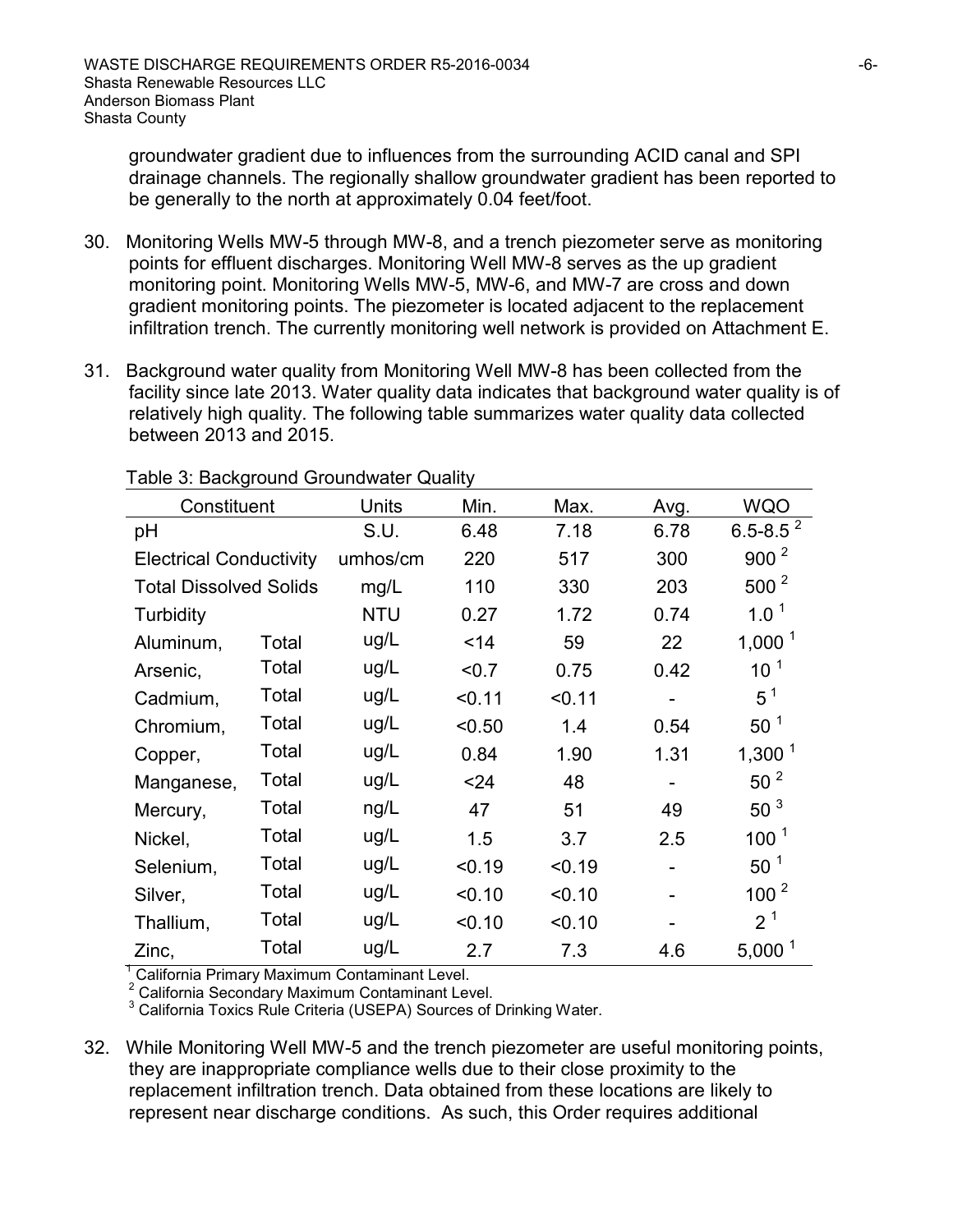downgradient monitoring well(s) to appropriately monitor downgradient groundwater pollutant concentrations.

Groundwater quality data has been collected from facility Monitoring Wells MW-5, MW-6, and MW-7 since 2011. The following table summarizes water quality data between 2011 and 2015. Data collected from Monitoring Well MW-5 and the trench piezometer was not included because it is likely to be more characteristic of effluent discharge due to its proximity to the replacement infiltration trench. Monitoring Wells MW-6 and MW-7 are cross and downgradient monitoring wells. Groundwater quality data for the facility is summarized in the following table.

Average concentrations are below the water quality objectives with the exception of manganese. However the manganese concentrations is total recoverable instead of dissolved. Dissolved phase concentrations are not available. This order requires dissolved phase monitoring. Total concentrations are not appropriate for comparison to Water Quality Objectives.

| Constituent                    |       | Units      | Min.    | Max.   | Avg.              | <b>WQO</b>       |
|--------------------------------|-------|------------|---------|--------|-------------------|------------------|
| pH                             |       | S.U.       | 6.31    | 7.14   | 6.69              | $6.5 - 8.5^2$    |
| <b>Electrical Conductivity</b> |       | umhos/cm   | 43      | 1,369  | 445               | 900 <sup>2</sup> |
| <b>Total Dissolved Solids</b>  |       | mg/L       | 140     | 1,000  | 363               | $500^2$          |
| <b>Turbidity</b>               |       | <b>NTU</b> | 0.10    | 2.21   | 0.5               | $1.0^1$          |
| Aluminum,                      | Total | ug/L       | < 14    | 15     | 7.5               | 1,000 $1$        |
| Arsenic,                       | Total | ug/L       | < 0.7   | 1.3    | 0.59              | 10 <sup>1</sup>  |
| Cadmium,                       | Total | ug/L       | < 0.11  | 0.86   | 0.33              | $5^1$            |
| Chromium,                      | Total | ug/L       | < 0.5   | 2.1    | 0.5               | 50 <sup>1</sup>  |
| Copper,                        | Total | ug/L       | 0.8     | 4.9    | 2.23              | $1,300^1$        |
| Manganese,                     | Total | ug/L       | < 0.20  | 1,900  | 745               | 50 <sup>2</sup>  |
| Mercury,                       | Total | ng/L       | < 0.047 | 80     | 16                | 50 <sup>3</sup>  |
| Nickel,                        | Total | ug/L       | 1.40    | 40     | $12 \overline{ }$ | 100 <sup>1</sup> |
| Selenium,                      | Total | ug/L       | < 0.19  | 0.42   | 0.11              | $50^1$           |
| Silver,                        | Total | ug/L       | < 0.10  | < 0.10 |                   | 100 <sup>2</sup> |
| Thallium,                      | Total | ug/L       | < 0.10  | 0.23   | 0.06              | 2 <sup>1</sup>   |
| Zinc,                          | Total | ug/L       | 0.85    | 11     | 3.63              | $5,000^1$        |

Table 4: Groundwater Quality (MW-6 and MW-7)

<sup>1</sup> California Primary Maximum Contaminant Level.

<sup>2</sup> California Secondary Maximum Contaminant Level.

<sup>3</sup> California Toxics Rule Criteria (USEPA) Sources of Drinking Water.

33. The two onsite Production Wells No. 1 and 2 are located approximately 600 feet downgradient of both infiltration trenches with terminal depths of at least 275 feet bgs.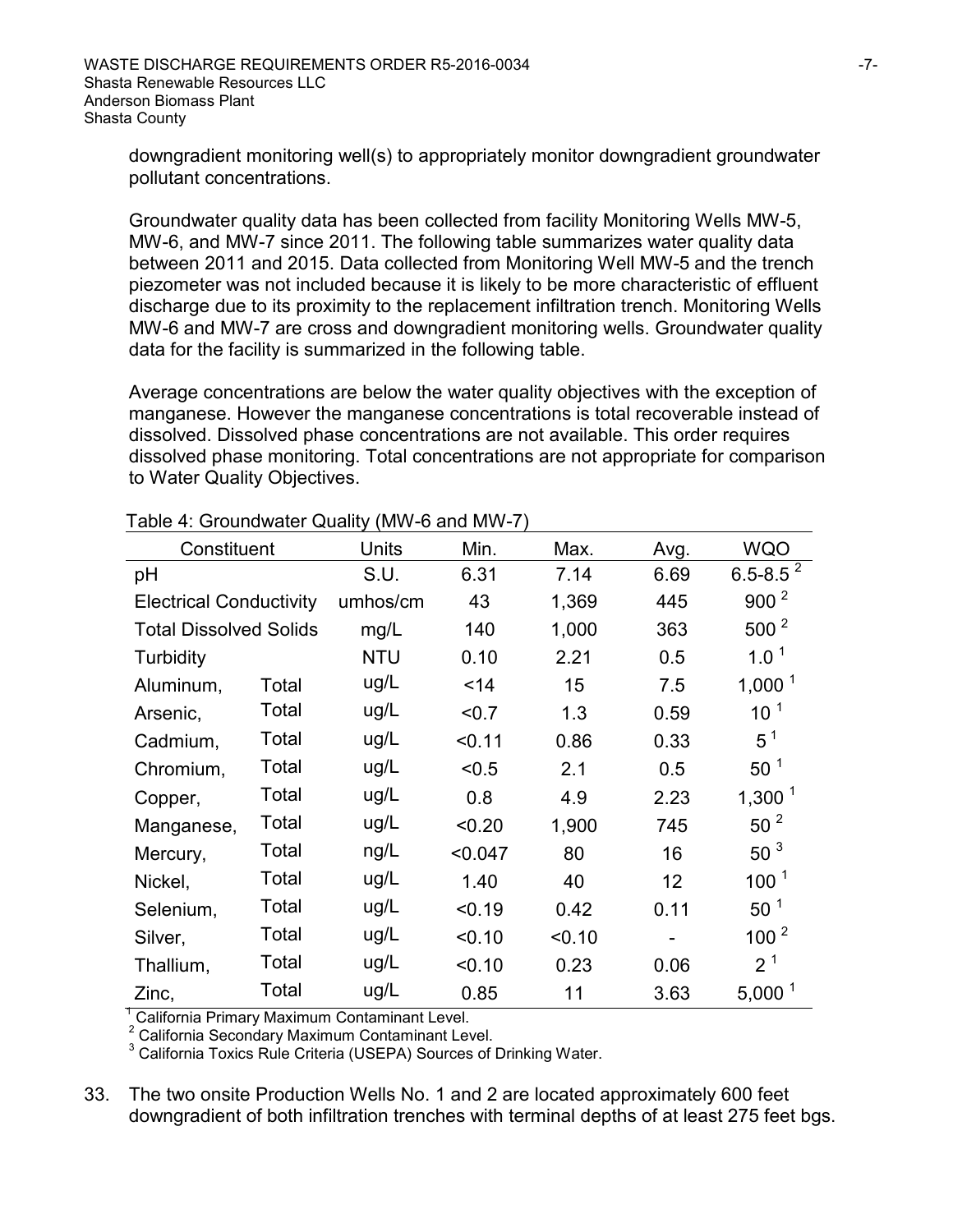Based upon current information the Discharger will operate one of these two wells at an extraction rate of approximately 300 gallons per minute. The resulting steady state capture zone produced by one of these wells will likely intercept any effluent being discharged from the infiltration trenches. Groundwater affected by the discharge will be captured and will not extend beyond the limits of the facility.

## **Basin Plan, Beneficial Uses, and Regulatory Considerations**

- 34. The *Water Quality Control Plan for the Sacramento River and San Joaquin River Basins, Fourth Edition, revised June 2015* (hereafter Basin Plan) designates beneficial uses, establishes water quality objectives, contains implementation plans and policies for protecting waters of the basin, and incorporates by reference plans and policies adopted by the State Water Board. Pursuant to California Water Code section 13263(a), waste discharge requirements must implement the Basin Plan.
- 35. Local surface drainage is to the Sacramento River**.** The beneficial uses of Sacramento River (Shasta Dam to the Colusa Basin Drain), as stated in the Basin Plan, are: municipal and domestic supply (MUN); agricultural irrigation and stock watering (AGR); industrial service and power supply (IND and POW); non-contact and body contact recreation, including canoeing and rafting (REC-1 and REC-2); warm and cold freshwater aquatic habitat (WARM and COLD); warm and cold water fish migration habitat (MIGR); warm and cold spawning, reproduction, and/or early development habitat (SPWN); and wildlife habitat (WILD), and navigation (NAV).
- 36. The beneficial uses of underlying groundwater as set forth in the Basin Plan are municipal and domestic supply, agricultural supply, industrial service supply and industrial process supply.
- 37. The Basin Plan establishes narrative water quality objectives for chemical constituents, tastes and odors, and toxicity in groundwater. It also sets forth a numeric objective for total coliform organisms.
- 38. The Basin Plan's numeric water quality objective for bacteria requires that the most probable number (MPN) of coliform organisms over any seven-day period shall be less than 2.2 per 100 mL in MUN groundwater.
- 39. The Basin Plan's narrative water quality objectives for chemical constituents, at a minimum, require waters designated as domestic or municipal supply to meet the MCLs specified in Title 22 of the California Code of Regulations (hereafter Title 22). The Basin Plan recognizes that the Central Valley Water Board may apply limits more stringent than MCLs to ensure that waters do not contain chemical constituents in concentrations that adversely affect beneficial uses.
- 40. The narrative toxicity objective requires that groundwater be maintained free of toxic substances in concentrations that produce detrimental physiological responses in human, animal, plant, or aquatic life associated with designated beneficial uses.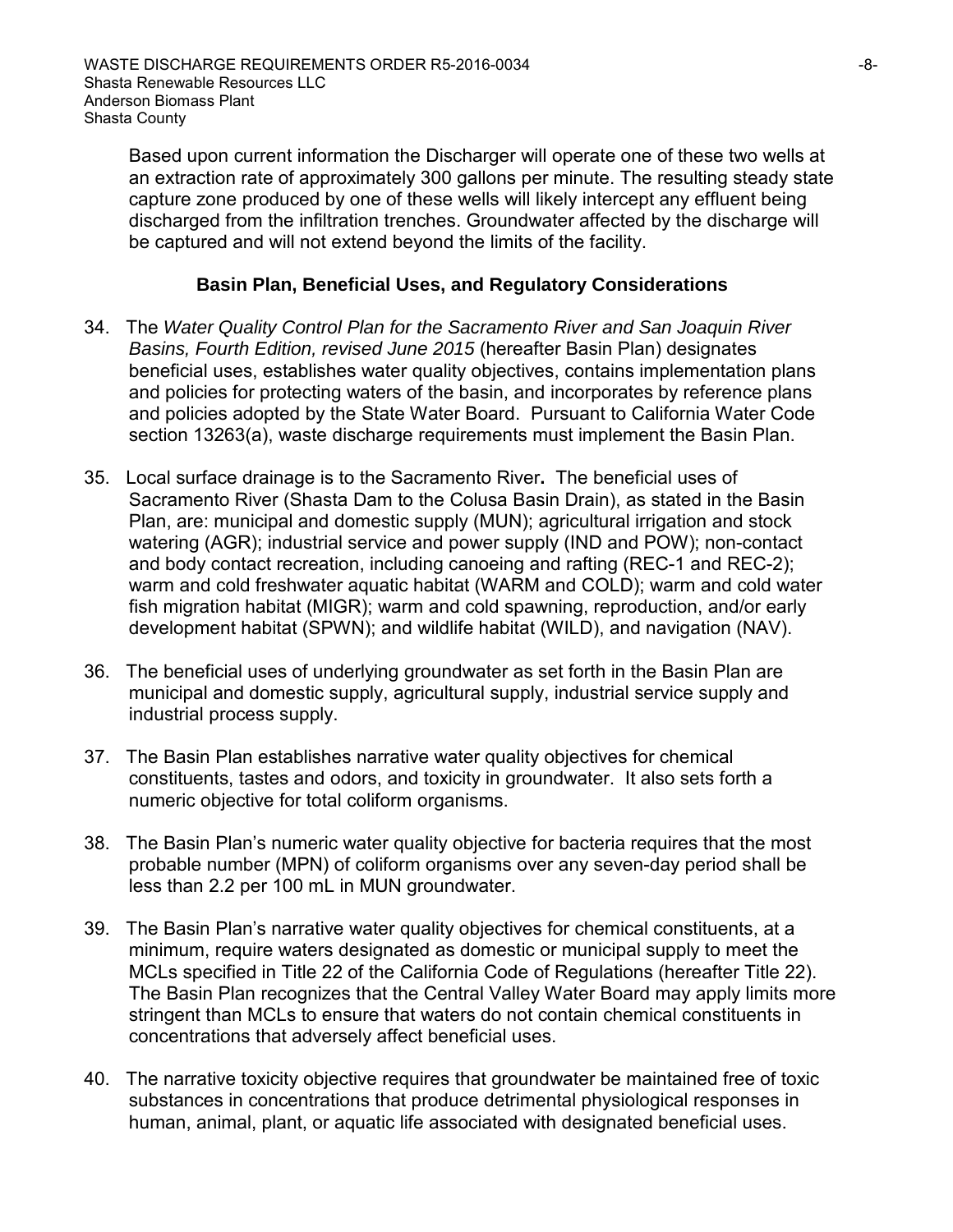- 41. Quantifying a narrative water quality objective requires a site-specific evaluation of those constituents that have the potential to impact water quality and beneficial uses. The Basin Plan states that when compliance with a narrative objective is required to protect specific beneficial uses, the Central Valley Water Board will, on a case-bycase basis, adopt numerical limitations in order to implement the narrative objective.
- 42. In the absence of specific numerical water quality limits, the Basin Plan methodology is to consider any relevant published criteria. General salt tolerance guidelines, such as *Water Quality for Agriculture* by Ayers and Westcot and similar references indicate that yield reductions in nearly all crops are not evident when irrigation water has an EC less than 700 μmhos/cm. There is, however, an eight- to ten-fold range in salt tolerance for agricultural crops and the appropriate salinity values to protect agriculture in the Central Valley are considered on a case-by-case basis. It is possible to achieve full yield potential with waters having EC up to 3,000 μmhos/cm if the proper leaching fraction is provided to maintain soil salinity within the tolerance of the crop.

## **Antidegradation Analysis**

- 43. State Water Resources Control Board Resolution 68-16 ("Policy with Respect to Maintaining High Quality Waters of the State") (hereafter Resolution 68-16) prohibits degradation of groundwater unless it has been shown that:
	- a. The degradation is consistent with the maximum benefit to the people of the state.
	- b. The degradation will not unreasonably affect present and anticipated future beneficial uses.
	- c. The degradation does not result in water quality less than that prescribed in state and regional policies, including violation of one or more water quality objectives, and
	- d. The discharger employs best practicable treatment or control (BPTC) to minimize degradation.
- 44. Degradation of groundwater by some of the typical waste constituents associated with discharges from a cogeneration facility, after effective source control, treatment, and control measures are implemented, is consistent with the maximum benefit to the people of the State. The Discharger's operation provides 14 full time jobs and supports employment of approximately 20 additional people that support operations at the facility to produce electrical power and steam for existing drying kilns operated by Siskiyou Forest Products. Power generated at the facility is a green renewable energy source for the community. The facility also provides controlled burning of biomass waste which reduces air pollution. The burning of biomass material additionally reduces green waste material that would otherwise be disposed of in municipal solid waste landfills. The economic prosperity of valley communities and associated industry is of maximum benefit to the people of the State, and provides sufficient justification for allowing limited groundwater degradation that may occur pursuant to this Order.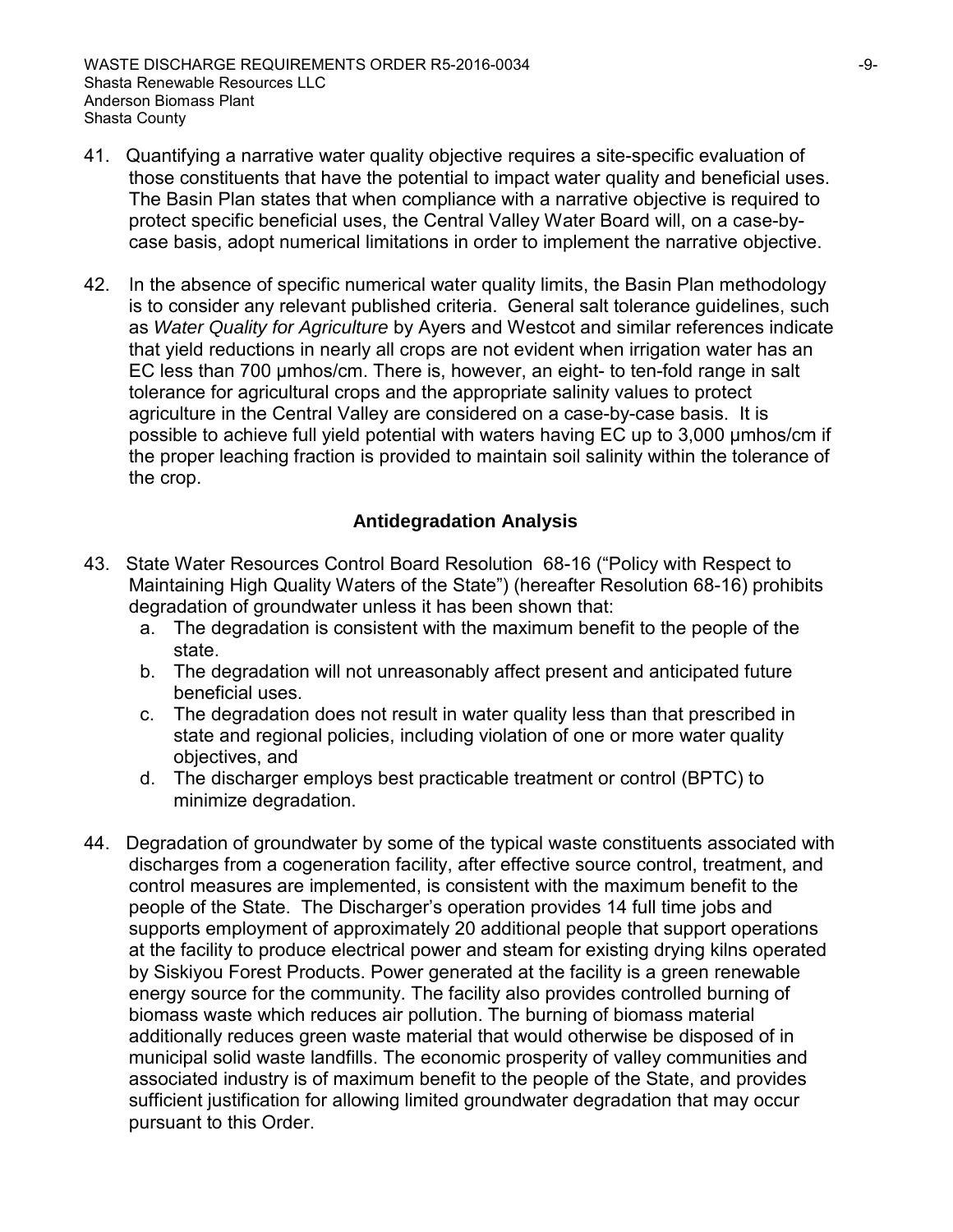- 45. The Discharger has been monitoring groundwater quality at the site since 2011. Based on the data available, it is not possible to determine pre-1968 groundwater quality. Therefore, determination of compliance with Resolution 68-16 for this facility will be based on background groundwater quality.
- 46. The Facility's use of infiltration trenches and Facility operations as described in these Findings and compliance with the Prohibitions, Limitations, and Specifications contained in this Order constitute Best Practicable Treatment or Controls (BPTC) of the discharge.
- 47. The discharge and the potential for groundwater degradation allowed in this Order is consistent with the Antidegradation Policy because; (a) the limited degradation allowed by this Order will not result in water quality less than the water quality objectives, or unreasonably affect present and anticipated beneficial uses, (b) the Discharger has implemented BPTC to minimize degradation, and (c) the limited degradation is of the maximum benefit to the people of the State.

## **Other Regulatory Considerations**

- 48. In compliance with Water Code section 106.3, it is the policy of the State of California that every human being has the right to safe, clean, affordable, and accessible water adequate for human consumption, cooking, and sanitary purposes. This order promotes that policy by requiring discharges to meet maximum contaminant levels designed to protect human health and ensure that water is safe for domestic use.
- 49. Based on the threat and complexity of the discharge, the facility is determined to be classified as 2B as defined below:
	- a. Category 2 threat to water quality: "Those discharges of waste that could impair the designated beneficial uses of the receiving water, cause short-term violations of water quality objectives, cause secondary drinking water standards to be violated, or cause a nuisance."
	- b. Category B complexity, defined as: "Any discharger not included [as Category A] that has physical, chemical, or biological treatment systems (except for septic systems with subsurface disposal) or any Class 2 or Class 3 waste management units."
- 50. Title 27 of the California Code of Regulations (hereafter Title 27) contains regulatory requirements for the treatment, storage, processing, and disposal of solid waste. However, Title 27 exempts certain activities from its provisions. Discharges regulated by this Order are exempt from Title 27 pursuant to provisions that exempt domestic sewage, wastewater, and reuse. Title 27, section 20090 states in part:

The following activities shall be exempt from the SWRCB-promulgated provisions of this subdivision, so long as the activity meets, and continues to meet, all preconditions listed: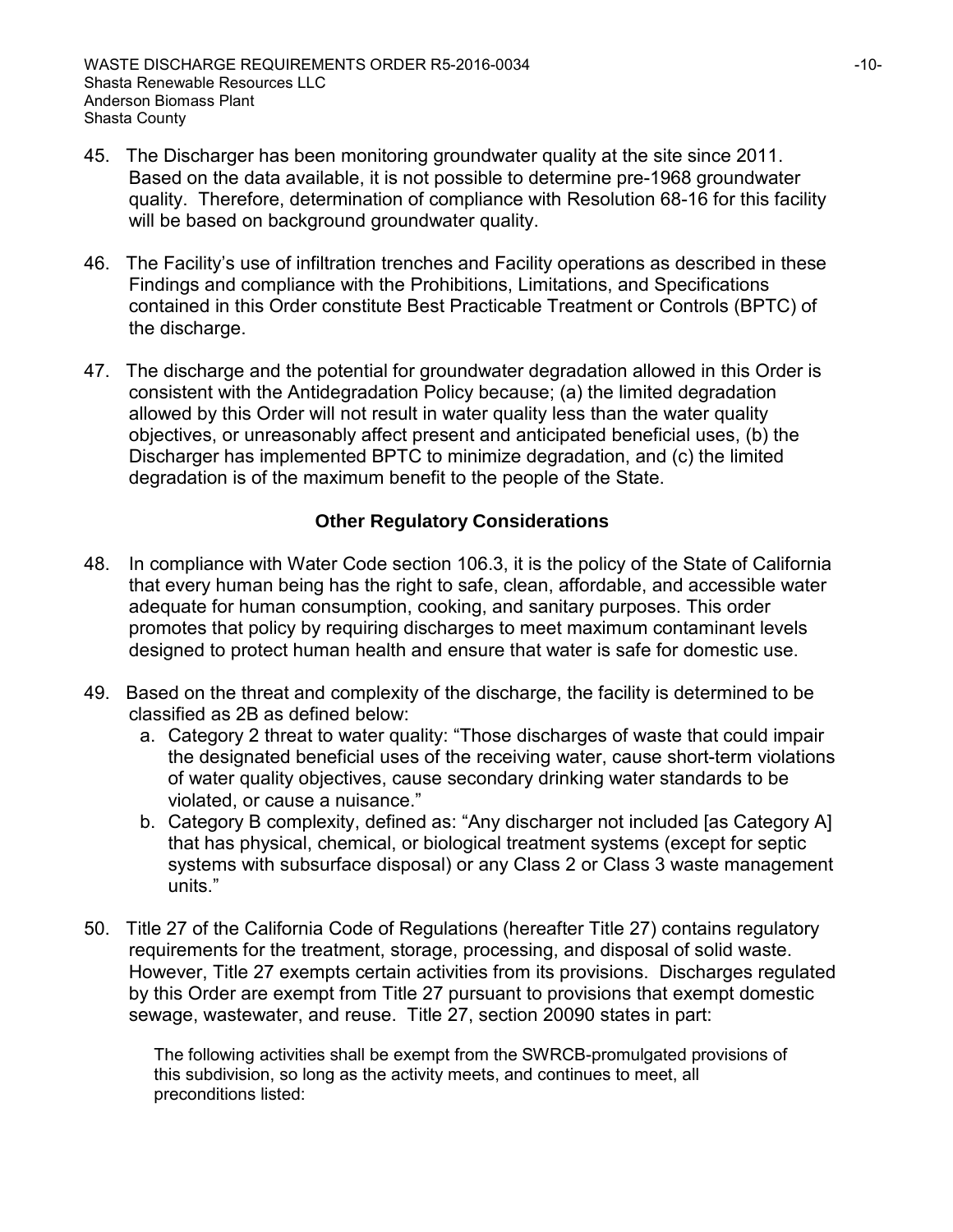(b) Wastewater - Discharges of wastewater to land, including but not limited to evaporation ponds, percolation ponds, or subsurface leachfields if the following conditions are met:

- (1) the applicable RWQCB has issued WDRs, reclamation requirements, or waived such issuance;
- (2) the discharge is in compliance with the applicable water quality control plan; and
- (3) the wastewater does not need to be managed according to Chapter 11, Division 4.5, Title 22 of this code as a hazardous waste.

(c) Soil Amendments - Use of nonhazardous decomposable waste as a soil amendment pursuant to applicable best management practices, provided that RWQCBs may issue waste discharge or reclamation requirements for such use.

- 51. Wood Ash. Pursuant to state and federal regulations wood ash, classified as nonhazardous solid waste, may be beneficially reused as an agricultural soil amendment, or other appropriate use. This Order does not authorize storage, transportation, or disposal of ash or other wastes characterized as hazardous wastes. Appropriate separate regulatory coverage must be secured for such activities.
- 52. The discharge authorized herein, and the treatment and storage facilities associated with the discharge, are exempt from the requirements of Title 27 pursuant to, section 20090(b) because they are discharges of wastewater to land and:
	- i. The Central Valley Water Board is issuing WDRs.
	- ii. This Order prescribes requirements that will ensure compliance with the Basin Plan; and
	- iii. The treated effluent discharged to the ponds does not need to be managed as hazardous waste.
- 53. The U.S. EPA published *Statistical Analysis of Groundwater Monitoring Data at RCRA Facilities, Unified Guidance* (hereafter "Unified Guidance") in 2009. As stated in the Unified Guidance, the document:

…is tailored to the context of the RCRA groundwater monitoring regulations … [however, t]here are enough commonalities with other regulatory groundwater monitoring programs … to allow for more general use of the tests and methods in the Unified Guidance… Groundwater detection monitoring involves either a comparison between different monitoring stations … or a contrast between past and present data within a given station… The Unified Guidance also details methods to compare background data against measurements from regulatory compliance points … [as well as] techniques for comparing datasets against fixed numerical standards … [such as those] encountered in many regulatory programs.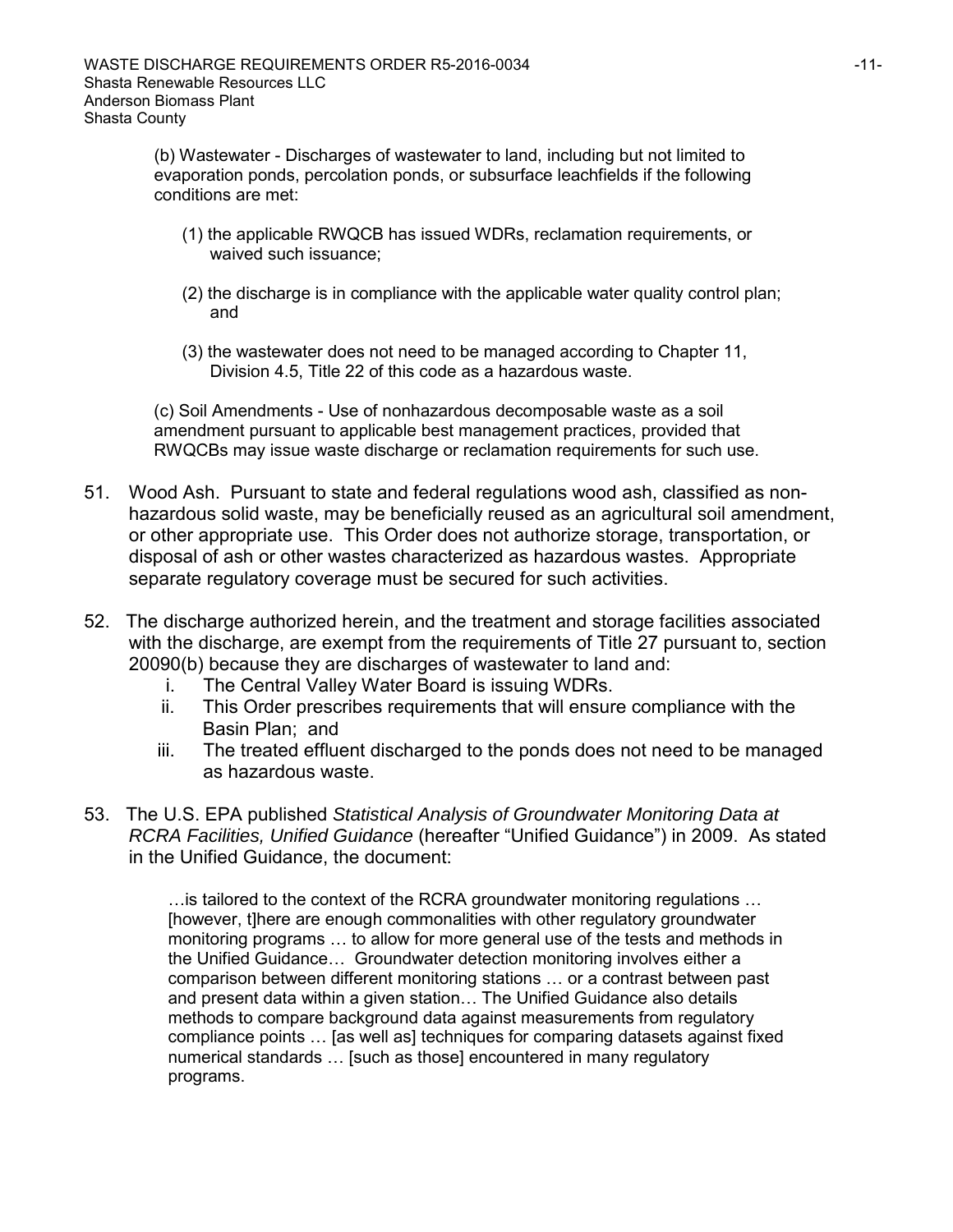The statistical data analysis methods in the Unified Guidance are appropriate for determining whether the discharge complies with Groundwater Limitations of this Order.

- 54. The State Water Board adopted Order 2014-0057-DWQ (NPDES General Permit CAS000001) specifying waste discharge requirements for discharges of storm water associated with industrial activities, and requiring submittal of a Notice of Intent by all affected industrial dischargers. The Discharger is currently enrolled under this General Permit and has coverage under NPDES General Permit CAS000001.
- 55. Water Code section 13267(b)(1) states:

In conducting an investigation specified in subdivision (a), the regional board may require that any person who has discharged, discharges, or is suspected of having discharged or discharging, or who proposes to discharge waste within its region … shall furnish, under penalty of perjury, technical or monitoring program reports which the board requires. The burden, including costs of these reports, shall bear a reasonable relationship to the need for the reports and the benefits to be obtained from the reports. In requiring those reports, the regional board shall provide the person with a written explanation with regard to the need for the reports, and shall identify the evidence that supports requiring that person to provide the reports.

The technical reports required by this Order and the attached Monitoring and Reporting Program R5-2016-0034 (MRP) are necessary to ensure compliance with these waste discharge requirements. The Discharger owns and operates the facility that discharges waste subject to this Order.

- 56. The California Department of Water Resources sets standards for the construction and destruction of groundwater wells (hereafter DWR Well Standards), as described in *California Well Standards Bulletin 74-90* (June 1991) and *Water Well Standards: State of California Bulletin 94-81* (December 1981). These standards, and any more stringent standards adopted by the state or county pursuant to Water Code section 13801, apply to all monitoring wells used to monitor the impacts of wastewater storage or disposal governed by this Order.
- 57. The action to adopt waste discharge requirements for this existing facility is exempt from the provisions of the California Environmental Quality (CEQA), in accordance with the California Code of Regulations, title 14, section 15301.
- 58. A Mitigated Negative Declaration was certified by the Shasta County Air Pollution Control Board on 10 August 2010 in accordance with the California Environmental Quality Act (CEQA) (Pub. Resources Code, § 21000 et seq.). The Mitigated Negative Declaration describes the project as the reactivation of an existing cogeneration plant.
- 59. The Mitigated Negative Declaration evaluated the potential impacts to groundwater quality and found that found that compliance with WDRs will ensure that there would be no impacts to water quality. Compliance with this Order will mitigate or avoid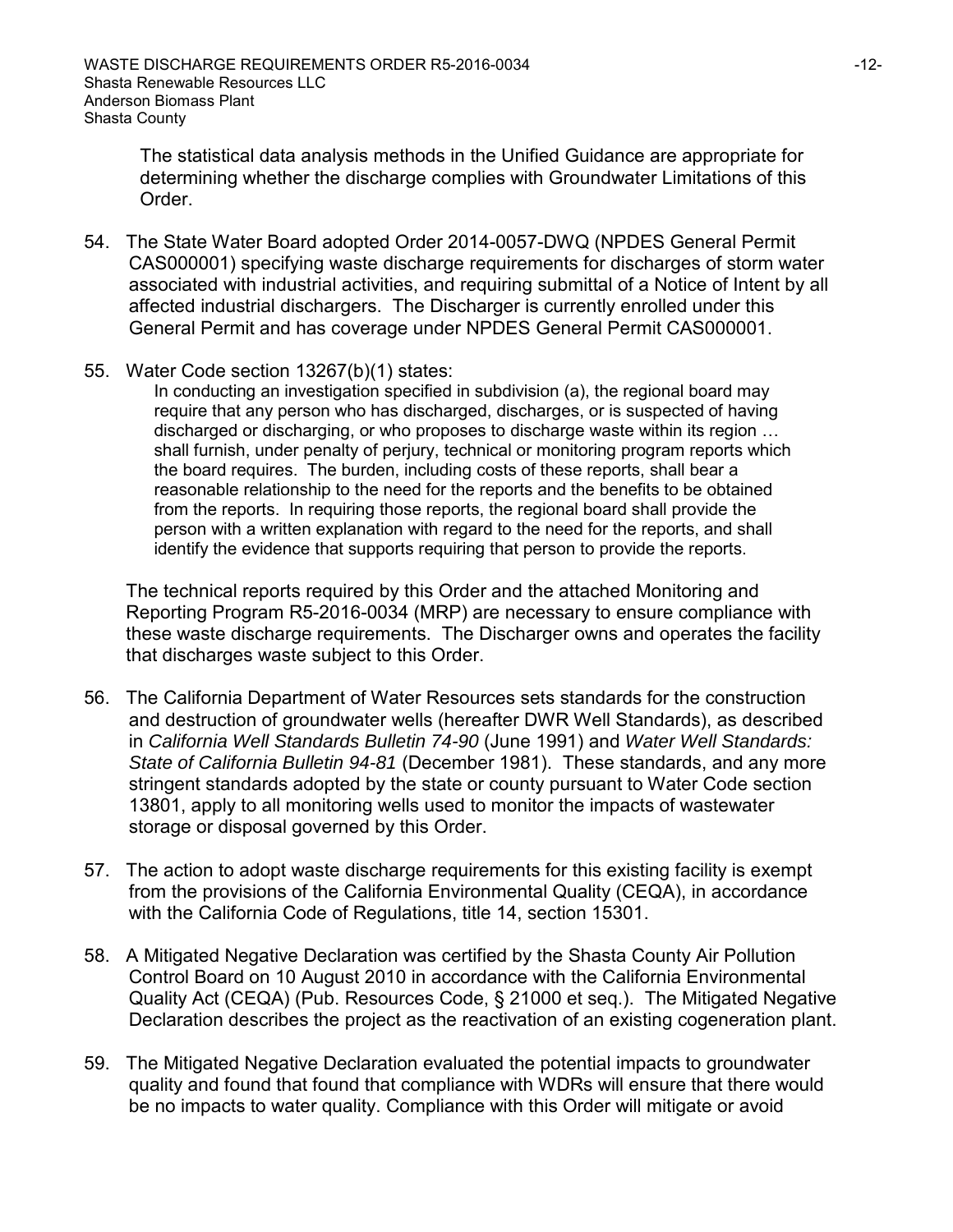significant impacts to water quality. No other specific mitigations associated with the Central Valley Water Board were required by the Mitigated Negative Declaration.

60. Pursuant to Water Code section 13263(g), discharge is a privilege, not a right, and adoption of this Order does not create a vested right to continue the discharge.

## **Public Notice**

- 61. All the above and the supplemental information and details in the attached Information Sheet, which is incorporated by reference herein, were considered in establishing the following conditions of discharge.
- 62. The Discharger and interested agencies and persons have been notified of the Central Valley Water Board's intent to prescribe waste discharge requirements for this discharge, and they have been provided an opportunity to submit written comments and an opportunity for a public hearing.
- 63. All comments pertaining to the discharge were heard and considered in a public hearing.

**IT IS HEREBY ORDERED** that pursuant to Water Code sections 13263 and 13267, the Discharger, its agents, successors, and assigns, in order to meet the provisions contained in Division 7 of the Water Code and regulations adopted hereunder, shall comply with the following:

## **A. Discharge Prohibitions**

- 1. Discharge of wastes to surface waters or surface water drainage courses is prohibited.
- 2. Discharge of waste classified as 'hazardous', as defined in the California Code of Regulations, title 23, section 2510 et seq., is prohibited.
- 3. Discharge of waste classified as 'designated', as defined in CWC Section 13173, in a manner that causes violation of groundwater limitations, is prohibited.
- 4. Treatment system bypass of untreated or partially treated waste is prohibited, except as allowed by Standard Provision E.2 of the *Standard Provisions and Reporting Requirements for Waste Discharge Requirements*.
- 5. Discharge of waste at a location or in a manner different from that described in the Findings is prohibited.
- 6. Discharge of toxic substances into the wastewater treatment system or land application area such that biological treatment mechanisms are disrupted is prohibited.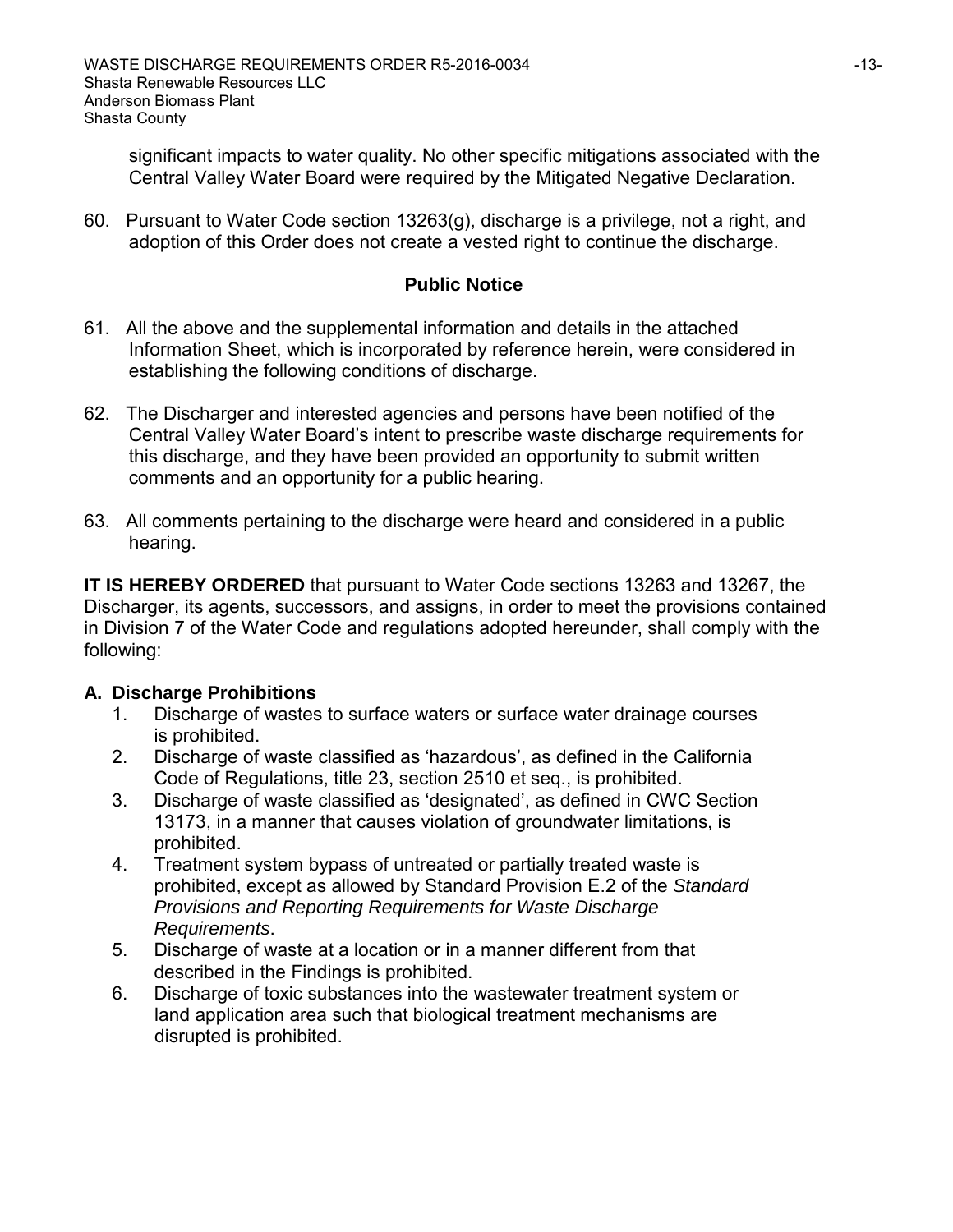### **B. Flow Limitations**

1. Effectively immediately, effluent discharges to the wastewater treatment system shall not exceed of 28,800 gallons per day (based on 20 gallons per minute).

## **C. Discharge Specifications**

- 1. No waste constituent shall be released, discharged, or placed where it will cause a violation of the Groundwater Limitations of this Order.
- 2. Wastewater treatment, storage, and disposal shall not cause pollution or a nuisance as defined by Water Code section 13050.
- 3. The discharge shall remain within the permitted waste treatment/containment structures at all times.
- 4. The Discharger shall operate all systems and equipment to optimize the quality of the discharge.
- 5. All conveyance, treatment, storage, and disposal systems shall be designed, constructed, operated, and maintained to prevent inundation or washout due to floods with a 100-year return frequency.
- 6. Wastewater treatment, storage, and disposal ponds or structures shall have sufficient capacity to accommodate allowable wastewater flow, design seasonal precipitation, and ancillary inflow and infiltration during the winter while ensuring continuous compliance with all requirements of this Order. Design seasonal precipitation shall be based on total annual precipitation using a return period of 100 years, distributed monthly in accordance with historical rainfall patterns.

### **D. Groundwater Limitations**

Release of waste constituents from any portion of the facility shall not cause or contribute to groundwater containing constituent concentrations in excess of the concentrations specified below or natural background quality for the specified constituents, whichever is greater:

- 1. For all compliance monitoring wells, contain constituents in concentrations that exceed either the Primary or Secondary MCLs established in Title 22 of the California Code of Regulations.
- 2. For all compliance monitoring wells, contain taste or odor-producing constituents, toxic substances, or any other constituents in concentrations that cause nuisance or adversely affect beneficial uses.

## **E. Solids Disposal Specifications**

Solids as used in this document mean non-hazardous bottom or fly ash waste material that is a result of the combustion of biomass material. Residual solids refers to non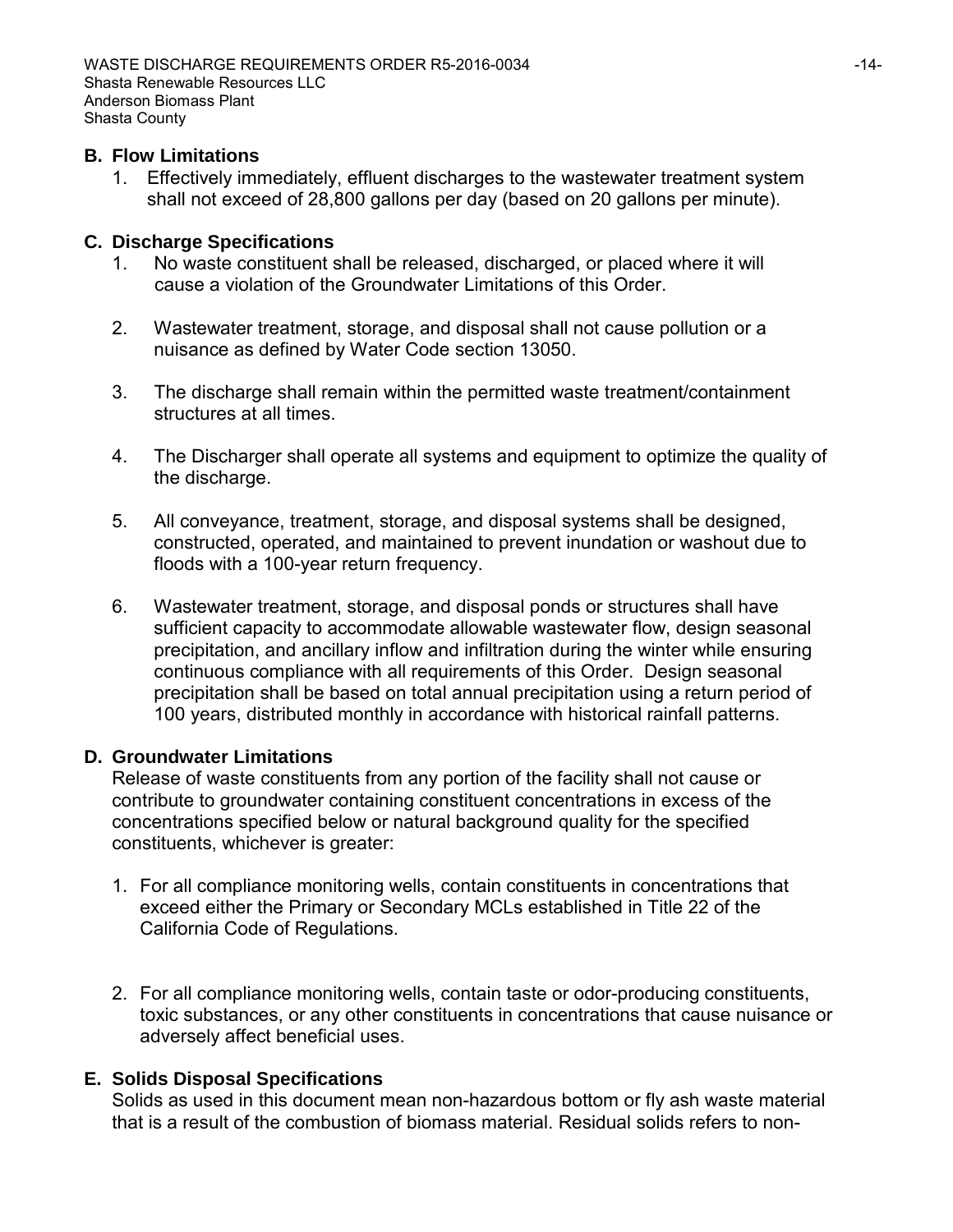hazardous ash material removed from the onsite concrete bunker or and ash collection silo.

- 1. Solid waste shall be removed from the onsite concrete bunker and ash collection silo as needed to ensure optimal operation and adequate storage capacity.
- 2. Any handling and storage of waste shall be controlled and contained in a manner that minimizes leachate formation and precludes infiltration of waste constituents into soils in a mass or concentration that will violate the groundwater limitations of this Order.
- 3. Solid waste removed from the site shall be disposed of in a manner approved by the Executive Officer and consistent with Title 27, division 2 and in accordance with an approved Ash Management and Disposal Plan. Removal for reuse as animal feed, or land disposal at facilities (i.e., landfills, composting facilities, soil amendment sites operated in accordance with valid waste discharge requirements issued by a Regional Water Board) will satisfy this specification.
- 4. Any proposed change in solids use or disposal practice shall be reported in writing to the Executive Officer at least 90 days in advance of the change.

## **F. Provisions**

- 1. The following reports shall be submitted pursuant to CWC section 13267 and shall be prepared as described in Provision F.4:
	- a. By **31 July 2016** the Discharger shall submit a *Groundwater Monitoring Well lnstallation Workplan* that proposes at least one additional monitoring well to ensure adequate monitoring downgradient of existing infiltration trenches. The workplan shall be prepared in accordance with, and include the items listed in, the first section of Attachment F: "Requirements for Monitoring Well lnstallation Workplans and Monitoring Well lnstallation Reports", which is attached hereto and made part of this Order by reference. The groundwater monitoring well(s) shall be designed to yield samples representative of the uppermost portion of the first aquifer underlying the infiltration trenches.
	- b. By **3 months** following Central Valley Water Board approval of the Groundwater Monitoring Well Installation Work Plan, the Discharger shall submit a *Groundwater Monitoring Well lnstallation Report* for any new groundwater monitoring wells constructed to comply with Provision F.1.a. The report shall be prepared in accordance with, and including the items listed in, the second section of Attachment F: "Monitoring Well Workplan and Monitoring Well lnstallation Report Guidance", which is attached hereto and made part of this Order by reference. The report shall describe the installation and development of all new monitoring wells, and explain any deviation from the approved workplan.
	- c. If groundwater monitoring results show that the discharge of waste is causing groundwater to contain any waste constituents in concentrations statistically greater than the Groundwater Limitations of this Order, within 120 days of the request of the Executive Officer, the Discharger shall submit a BPTC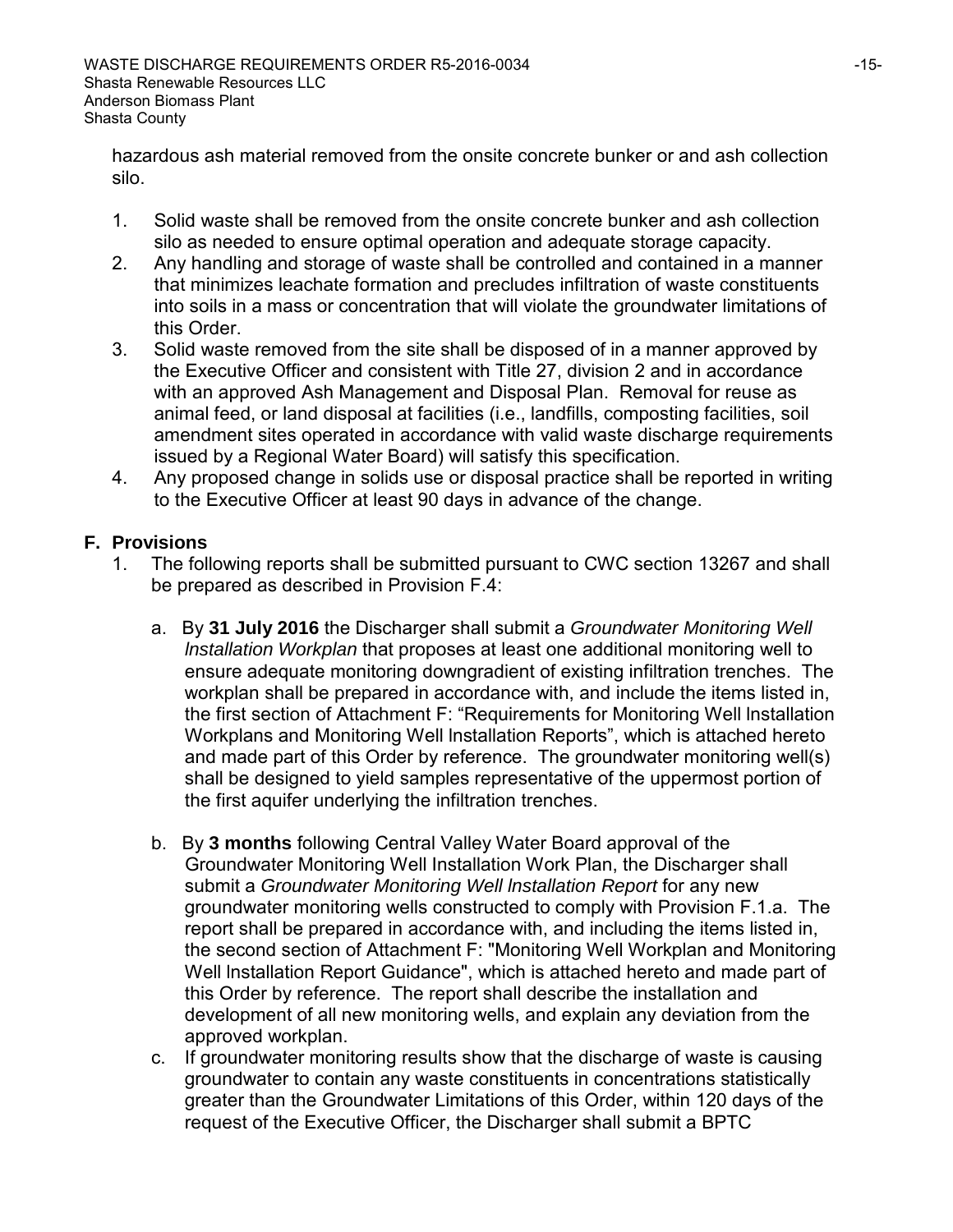Evaluation Workplan that sets forth the scope and schedule for a systematic and comprehensive technical evaluation of each component of the facility's waste treatment and disposal system to determine best practicable treatment and control for each waste constituent that exceeds a Groundwater Limitation. The workplan shall contain a preliminary evaluation of each component of the wastewater treatment, storage and disposal system and propose a time schedule for completing the comprehensive technical evaluation. The schedule to complete the evaluation shall be as short as practicable, and shall not exceed one year.

- d. Within **90 days of Order Adoption** the Discharger shall submit an updated Ash Management and Waste Disposal Plan. The plan shall describe at a minimum:
	- a. Sources and amount of ash or other wastes generated annually.
	- b. Location(s) of on-site storage and description of containment area.
	- c. Plans for ultimate disposal or reuse. For landfill disposal, include the present classification of the landfill and the name and location of the landfill.

Non-hazardous fly ash removed from the facility shall be:

- a. Beneficially reused, such as for soil amendment; or
- b. Disposed in a dedicated unit consistent with Title 27, Section 20200(b); or
- c. Disposed in a Class III landfill consistent with Title 27, Section 20220(d).

Any other use shall require approval by the Executive Officer. Any proposed change in waste management or ash use or disposal practice shall be reported to the Executive Officer at least 30 days in advance of the change.

This Order does not authorize storage, transportation, or disposal of ash or other wastes characterized as hazardous wastes. Appropriate separate regulatory coverage must be secured for such activities.

- 2. At least **30 days** prior to the restart of the facility the Discharger shall install an effluent flow meter at a location prior to the distribution box for the infiltration trenches. Upon restart of the facility effluent flow monitoring shall be conducted in accordance with MRP R5-2016-0034.
- 3. A discharger whose waste flow has been increasing, or is projected to increase, shall estimate when flows will reach hydraulic and treatment capacities of its treatment, collection, and disposal facilities. The projections shall be made in January, based on the last three years' average dry weather flows, peak wet weather flows and total annual flows, as appropriate. When any projection shows that capacity of any part of the facilities may be exceeded in four years, the discharger shall notify the Central Valley Water Board by **31 January**.
- 4. In accordance with California Business and Professions Code sections 6735, 7835, and 7835.1, engineering and geologic evaluations and judgments shall be performed by or under the direction of registered professionals competent and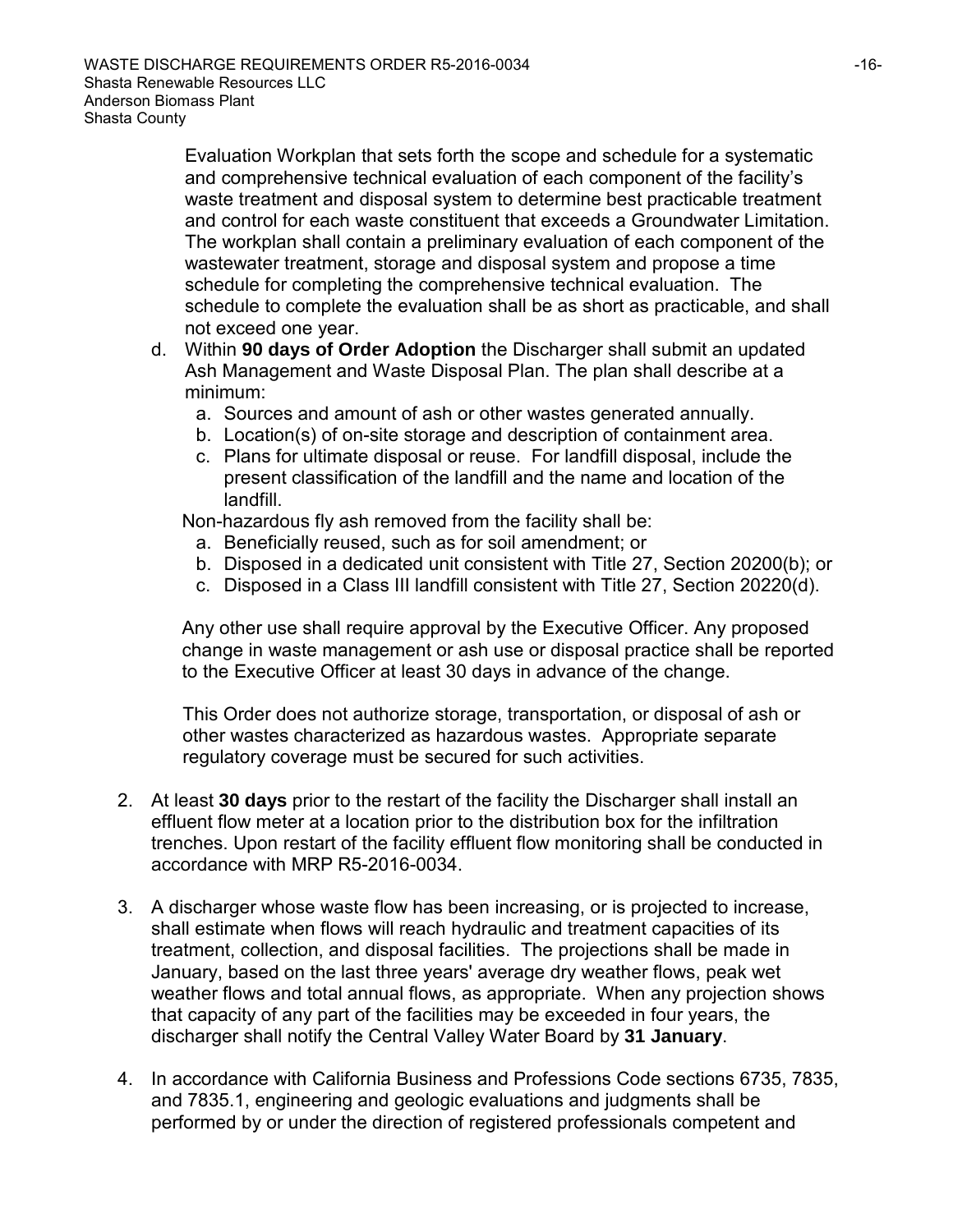proficient in the fields pertinent to the required activities. All technical reports specified herein that contain workplans for investigations and studies, that describe the conduct of investigations and studies, or that contain technical conclusions and recommendations concerning engineering and geology shall be prepared by or under the direction of appropriately qualified professional(s), even if not explicitly stated. Each technical report submitted by the Discharger shall bear the professional's signature and stamp.

- 5. The Discharger shall submit the technical reports and work plans required by this Order for consideration by the Executive Officer, and incorporate comments the Executive Officer may have in a timely manner, as appropriate. Unless expressly stated otherwise in this Order, the Discharger shall proceed with all work required by the foregoing provisions by the due dates specified.
- 6. The Discharger shall comply with Monitoring and Reporting Program R5-2016- 0034 which is part of this Order, and any revisions thereto as ordered by the Executive Officer. The submittal dates of Discharger self-monitoring reports shall be no later than the submittal date specified in the MRP.
- 7. The Discharger shall comply with the "Standard Provisions and Reporting Requirements for Waste Discharge Requirements", dated 1 March 1991, which are included in Attachment G and made part of this Order by reference. This attachment and its individual paragraphs are commonly referenced as "Standard Provision(s)."
- 8. The Discharger shall comply with all conditions of this Order, including timely submittal of technical and monitoring reports. On or before each report due date, the Discharger shall submit the specified document to the Central Valley Water Board or, if appropriate, a written report detailing compliance or noncompliance with the specific schedule date and task. If noncompliance is being reported, then the Discharger shall state the reasons for such noncompliance and provide an estimate of the date when the Discharger will be in compliance. The Discharger shall notify the Central Valley Water Board in writing when it returns to compliance with the time schedule. Violations may result in enforcement action, including Central Valley Water Board or court orders requiring corrective action or imposing civil monetary liability, or in revision or rescission of this Order.
- 9. The Discharger shall at all times properly operate and maintain all facilities and systems of treatment and control (and related appurtenances) that are installed or used by the Discharger to achieve compliance with the conditions of this Order. Proper operation and maintenance also includes adequate laboratory controls and appropriate quality assurance procedures. This provision requires the operation of back-up or auxiliary facilities or similar systems that are installed by the Discharger when the operation is necessary to achieve compliance with the conditions of this Order.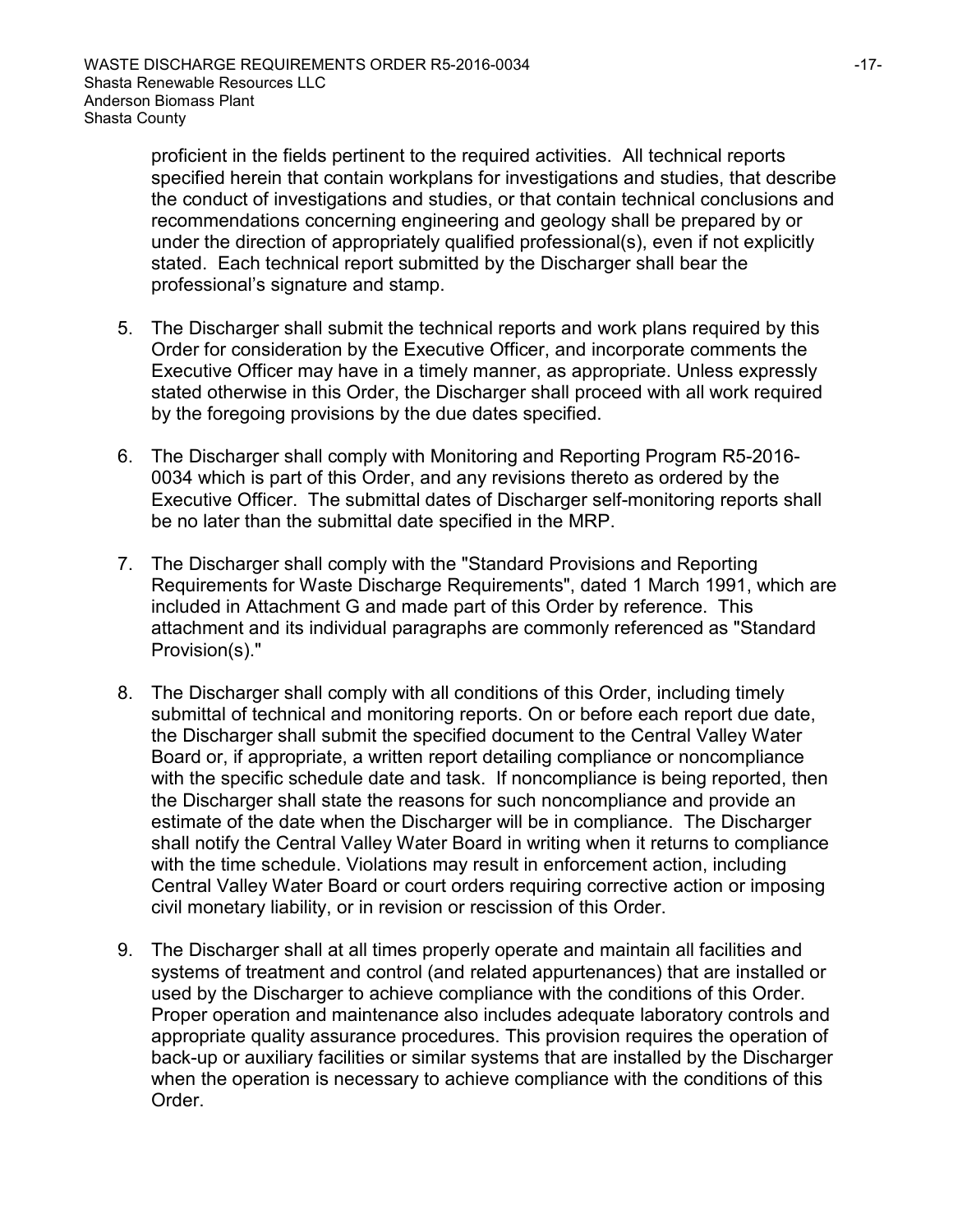- 10. The Discharger shall use the best practicable cost-effective control technique(s) including proper operation and maintenance, to comply with this Order.
- 11. As described in the Standard Provisions, the Discharger shall report promptly to the Central Valley Water Board any material change or proposed change in the character, location, or volume of the discharge.
- 12. The Discharger shall report to the Central Valley Water Board any toxic chemical release data it reports to the State Emergency Response Commission within 15 days of reporting the data to the Commission pursuant to section 313 of the "Emergency Planning and Community Right to Know Act of 1986."
- 13. The Discharger shall not allow pollutant-free wastewater to be discharged into the wastewater collection, treatment, and disposal systems in amounts that significantly diminish the system's capability to comply with this Order. Pollutantfree wastewater means rainfall, groundwater, cooling waters, and condensates that are essentially free of pollutants.
- 14. At least **90 days** prior to termination or expiration of any lease, contract, or agreement involving disposal or recycling areas or off-site reuse of effluent, used to justify the capacity authorized herein and assure compliance with this Order, the Discharger shall notify the Central Valley Water Board in writing of the situation and of what measures have been taken or are being taken to assure full compliance with this Order.
- 15. In the event of any change in control or ownership of the facility, the Discharger must notify the succeeding owner or operator of the existence of this Order by letter, a copy of which shall be immediately forwarded to the Central Valley Water Board.
- 16. To assume operation as Discharger under this Order, the succeeding owner or operator must apply in writing to the Executive Officer requesting transfer of the Order. The request must contain the requesting entity's full legal name, the state of incorporation if a corporation, the name and address and telephone number of the persons responsible for contact with the Central Valley Water Board, and a statement. The statement shall comply with the signatory paragraph of Standard Provision B.3 and state that the new owner or operator assumes full responsibility for compliance with this Order. Failure to submit the request shall be considered a discharge without requirements, a violation of the CWC. If approved by the Executive Officer, the transfer request will be submitted to the Central Valley Water Board for its consideration of transferring the ownership of this Order at one of its regularly scheduled meetings.
- 17. A copy of this Order including the MRP, Information Sheet, Attachments, and Standard Provisions, shall be kept at the discharge facility for reference by operating personnel. Key operating personnel shall be familiar with its contents.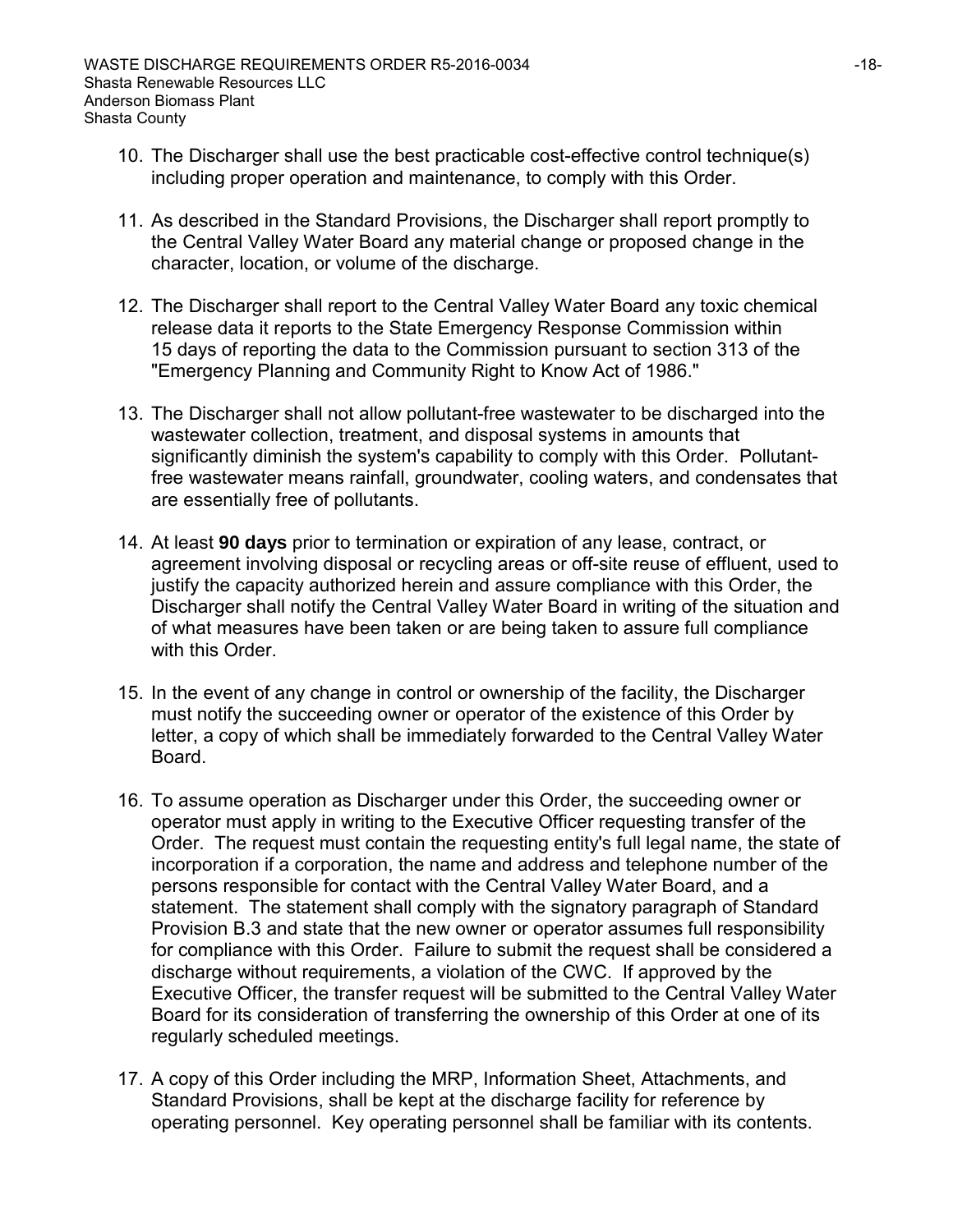18. The Central Valley Water Board will review this Order periodically and will revise requirements when necessary.

If, in the opinion of the Executive Officer, the Discharger fails to comply with the provisions of this Order, the Executive Officer may refer this matter to the Attorney General for judicial enforcement, may issue a complaint for administrative civil liability, or may take other enforcement actions. Failure to comply with this Order may result in the assessment of Administrative Civil Liability of up to \$10,000 per violation, per day, depending on the violation, pursuant to the Water Code, including sections 13268, 13350 and 13385. The Central Valley Water Board reserves its right to take any enforcement actions authorized by law.

Any person aggrieved by this action of the Central Valley Water Board may petition the State Water Board to review the action in accordance with Water Code section 13320 and California Code of Regulations, title 23, sections 2050 and following. The State Water Board must receive the petition by 5:00 p.m., 30 days after the date of this Order, except that if the thirtieth day following the date of this Order falls on a Saturday, Sunday, or state holiday, the petition must be received by the State Water Board by 5:00 p.m. on the next business day. Copies of the law and regulations applicable to filing petitions may be found on the Internet at:

http://www.waterboards.ca.gov/public\_notices/petitions/water\_quality or will be provided upon request.

I, PAMELA C. CREEDON, Executive Officer, do hereby certify that the foregoing is a full true, and correct copy of an Order adopted by the California Regional Water Quality Control Board on 21 April 2016.

*Original signed by:*

PAMELA C. CREEDON, Executive Officer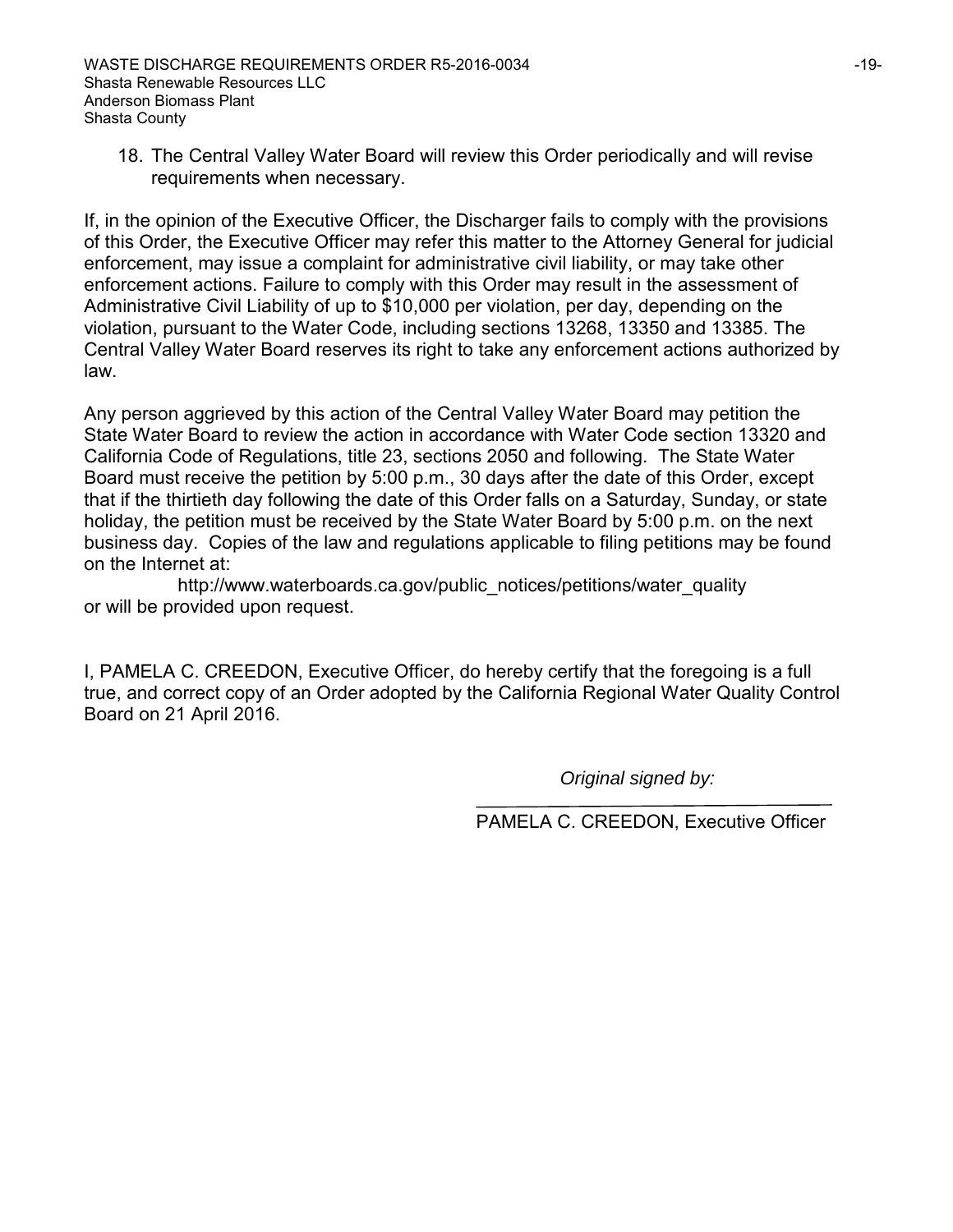## **ATTACHMENT A- LOCATION MAP**

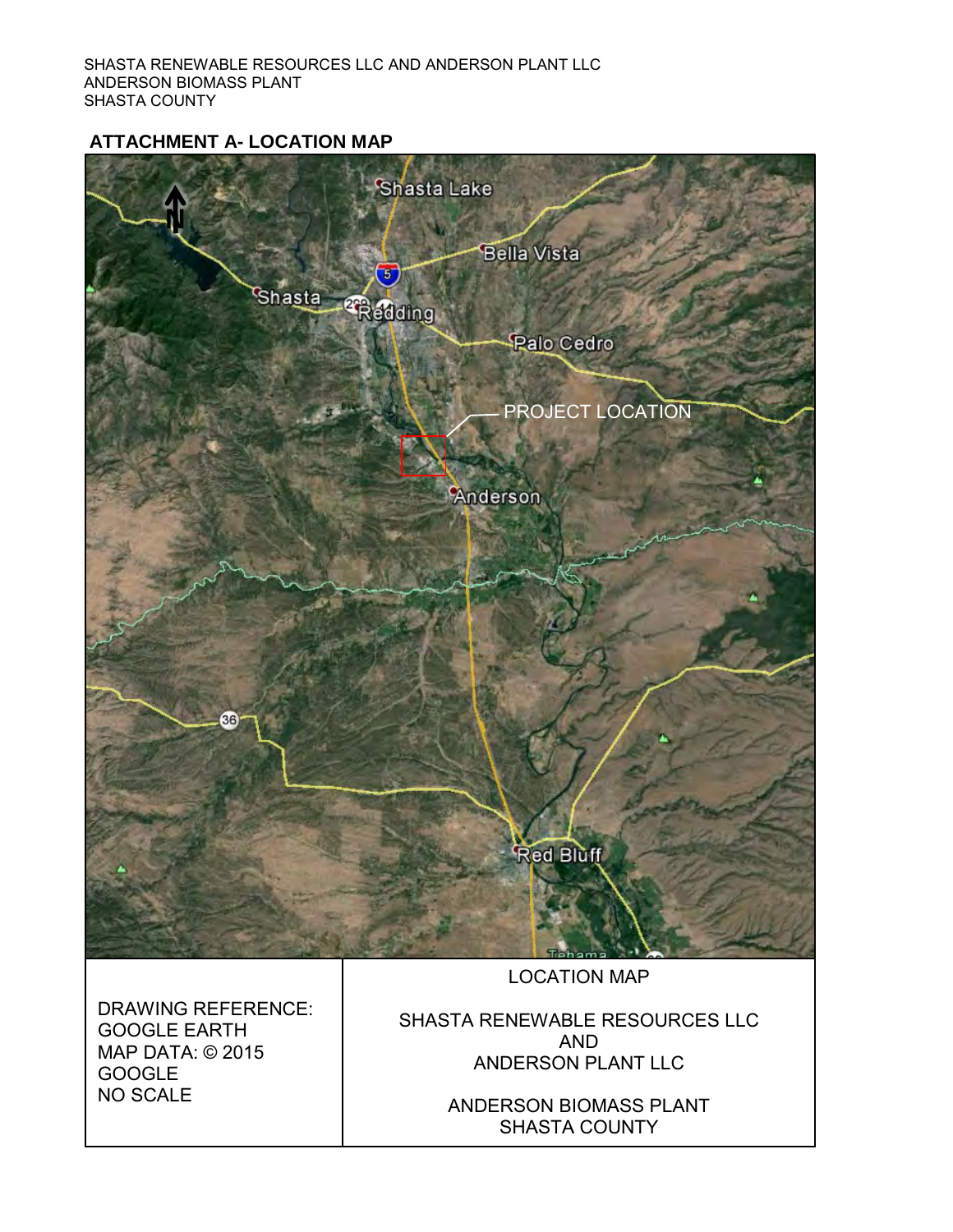## **ATTACHMENT B- SITE LAYOUT**



ANDERSON BIOMASS PLANT SHASTA COUNTY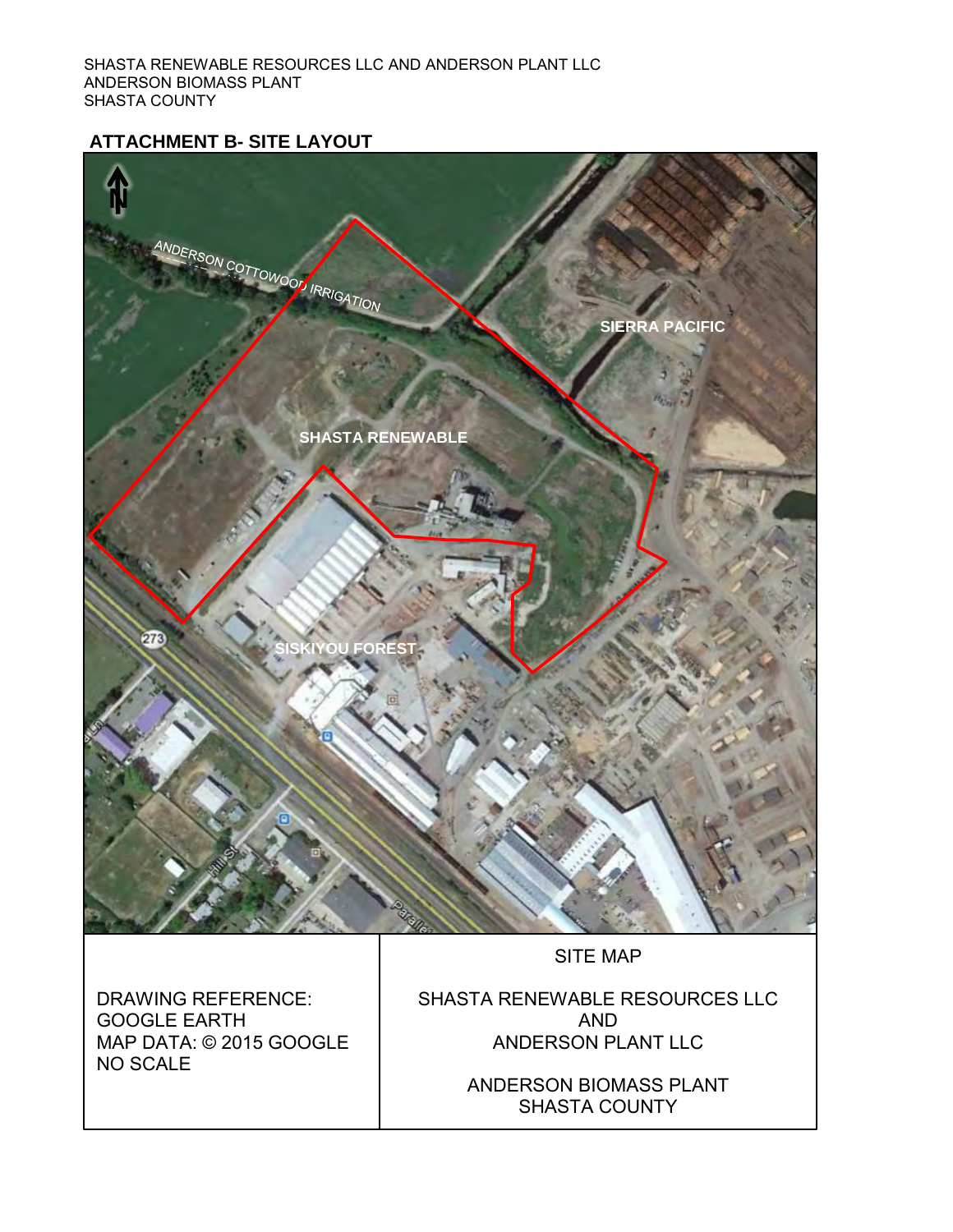

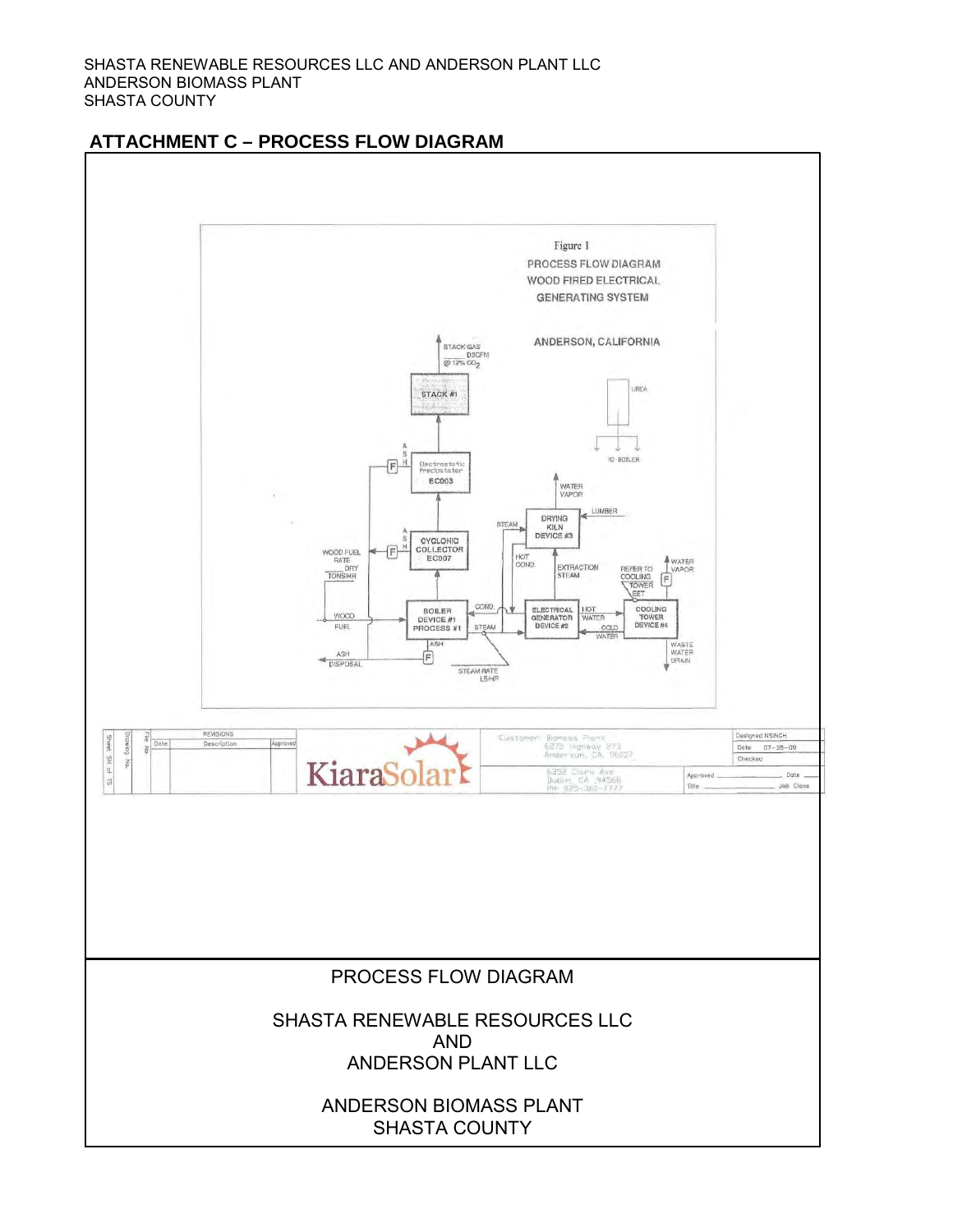

## **ATTACHMENT D – WASTEWATER DISPOSAL SYSTEM**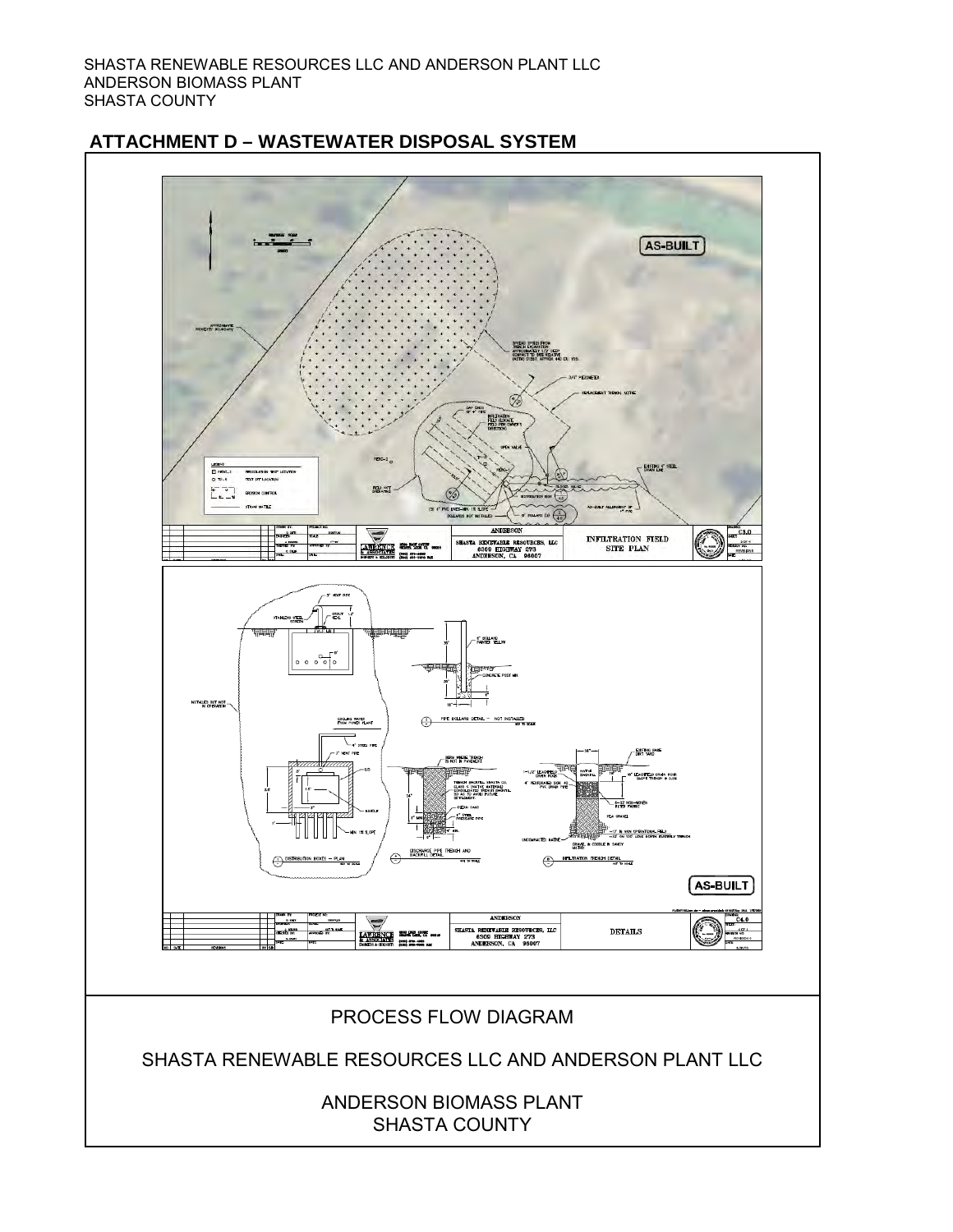## **ATTACHMENT E – MONITORING WELL NETWORK**

DRAWING REFERENCE:

GOOGLE EARTH MAP DATA: © 2015

GOOGLE NO SCALE



SHASTA RENEWABLE RESOURCES LLC AND ANDERSON PLANT LLC

> ANDERSON BIOMASS PLANT SHASTA COUNTY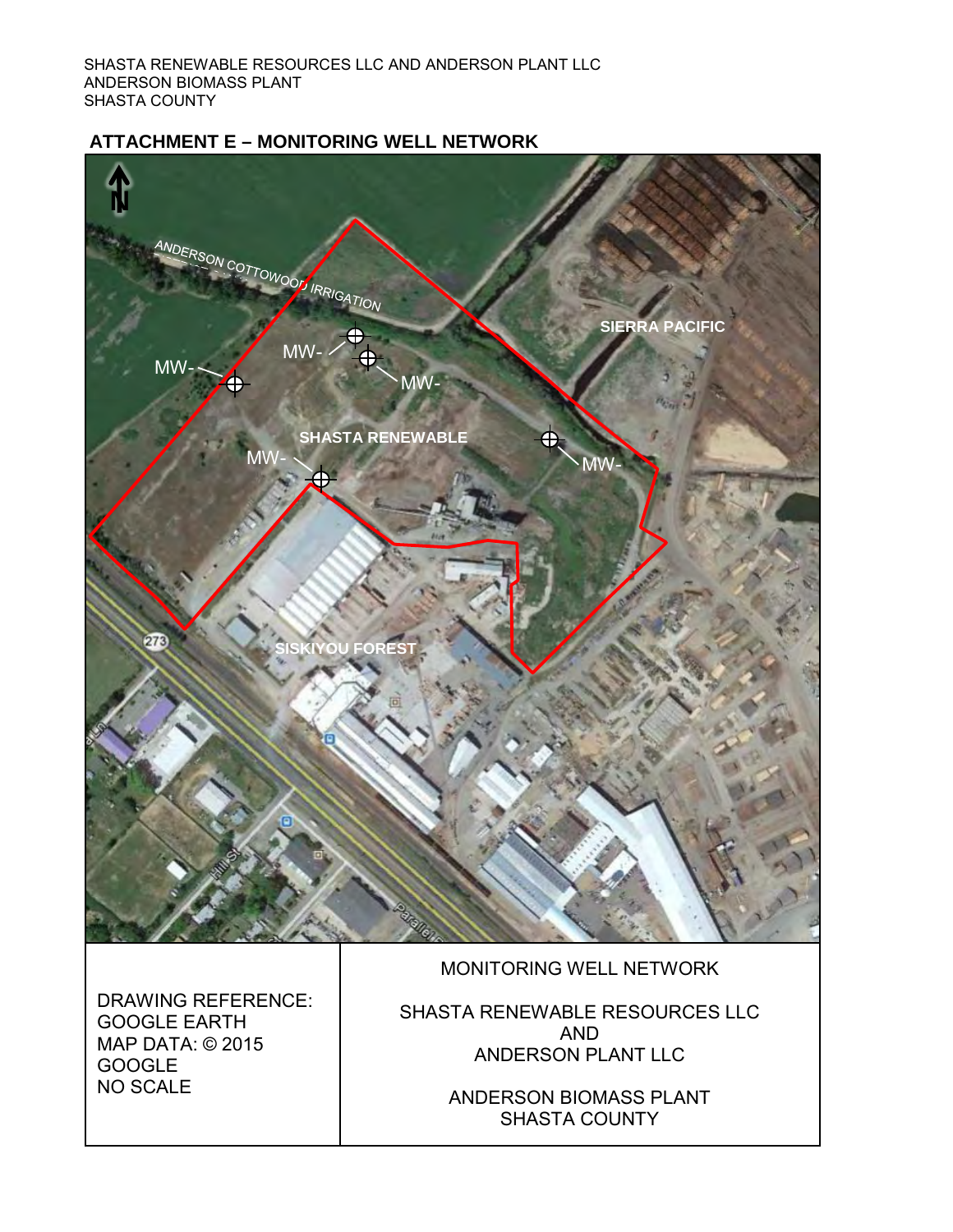## **ATTACHMENT F REQUIREMENTS FOR MONITORING WELL INSTALLATION WORKPLANS AND MONITORING WELL INSTALLATION REPORTS**

Prior to installation of groundwater monitoring wells, the Discharger shall submit a workplan containing, at a minimum, the information listed in Section 1, below. Wells may be installed after staff approves the workplan. Upon installation of the monitoring wells, the Discharger shall submit a well installation report which includes the information contained in Section 2, below. All workplans and reports must be prepared under the direction of, and signed by, a registered geologist or civil engineer licensed by the State of California.

## **SECTION 1 - Monitoring Well Installation Workplan and Groundwater Sampling and Analysis Plan**

The monitoring well installation workplan shall contain the following minimum information:

A. General Information:

Purpose of the well installation project Brief description of local geologic and hydrogeologic conditions Proposed monitoring well locations and rationale for well locations Topographic map showing facility location, roads, and surface water bodies Large scaled site map showing all existing on-site wells, proposed wells, surface drainage courses, surface water bodies, buildings, waste handling facilities, utilities, and major physical and man-made features

B. Drilling Details:

On-site supervision of drilling and well installation activities Description of drilling equipment and techniques Equipment decontamination procedures Soil sampling intervals (if appropriate) and logging methods

C. Monitoring Well Design (in narrative and/or graphic form):

Diagram of proposed well construction details

- Borehole diameter
- Casing and screen material, diameter, and centralizer spacing (if needed)
- Type of well caps (bottom cap either screw on or secured with stainless steel screws)
- Anticipated depth of well, length of well casing, and length and position of perforated interval
- Thickness, position and composition of surface seal, sanitary seal, and sand pack
- Anticipated screen slot size and filter pack
- D. Well Development (not to be performed until at least 48 hours after sanitary seal placement):

Method of development to be used (i.e., surge, bail, pump, etc.) Parameters to be monitored during development and record keeping technique Method of determining when development is complete Disposal of development water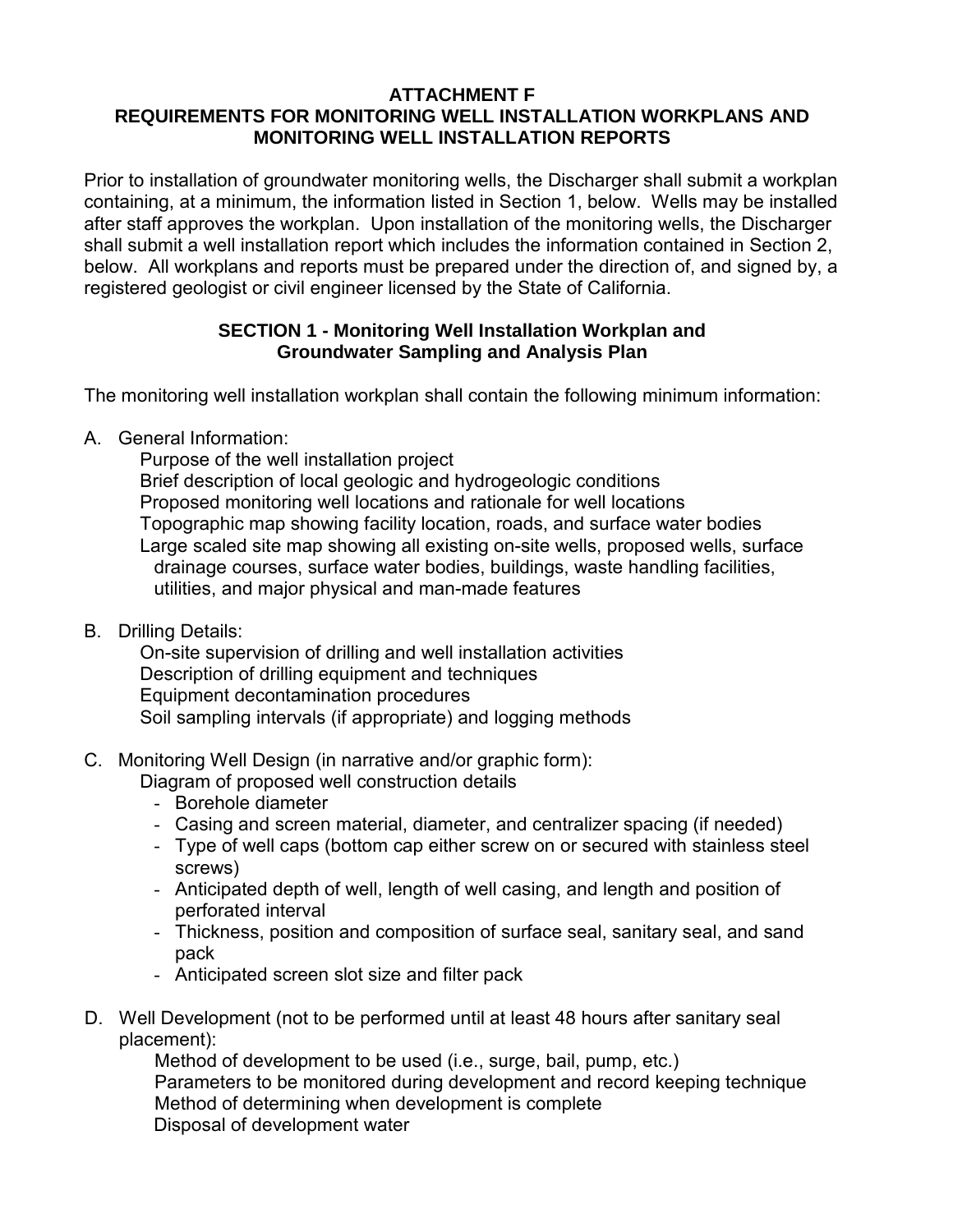### ATTACHMENT F F-2 ORDER R5-2016-0034 SHASTA RENEWABLE RESOURCES LLC AND ANDERSON PLANT LLC SHASTA COUNTY

- E. Well Survey (precision of vertical survey data shall be at least 0.01 foot): Identify the Licensed Land Surveyor or Civil Engineer that will perform the survey Datum for survey measurements List well features to be surveyed (i.e. top of casing, horizontal and vertical coordinates, etc.)
- F. Schedule for Completion of Work
- G. Appendix: Groundwater Sampling and Analysis Plan (SAP)

The Groundwater SAP shall be included as an appendix to the workplan, and shall be utilized as a guidance document that is referred to by individuals responsible for conducting groundwater monitoring and sampling activities.

Provide a detailed written description of standard operating procedures for the following:

- Equipment to be used during sampling
- Equipment decontamination procedures
- Water level measurement procedures
- Well purging (include a discussion of procedures to follow if three casing volumes cannot be purged)
- Monitoring and record keeping during water level measurement and well purging (include copies of record keeping logs to be used)
- Purge water disposal
- Analytical methods and required reporting limits
- Sample containers and preservatives
- Sampling
	- o General sampling techniques
	- o Record keeping during sampling (include copies of record keeping logs to be used)
	- o QA/QC samples
- Chain of Custody
- Sample handling and transport

## **SECTION 2 - Monitoring Well Installation Report**

The monitoring well installation report must provide the information listed below. In addition, the report must also clearly identify, describe, and justify any deviations from the approved workplan.

A. General Information:

Purpose of the well installation project

Brief description of local geologic and hydrogeologic conditions encountered during installation of the wells

Number of monitoring wells installed and copies of County Well Construction Permits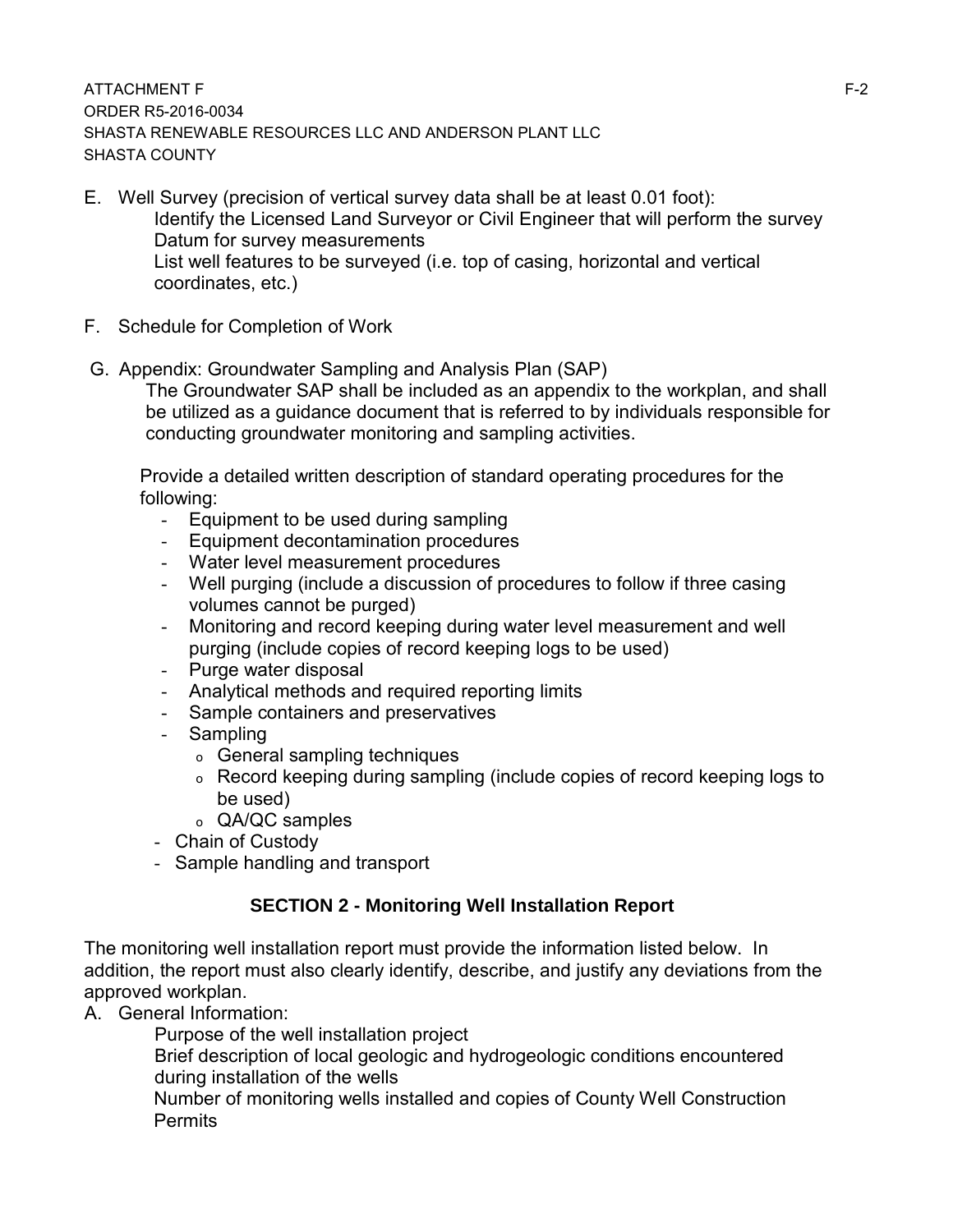Topographic map showing facility location, roads, surface water bodies Scaled site map showing all previously existing wells, newly installed wells, surface water bodies, buildings, waste handling facilities, utilities, and other major physical and man-made features.

B. Drilling Details (in narrative and/or graphic form):

 On-site supervision of drilling and well installation activities Drilling contractor and driller's name Description of drilling equipment and techniques Equipment decontamination procedures Soil sampling intervals and logging methods Well boring log

- Well boring number and date drilled
- Borehole diameter and total depth
- Total depth of open hole (same as total depth drilled if no caving or backgrouting occurs)
- Depth to first encountered groundwater and stabilized groundwater depth
- Detailed description of soils encountered, using the Unified Soil Classification System
- C. Well Construction Details (in narrative and/or graphic form):

Well construction diagram, including:

- Monitoring well number and date constructed
- Casing and screen material, diameter, and centralizer spacing (if needed)
- Length of well casing, and length and position of perforated interval
- Thickness, position and composition of surface seal, sanitary seal, and sand pack
- Type of well caps (bottom cap either screw on or secured with stainless steel screws)
- E. Well Development:

Date(s) and method of development

 How well development completion was determined Volume of water purged from well and method of development water disposal Field notes from well development should be included in report

F. Well Survey (survey the top rim of the well casing with the cap removed): Identify the coordinate system and datum for survey measurements Describe the measuring points (i.e. ground surface, top of casing, etc.) Present the well survey report data in a table Include the Registered Engineer or Licensed Surveyor's report and field notes in appendix.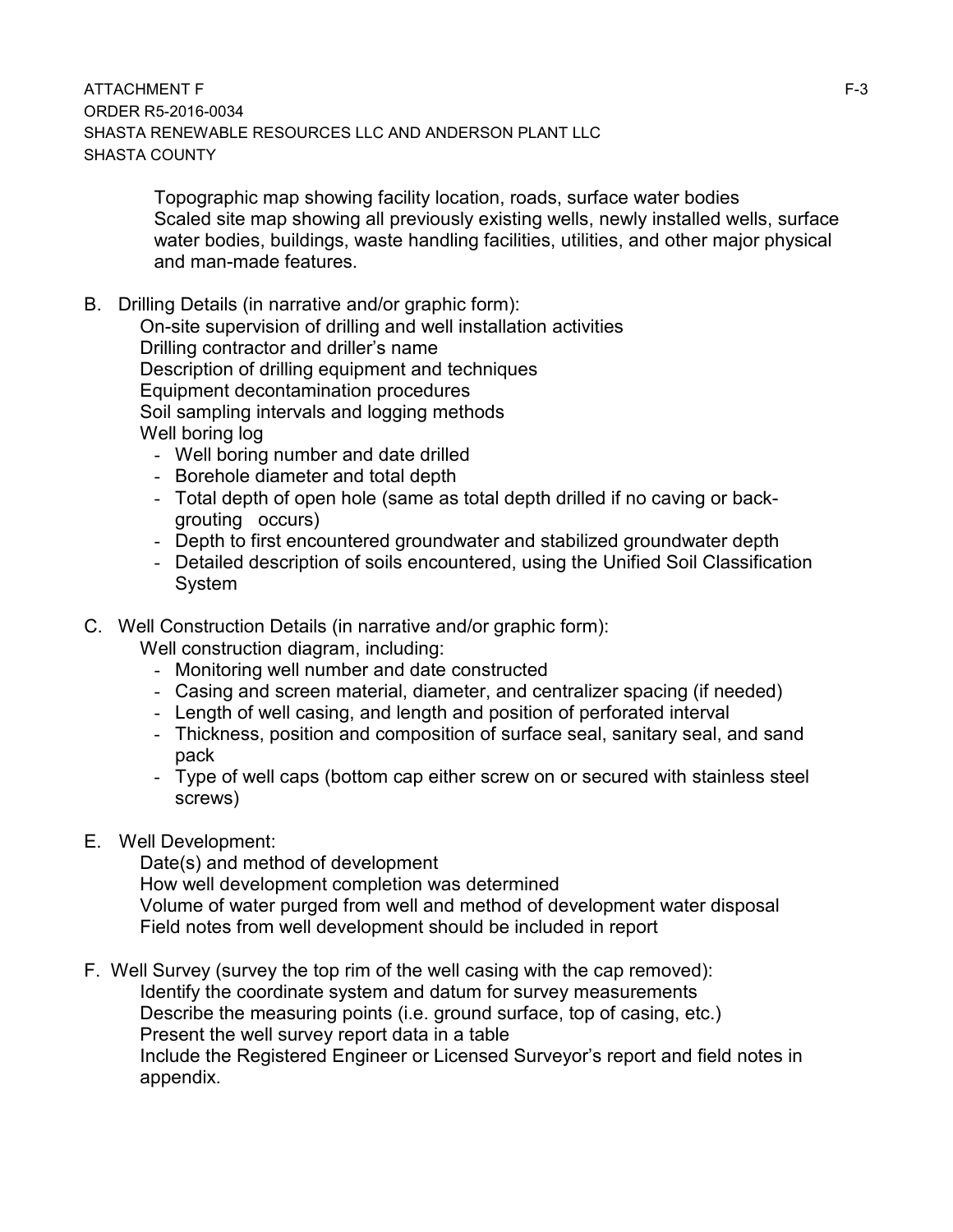### INFORMATION SHEET

INFORMATION SHEET ORDER R5-2016-0034 SHASTA RENEWABLE RESOURCES LLC ANDERSON BIOMASS FACILITY SHASTA COUNTY

## **Background**

Shasta Renewable Resources LLC (here after Discharger), owns the existing cogeneration plant (Facility) located at 6309 Highway 273 in Anderson, Shasta County. The facility is not currently regulated by any Waste Discharge Requirements. The Facility submitted a Report of Waste Discharge (RWD) in 18 October 2010 discharge effluent from the Facility.

The Facility is a wood fired cogeneration plan that utilizes steam to drive a steam turbine that generates approximately 6 megawatts of electrical power, and also provides steam to an existing drying kilns operated by Siskiyou Forest Products.

Facility effluent is obtained from two onsite industrial supply wells, Production Wells No. 1 and 2. The following table summarizes source water characterization from the Production Wells collected in February and May 2011.

|                               |       |              | Concentrations |         |  |
|-------------------------------|-------|--------------|----------------|---------|--|
|                               |       |              | Well #1        | Well #2 |  |
| Constituent                   |       | <b>Units</b> | 5/26/11        | 2/10/11 |  |
| pH                            |       | S.U.         | 6.71           | 7.42    |  |
| <b>Specific Conductance</b>   |       | umhos/cm     | 369            | 720     |  |
| <b>Total Dissolved Solids</b> |       | mg/L         |                | 433     |  |
| Turbidity                     |       | <b>NTU</b>   | 0.51           | 8.6     |  |
| Aluminum,                     | Total | ug/L         | $26$           | 68.6    |  |
| Arsenic,                      | Total | ug/L         | < 0.61         | 7.5     |  |
| Cadmium,                      | Total | ug/L         | < 0.09         | 1.27    |  |
| Chromium,                     | Total | ug/L         | < 0.82         | 0.7     |  |
| Copper,                       | Total | ug/L         | 1.8            | 6       |  |
| Manganese,                    | Total | ug/L         | 430            | 4,770   |  |
| Mercury,                      | Total | ug/L         | < 0.034        | < 0.07  |  |
| Nickel,                       | Total | ug/L         | 4.8            | 10.1    |  |
| Selenium,                     | Total | ug/L         | < 0.36         | < 0.4   |  |
| Silver,                       | Total | ug/L         | < 0.075        | < 0.10  |  |
| Thallium,                     | Total | ug/L         | < 0.081        | < 0.2   |  |
| Zinc,                         | Total | ug/L         | 7.6            | 11.7    |  |

Table 1: Source Water Characterization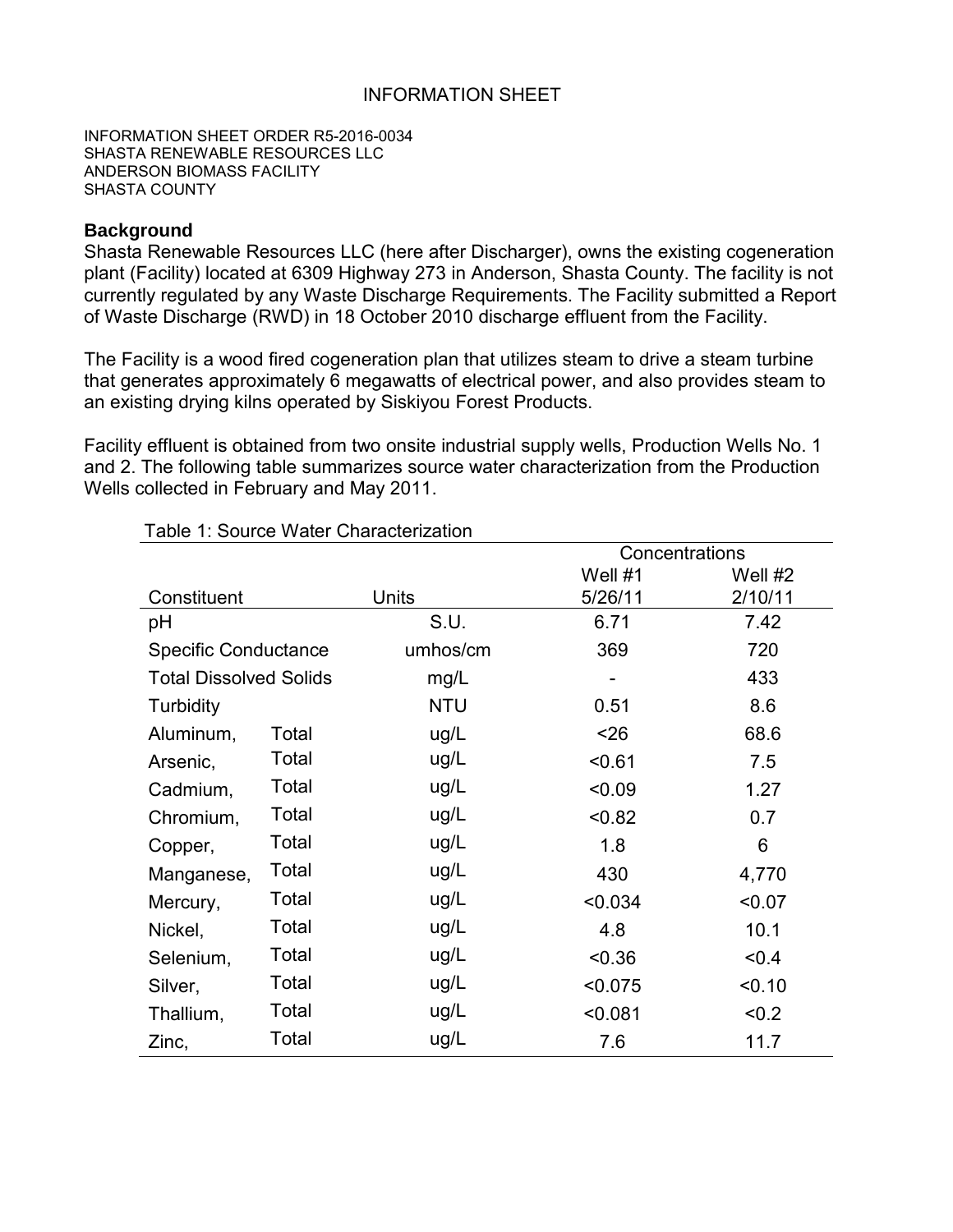The facility discharges approximately 28,000 gallons per day (GPD) or about 20 gallons per minute (GPM) of effluent that consists of boiler blow down, reverse osmosis (RO) reject, spent bearing cooling water, and cooling tower blow down which is discharged to two onsite infiltration trenches. The effluent character from 2012 to 2014 is summarized in the following table.

| Constituent                    |       | <b>Units</b> | Min.   | Max.   | Avg.  |
|--------------------------------|-------|--------------|--------|--------|-------|
| pH                             |       | S.U.         | 7.25   | 9.48   | 8.22  |
| <b>Electrical Conductivity</b> |       | umhos/cm     | 171    | 3,020  | 788   |
| <b>Total Dissolved Solids</b>  |       | mg/L         | 180    | 13,000 | 1,019 |
| <b>Turbidity</b>               |       | <b>NTU</b>   | 0.21   | 51     | 5.76  |
| Aluminum,                      | Total | ug/L         | < 14.0 | 8,900  | 716   |
| Arsenic,                       | Total | ug/L         | 12.0   | 18.0   | 14.3  |
| Cadmium,                       | Total | ug/L         | 0.20   | 2.7    | 1.30  |
| Chromium,                      | Total | ug/L         | 1.80   | 31     | 10.13 |
| Copper,                        | Total | ug/L         | 1.8    | 650    | 182   |
| Manganese,                     | Total | ug/L         | 49     | 3,500  | 487   |
| Mercury,                       | Total | ng/L         | 0.0087 | 0.048  | 0.023 |
| Nickel,                        | Total | ug/L         | 6.6    | 7.7    | 7.2   |
| Selenium,                      | Total | ug/L         | < 0.19 | 1.7    | 0.64  |
| Silver,                        | Total | ug/L         | < 0.10 | 0.28   | 0.23  |
| Thallium,                      | Total | ug/L         | < 0.10 | 1.0    | $- -$ |
| Zinc,                          | Total | ug/L         | 7.6    | 700    | 192   |

Table 2: Effluent Characterization

Effluent from the facility is transferred via a 575 foot, 4 inch diameter steel pipe that runs from the facility to the distribution box before being discharged to one of two infiltration trenches or fields. The first infiltration trench consists of a series of 5 infiltration trenches approximately 85 feet longs excavated to a depth of approximately 17 feet bgs. Due to low permeability of underlying soils this field was not sufficient to accommodate wastewater flows. As a result a second infiltration trench, approximately 100 feet long, excavated to a depth of approximately 32 feet bgs was constructed. Effluent can be cycled between these two infiltration trenches, however it is generally sent to the newer deeper infiltration trench.

Solid waste generated at the facility consisting of absorbent material and bottom and fly ash is collected and removed from the facility and is either disposed of at a permitted disposal facility or is used or repurposed in accordance with the facility's Ash Management and Disposal Plan.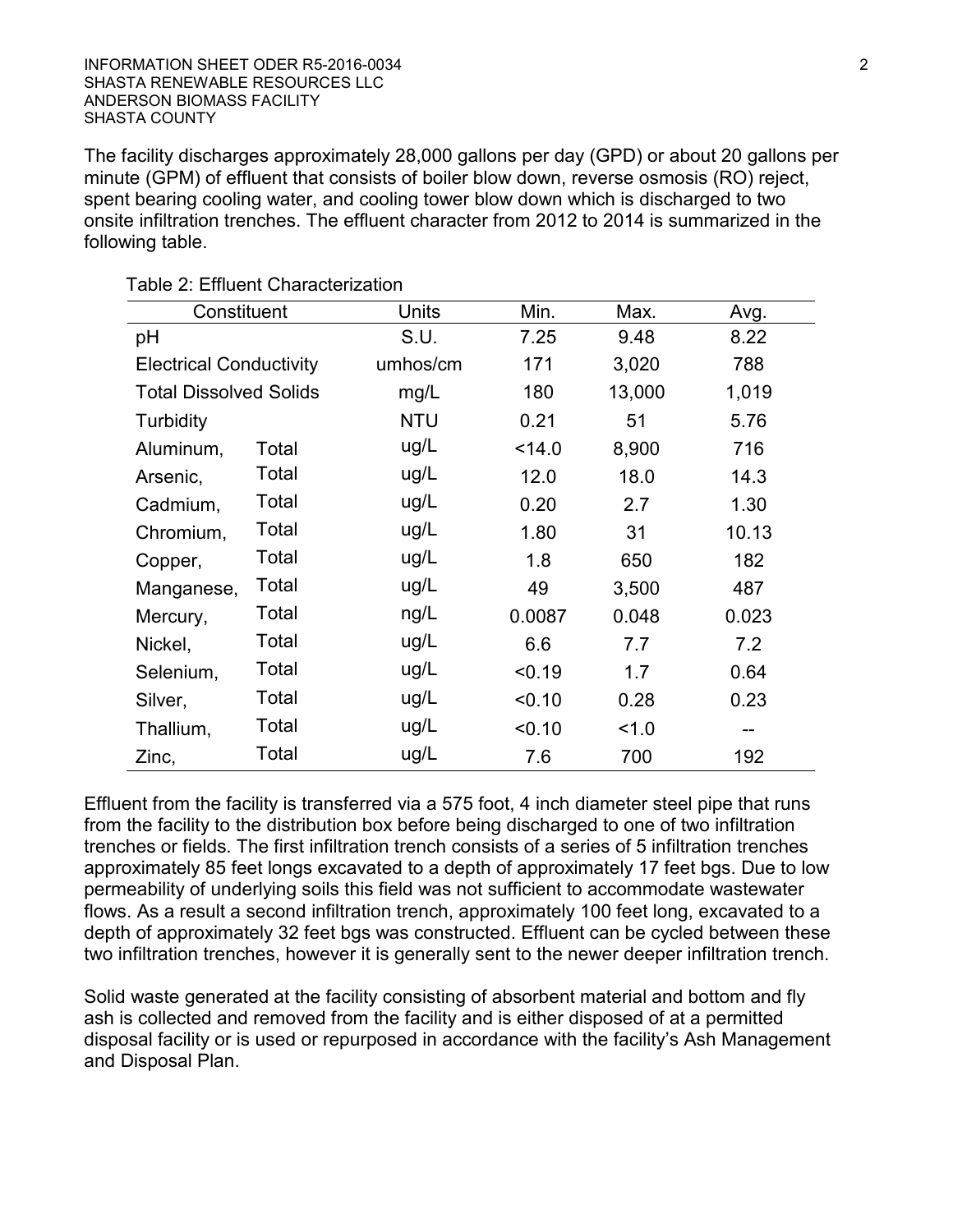#### **Groundwater Conditions**

Monitoring data collected from Monitoring Wells MW-5 though MW-8 indicates that groundwater beneath the site ranges from 7.65 to 29.78 feet bgs. The groundwater hydraulic gradient beneath the site is to the southeast at approximately 0.004 feet/foot. Regionally shallow groundwater gradient has been reported to be generally to the north at approximately 0.04 feet/foot. Groundwater in the area is also influenced locally from leakage from the Anderson Cottonwood Irrigation District (ACID) canal located west of the site and man made drainage channels operated by Siskiyou Forest Products and Sierra Pacific Industries located to the east and southeast of the Facility.

Groundwater quality data has been collected from facility Monitoring Wells since 2011. Monitoring Wells MW-5 through MW-8, and a trench piezometer serve as monitoring points for effluent discharges. Monitoring Well MW-8 serves as the up gradient monitoring point. Monitoring Wells MW-5, MW-6, and MW-7 are cross and down gradient monitoring points. The piezometer is located adjacent to the replacement infiltration trench.

Background water quality from Monitoring Well MW-8 has been collected from the facility since late 2013. Water quality data indicates that background water quality is of relatively high quality. The following table summarizes water quality data collected between 2013 and 2015.

| Constituent                    |       | Units      | Min.   | Max.   | Avg. | <b>WQO</b>         |
|--------------------------------|-------|------------|--------|--------|------|--------------------|
| pH                             |       | S.U.       | 6.48   | 7.18   | 6.78 | 6.5-8.5 $^{2}$     |
| <b>Electrical Conductivity</b> |       | umhos/cm   | 220    | 517    | 300  | 900 <sup>2</sup>   |
| <b>Total Dissolved Solids</b>  |       | mg/L       | 110    | 330    | 203  | $500^2$            |
| Turbidity                      |       | <b>NTU</b> | 0.27   | 1.72   | 0.74 | 1.0 <sup>1</sup>   |
| Aluminum,                      | Total | ug/L       | $14$   | 59     | 22   | 1,000 $1$          |
| Arsenic,                       | Total | ug/L       | < 0.7  | 0.75   | 0.42 | 10 <sup>1</sup>    |
| Cadmium,                       | Total | ug/L       | < 0.11 | < 0.11 |      | $5^1$              |
| Chromium,                      | Total | ug/L       | < 0.50 | 1.4    | 0.54 | 50 <sup>1</sup>    |
| Copper,                        | Total | ug/L       | 0.84   | 1.90   | 1.31 | 1,300 <sup>1</sup> |
| Manganese,                     | Total | ug/L       | < 24   | 48     | ۰    | 50 <sup>2</sup>    |
| Mercury,                       | Total | ng/L       | 47     | 51     | 49   | 50 <sup>3</sup>    |
| Nickel,                        | Total | ug/L       | 1.5    | 3.7    | 2.5  | 100 <sup>1</sup>   |
| Selenium,                      | Total | ug/L       | < 0.19 | < 0.19 |      | 50 <sup>1</sup>    |
| Silver,                        | Total | ug/L       | < 0.10 | < 0.10 |      | 100 <sup>2</sup>   |
| Thallium,                      | Total | ug/L       | < 0.10 | < 0.10 |      | 2 <sup>1</sup>     |
| Zinc,                          | Total | ug/L       | 2.7    | 7.3    | 4.6  | $5,000^1$          |

#### Table 3: Background Groundwater Quality

<sup>1</sup> California Primary Maximum Contaminant Level.

<sup>2</sup> California Secondary Maximum Contaminant Level.

<sup>3</sup> California Toxics Rule Criteria (USEPA) Sources of Drinking Water.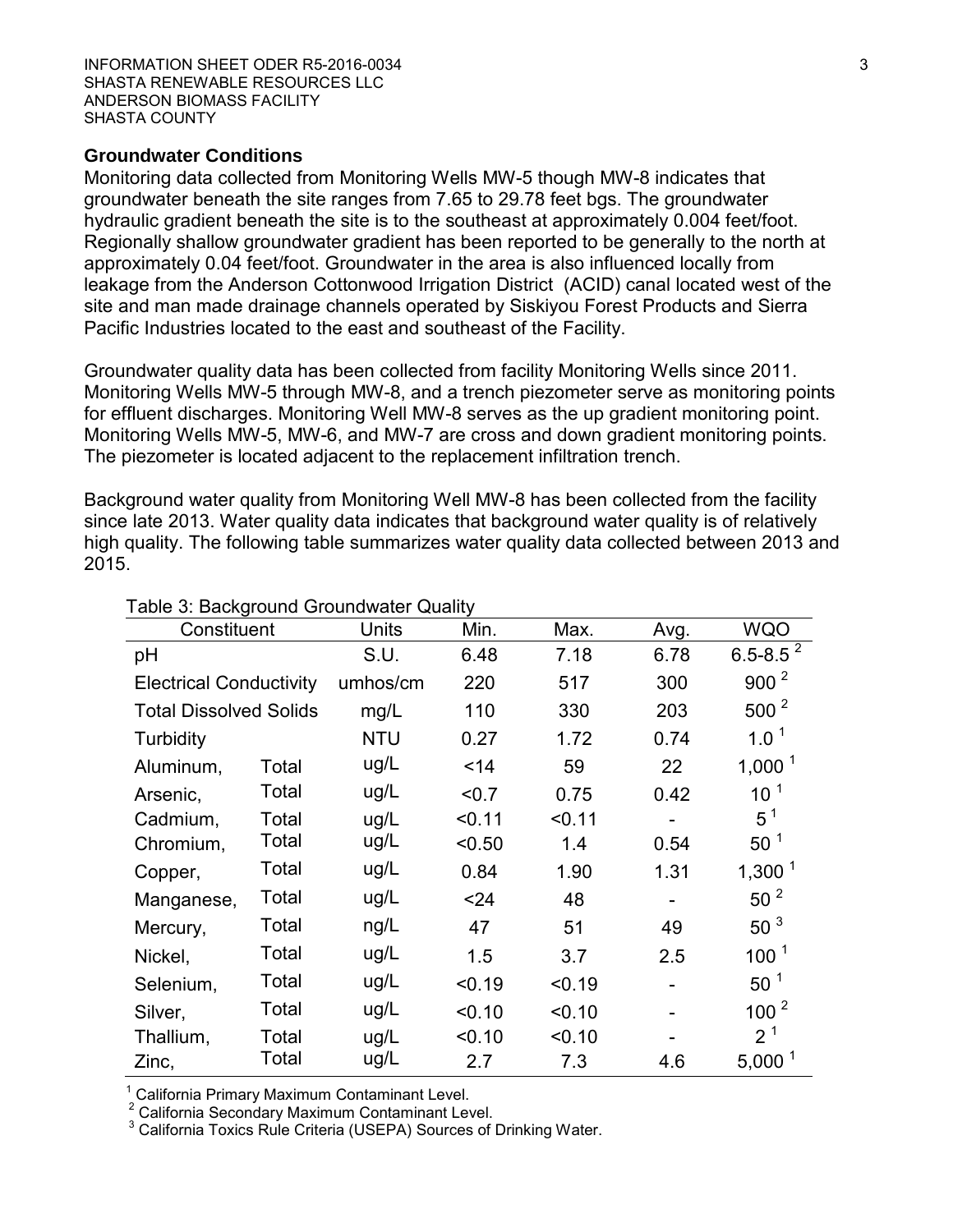INFORMATION SHEET ODER R5-2016-0034 4 SHASTA RENEWABLE RESOURCES LLC ANDERSON BIOMASS FACILITY SHASTA COUNTY

While Monitoring Well MW-5 and the trench piezometer are useful monitoring points, they are inappropriate compliance wells due to their close proximity to the replacement infiltration trench. Data obtained from these locations are likely to represent near discharge conditions. As such, this Order requires additional downgradient monitoring well(s) to appropriately monitor downgradient groundwater pollutant concentrations.

Groundwater quality data has been collected from facility Monitoring Wells MW-5, MW-6, and MW-7 since 2011. The following table summarizes water quality data between 2011 and 2015. Data collected from Monitoring Well MW-5 and the trench piezometer was not included because it is likely to be more characteristic of effluent discharge due to its proximity to the replacement infiltration trench. Monitoring Wells MW-6 and MW-7 are cross and downgradient monitoring wells. Groundwater quality data for the facility is summarized in the following table.

Average concentrations are below the water quality objectives with the exception of manganese. However the manganese concentrations is total recoverable instead of dissolved. Dissolved phase concentrations are not available. This order requires dissolved phase monitoring. Total concentrations are not appropriate for comparison to Water Quality Objectives.

| <b>I AVIC 4. OI OUTIGWALET QUAILLY (IVIVY-O ATTU IVIVY-I )</b> |       |            |         |        |      |                  |
|----------------------------------------------------------------|-------|------------|---------|--------|------|------------------|
| Constituent                                                    |       | Units      | Min.    | Max.   | Avg. | <b>WQO</b>       |
| pH                                                             |       | S.U.       | 6.31    | 7.14   | 6.69 | $6.5 - 8.5^2$    |
| <b>Electrical Conductivity</b>                                 |       | umhos/cm   | 43      | 1,369  | 445  | 900 <sup>2</sup> |
| <b>Total Dissolved Solids</b>                                  |       | mg/L       | 140     | 1,000  | 363  | $500^2$          |
| Turbidity                                                      |       | <b>NTU</b> | 0.10    | 2.21   | 0.5  | $1.0^1$          |
| Aluminum,                                                      | Total | ug/L       | $14$    | 15     | 7.5  | $1,000^1$        |
| Arsenic,                                                       | Total | ug/L       | < 0.7   | 1.3    | 0.59 | 10 <sup>1</sup>  |
| Cadmium,                                                       | Total | ug/L       | < 0.11  | 0.86   | 0.33 | $5^1$            |
| Chromium,                                                      | Total | ug/L       | < 0.5   | 2.1    | 0.5  | $50^1$           |
| Copper,                                                        | Total | ug/L       | 0.8     | 4.9    | 2.23 | $1,300^1$        |
| Manganese,                                                     | Total | ug/L       | < 0.20  | 1,900  | 745  | 50 <sup>2</sup>  |
| Mercury,                                                       | Total | ng/L       | < 0.047 | 80     | 16   | 50 <sup>3</sup>  |
| Nickel,                                                        | Total | ug/L       | 1.40    | 40     | 12   | 100 <sup>1</sup> |
| Selenium,                                                      | Total | ug/L       | < 0.19  | 0.42   | 0.11 | 50 <sup>1</sup>  |
| Silver,                                                        | Total | ug/L       | < 0.10  | < 0.10 |      | 100 <sup>2</sup> |
| Thallium,                                                      | Total | ug/L       | < 0.10  | 0.23   | 0.06 | 2 <sup>1</sup>   |
| Zinc,                                                          | Total | ug/L       | 0.85    | 11     | 3.63 | $5,000^1$        |

#### Table 4: Groundwater Quality (MW-6 and MW-7)

California Primary Maximum Contaminant Level.

<sup>2</sup> California Secondary Maximum Contaminant Level.

<sup>3</sup> California Toxics Rule Criteria (USEPA) Sources of Drinking Water.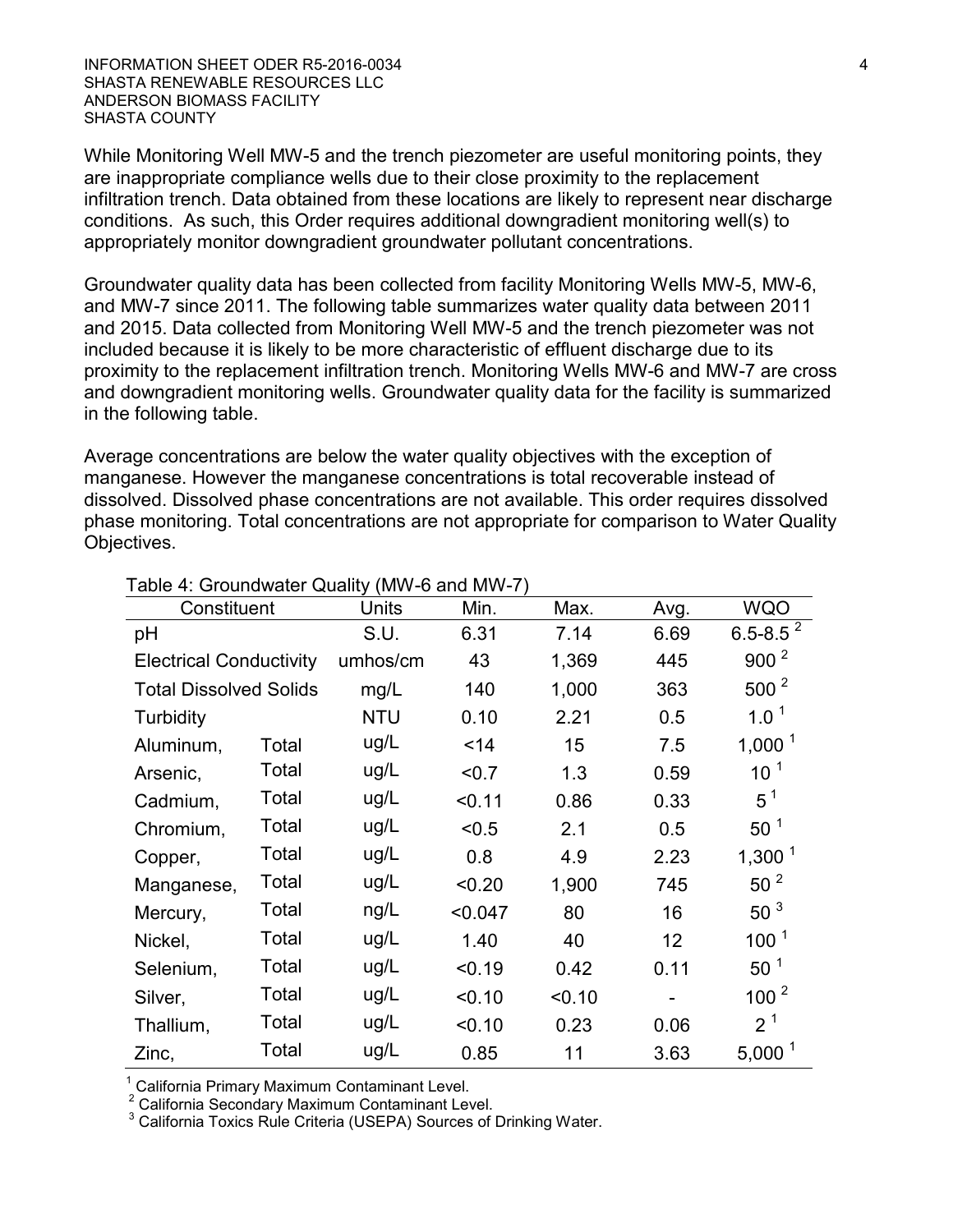### **Basin Plan, Beneficial Uses, and Regulatory Considerations**

The *Water Quality Control Plan for the Sacramento River and San Joaquin River Basins, Fourth Edition, revised June 2015* (hereafter Basin Plan) designates beneficial uses, establishes water quality objectives, contains implementation plans and policies for protecting waters of the basin, and incorporates by reference plans and policies adopted by the State Water Board. The beneficial uses of underlying groundwater as set forth in the Basin Plan are municipal and domestic supply, agricultural supply, industrial service supply and industrial process supply.

### **Antidegradation**

The Discharger has been monitoring groundwater quality at the site since 2011. Based on the data available, it is not possible to determine pre-1968 groundwater quality. Therefore, determination of compliance with Resolution 68-16 for this facility must be based on existing background groundwater quality.

The discharge and the potential for groundwater degradation allowed in this Order is consistent with the Antidegradation Policy since; (a) the limited degradation allowed by this Order will not results in water quality less than the water quality objectives, or unreasonably affect present and anticipated beneficial uses, (b) the Discharger has implemented BPTC to minimize degradation, and (c) the limited degradation is of the maximum benefit to the people of the State.

### **CEQA**

A Mitigated Negative Declaration was certified by the Shasta County Air Pollution Control Board on 10 August 2010 in accordance with the California Environmental Quality Act (CEQA) (Pub. Resources Code, § 21000 et seq.). The Mitigated Negative Declaration describes the project as the reactivation of an existing cogeneration plant.

### **Title 27**

Title 27 of the California Code of Regulations (hereafter Title 27) contains regulatory requirements for the treatment, storage, processing, and disposal of solid waste. However, Title 27 exempts certain activities from its provisions. Discharges regulated by this Order are exempt from Title 27 pursuant to provisions that exempt domestic sewage, wastewater, and reuse. Title 27, section 20090 states in part:

The following activities shall be exempt from the SWRCB-promulgated provisions of this subdivision, so long as the activity meets, and continues to meet, all preconditions listed:

(b) Wastewater - Discharges of wastewater to land, including but not limited to evaporation ponds, percolation ponds, or subsurface leachfields if the following conditions are met:

(1) the applicable RWQCB has issued WDRs, reclamation requirements, or waived such issuance;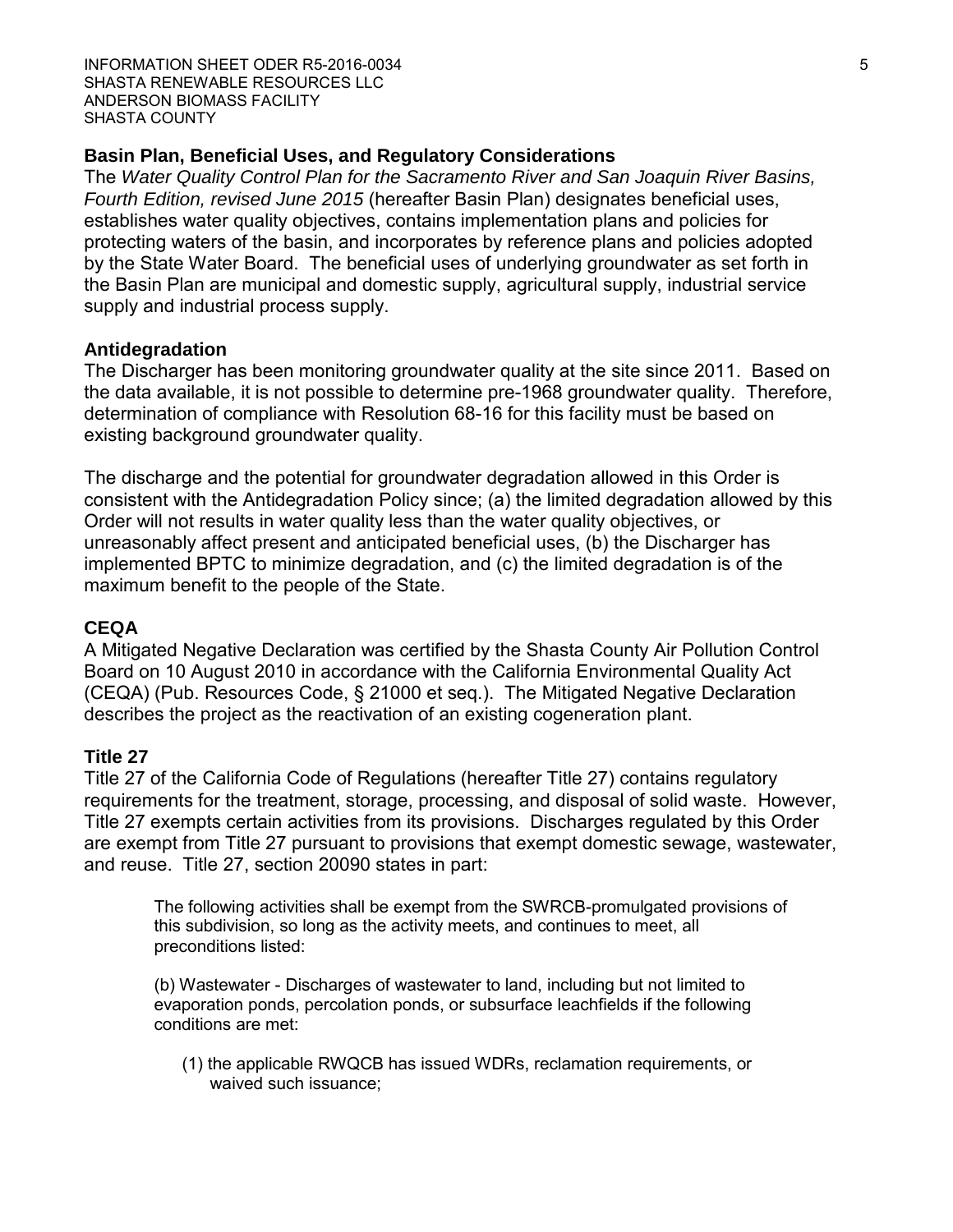- (2) the discharge is in compliance with the applicable water quality control plan; and
- (3) the wastewater does not need to be managed according to Chapter 11, Division 4.5, Title 22 of this code as a hazardous waste.

(c) Soil Amendments - Use of nonhazardous decomposable waste as a soil amendment pursuant to applicable best management practices, provided that RWQCBs may issue waste discharge or reclamation requirements for such use.

### **Proposed Order Terms and Conditions**

#### **Discharge Prohibitions, Specifications and Provisions**

The proposed Oder would prohibit discharge of wastes to surface waters or surface water drainage courses.

The proposed Order would set a maximum daily flow limit of 28,800 gallons per day (20 gallons per minute).

The proposed Order prescribes groundwater limitations that ensure the discharge does not affect present and anticipated beneficial uses of groundwater.

The proposed Order includes provisions that require the Discharger to submit a Groundwater Monitoring Work Plan, Groundwater Monitoring Well Installation Report, Background Groundwater Quality Study Report, updated Ash Management and Disposal Plan, and install an effluent flow meter.

#### **Monitoring Requirements**

Section 13267 of the California Water Code authorizes the Central Valley Water Board to require the Discharger to submit monitoring and technical reports as necessary to investigate the impact of a waste discharge on waters of the State.

The proposed Order includes effluent, leachfield, groundwater, and ash solids monitoring. This monitoring is necessary to characterize the discharge, evaluate compliance with effluent limitations prescribed by this Order, and evaluate groundwater quality and extent of degradation, if any, caused by the discharge.

#### **Reopener**

The conditions of discharge in the proposed Order were developed based on currently available technical information and applicable water quality laws, regulations, policies, and plans, and are intended to assure conformance with them. The proposed Order would set limitations based on the information provided thus far. If applicable laws and regulations change, or once new information is obtained that will change the overall discharge and its potential to impact groundwater, it may be appropriate to reopen the Order.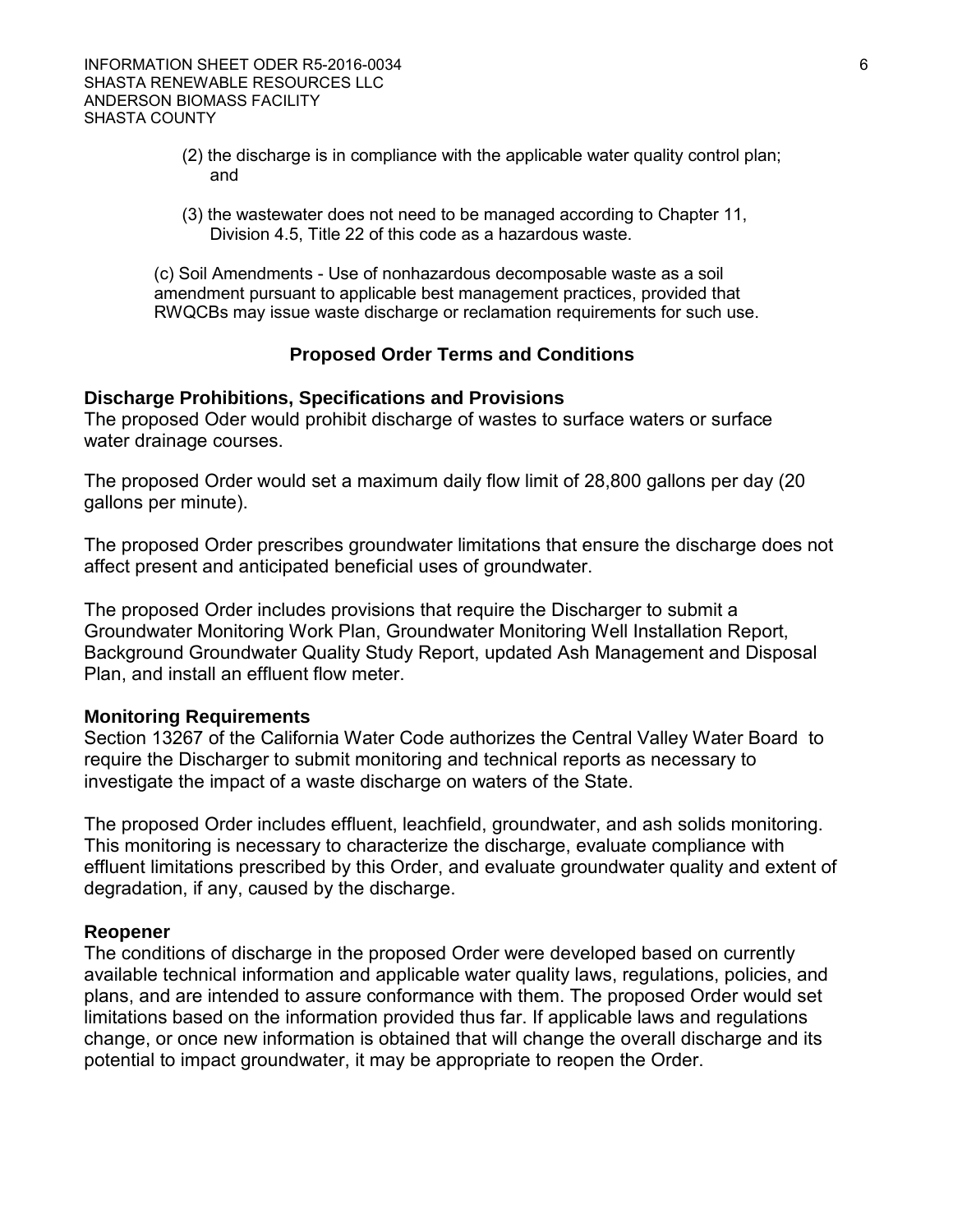### CALIFORNIA REGIONAL WATER QUALITY CONTROL BOARD CENTRAL VALLEY REGION

### MONITORING AND REPORTING PROGRAM R5-2016-0034

FOR

## SHASTA RENEWABLE RESOURCES LLC AND ANDERSON PLANT LLC

## ANDERSON BIOMASS PLANT SHASTA COUNTY

This Monitoring and Reporting Program (MRP) is issued pursuant to Water Code section 13267. The Discharger shall not implement any changes to this MRP unless and until the Central Valley Water Board adopts, or the Executive Officer issues, a revised MRP.

Section 13267 of the California Water Code states, in part:

*"In conducting an investigation specified in subdivision (a), the regional board may require that any person who has discharged, discharges, or is suspected of having discharged or discharging, or who proposes to discharge waste within its region, or any citizen or domiciliary, or political agency or entity of this state who has discharged, discharges, or is suspected of having discharged or discharging, or who proposes to discharge, waste outside of its region that could affect the quality of waters within its region shall furnish, under penalty of perjury, technical or monitoring program reports which the regional board requires. The burden, including costs, of these reports shall bear a reasonable relationship to the need for the report and the benefits to be obtained from the reports. In requiring those reports, the regional board shall provide the person with a written explanation with regard to the need for the reports, and shall identify the evidence that supports requiring that person to provide the reports."*

Section 13268 of the California Water Code states, in part:

*"(a) Any person failing or refusing to furnish technical or monitoring program reports as required by subdivision (b) of Section 13267, or failing or refusing to furnish a statement of compliance as required by subdivision (b) of Section 13399.2, or falsifying and information provided therein, is guilty of a misdemeanor and may be liable civilly in accordance with subdivision (b).*

*(b)(1) Civil liability may be administratively imposed by a regional board in accordance with Article 2.5 (commencing with section 13323) of Chapter 5 for a violation of subdivision (a) in an amount which shall not exceed one thousand dollars (\$1,000) for each day in which the violation occurs."*

The Shasta Renewable Resources LLC (here after "Discharger") owns and operates the facility that is subject to the WDRs cited herein, and the monitoring reports are necessary to determine compliance with the WDRs.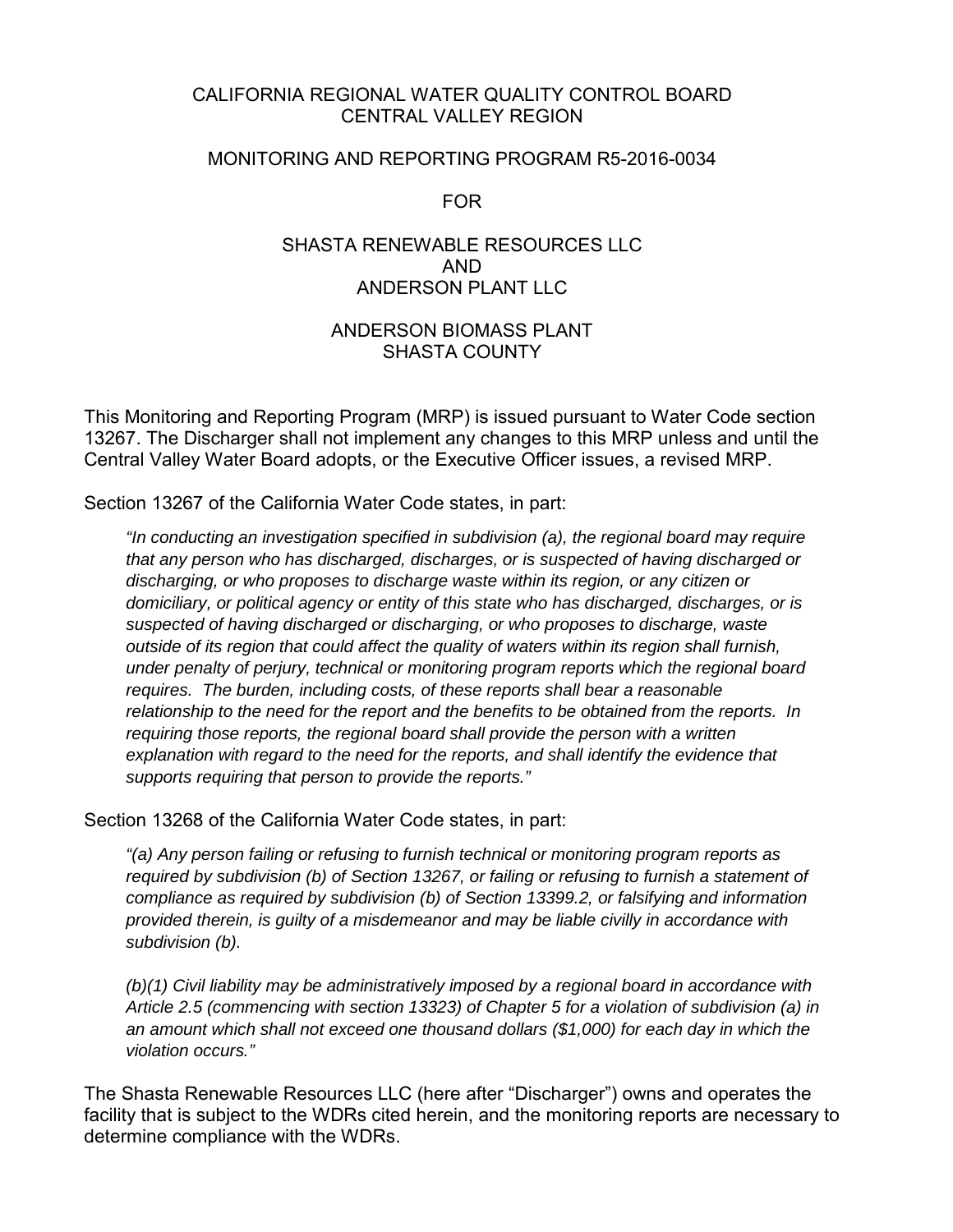MONITORING AND REPORTING PROGRAM R5-2016-0034 2 SHASTA RENEWABLE RESOURCES LLC AND ANDERSON PLANT LLC ANDERSON BIOMASS FACILITY SHASTA COUNTY

Pursuant to Section 13267 of the California Water Code, the Discharger shall implement this MRP and shall submit the monitoring reports described herein.

A glossary of terms used in this MRP is included on the last page.

## **I. GENERAL MONITORING REQUIREMENTS**

## **A. FLOW MONITORING**

Hydraulic flow rates shall be measured at the monitoring points specified in this MRP. Central Valley Water Board staff shall approve any proposed changes to flow monitoring locations prior to implementation of the change. All flow monitoring systems shall be appropriate for the conveyance system (i.e., open channel flow or pressure pipeline) and liquid type. Unless otherwise specified, each flow meter shall be equipped with a flow totalizer to allow reporting of cumulative volume as well as instantaneous flow rate. Flow meters shall be calibrated at the frequency recommended by the manufacturer; typically at least once per year and records of calibration shall be maintained for review upon request.

## **B. MONITORING AND SAMPLING LOCATIONS**

Samples shall be obtained at the monitoring points specified in this MRP and any additional monitoring points as required in the WDR that have yet to be determined. Central Valley Water Board staff shall approve any proposed changes to sampling locations prior to implementation of the change.

The Discharger shall monitor the following locations to demonstrate compliance with the requirements of this Order:

| <b>Monitoring Location Name</b> | <b>Monitoring Location Description</b>                                                                                                                 |
|---------------------------------|--------------------------------------------------------------------------------------------------------------------------------------------------------|
| <b>EFF-001</b>                  | Location where a representative sample of Discharge effluent<br>EFF-001 (Effluent) can be obtained prior to discharge to the<br>infiltration trenches. |
| MW-5, MW-6, MW-7, MW-8          | Groundwater monitoring well locations.                                                                                                                 |

## **C. SAMPLING AND SAMPLE ANALYSIS**

All samples shall be representative of the volume and nature of the discharge or matrix of material sampled. Except as specified otherwise in this MRP, grab samples will be considered representative of water, wastewater, soil, solids/sludges and groundwater.

The time, date, and location of each sample shall be recorded on the sample chain of custody form. All analyses shall be performed in accordance with the *Standard Provisions and Reporting Requirements for Waste Discharge Requirements*, dated 1 March 1991 (Standard Provisions).

Field test instruments (such as those used to measure pH, electrical conductivity, dissolved oxygen, wind speed, and precipitation) may be used provided that: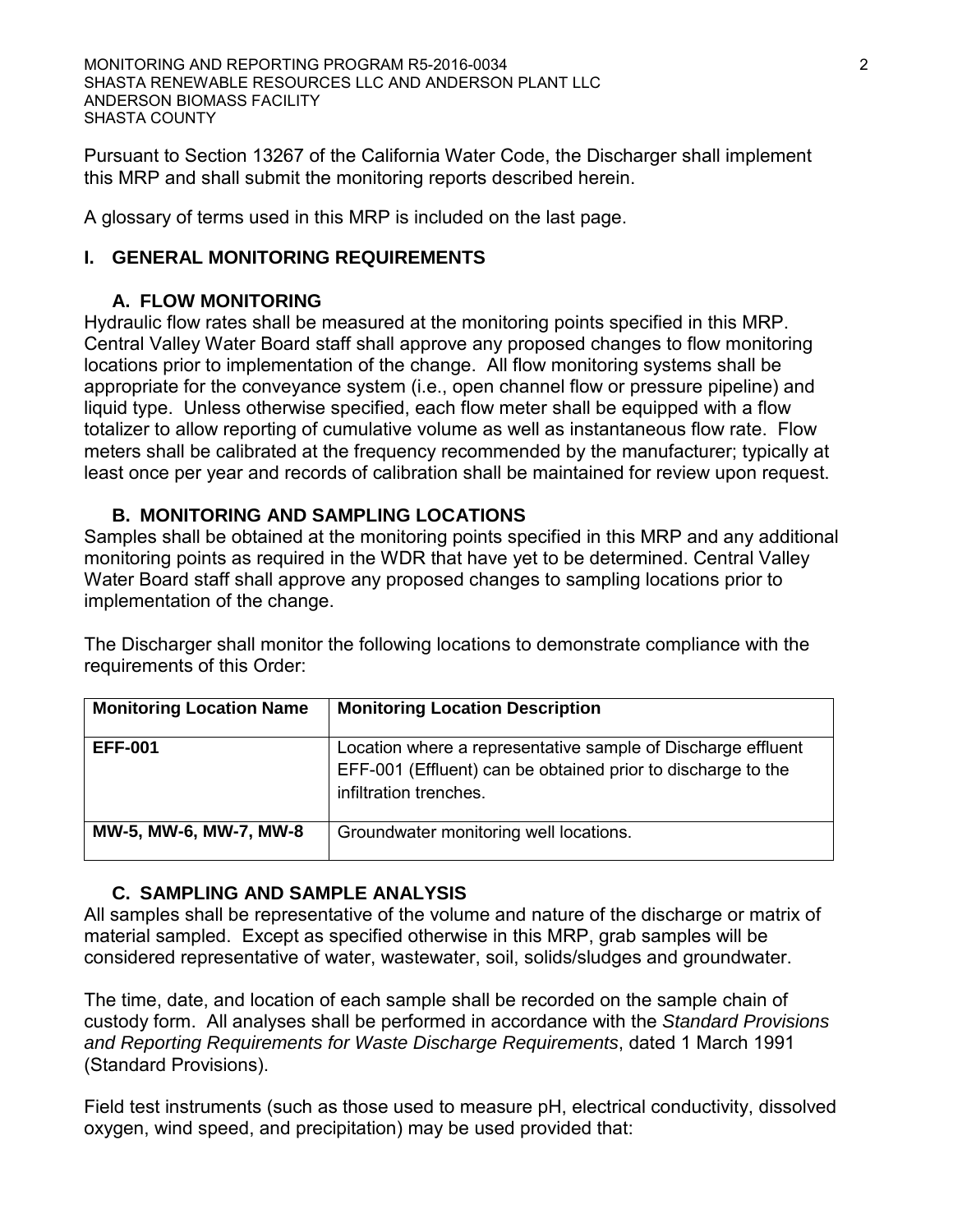- 1. The operator is trained in proper use and maintenance of the instruments;
- 2. The instruments are field calibrated at the frequency recommended by the manufacturer;
- 3. The instruments are serviced and/or calibrated by the manufacturer at the recommended frequency; and
- 4. Field calibration reports are submitted as described in the "Reporting" section of this MRP.

Laboratory analytical procedures shall comply with the methods and holding times specified in the following (as applicable to the medium to be analyzed):

- *Methods for Organic Chemical Analysis of Municipal and Industrial Wastewater*  (EPA);
- *Test Methods for Evaluating Solid Waste* (EPA);
- *Methods for Chemical Analysis of Water and Wastes* (EPA);
- *Methods for Determination of Inorganic Substances in Environmental Samples*  (EPA);
- *Standard Methods for the Examination of Water and Wastewater*  (APHA/AWWA/WEF); and
- Soil, Plant and Water Reference Methods for the Western Region (WREP 125).

Approved editions shall be those that are approved for use by the United States Environmental Protection Agency or the California Department of Public Health's Environmental Laboratory Accreditation Program (ELAP). The Discharger may propose alternative methods for approval. Where technically feasible, laboratory reporting limits shall be lower than the applicable water quality objectives for the constituents to be analyzed.

If monitoring consistently shows no significant variation in a constituent concentration or parameter after at least 12 months of monitoring, the Discharger may request this MRP be revised to reduce monitoring frequency. The proposal must include adequate technical justification for reduction in monitoring frequency.

## **II. SPECIFIC MONITORING REQUIREMENTS**

## **A. EFFLUENT MONITORING**

Effluent samples shall be collected upstream of the point of discharge prior to the distribution box and final discharge to infiltration trenches. At a minimum, effluent shall be monitored as specified below: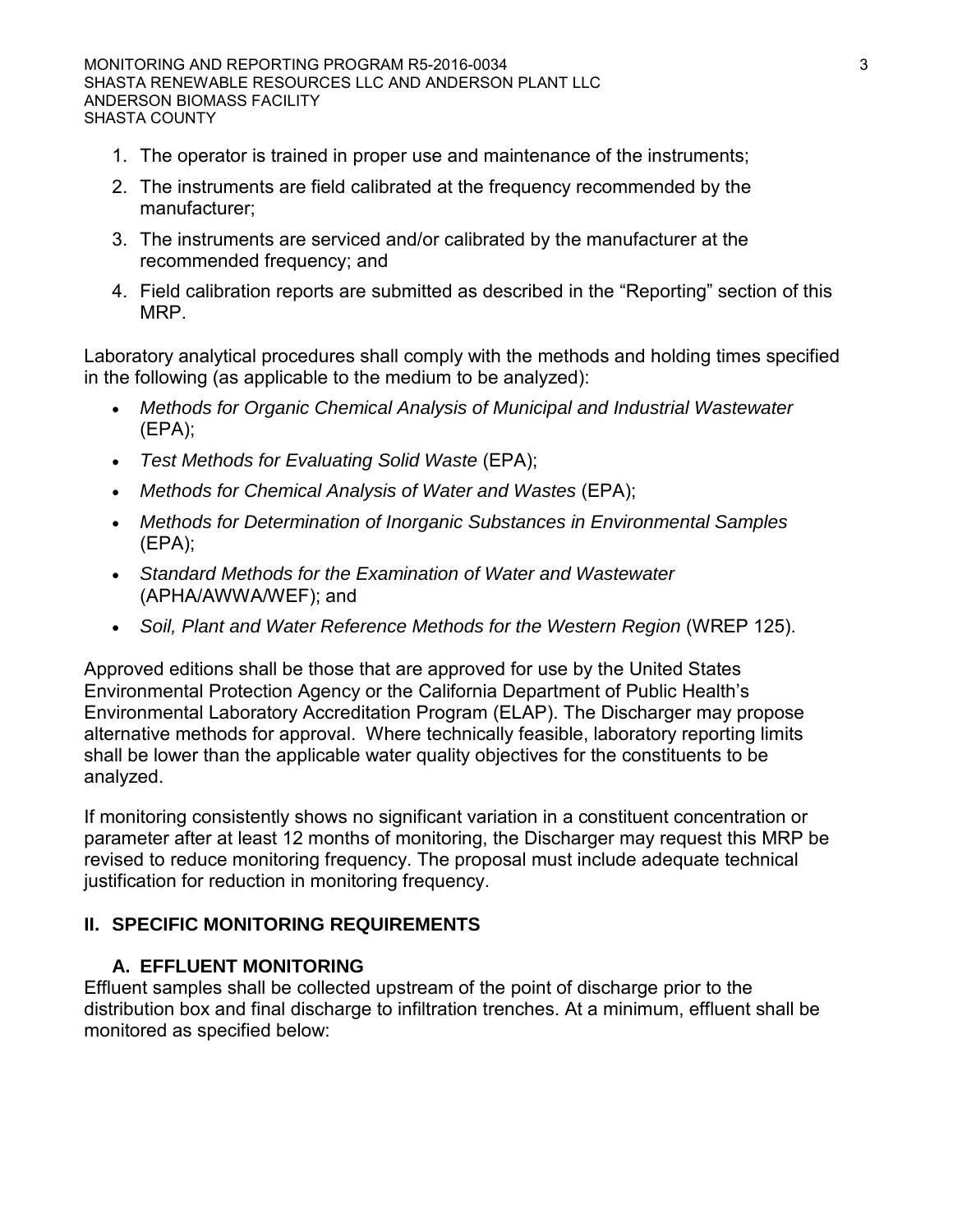| Constituent/Parameter                  | Units             | Sample Type   | Monitoring<br>Frequency | Reporting<br>Frequency |
|----------------------------------------|-------------------|---------------|-------------------------|------------------------|
| <b>Flow</b>                            | <b>MGD</b>        | Meter Reading | Daily                   | Monthly                |
| <b>Electrical Conductivity</b>         | Umhos/cm          | Grab          | Monthly                 | Monthly                |
| pH                                     | S.U.              | Grab          | Monthly                 | Monthly                |
| Eh                                     | <b>Millivolts</b> | Grab          | Monthly                 | Monthly                |
| Temperature                            | °C, °F            | Grab          | Monthly                 | Monthly                |
| Turbidity                              | <b>NTU</b>        | Grab          | Monthly                 | Monthly                |
| Dissolved Oxygen                       | mg/L              | Grab          | Monthly                 | Monthly                |
| <b>Total Dissolved Solids</b>          | mg/L              | Grab          | Quarterly               | Quarterly              |
| <b>Total Suspended Solids</b>          | mg/L              | Grab          | Quarterly               | Quarterly              |
| <b>Tannins and Lignins</b>             | mg/L              | Grab          | Quarterly               | Quarterly              |
| Standard Minerals <sup>1</sup>         | ug/L              | Grab          | Quarterly               | Quarterly              |
| Priority Pollutant Metals <sup>2</sup> | ug/L              | Grab          | Quarterly               | Quarterly              |
| Oil and Grease                         | mg/L              | Grab          | Quarterly               | Quarterly              |

1 Standard minerals shall include, at a minimum, the following elements/compounds: boron, calcium, chloride, iron, magnesium, manganese, potassium, sodium, sulfate, total alkalinity (including alkalinity series), and hardness.<br><sup>2</sup> Standard metals shall include at a minimum the following CA Title 22 Metals (CAM 17): Antimony,

Arsenic, Barium, Beryllium, Cadmium, Chromium, Cobalt, Copper, Lead, Molybdenum, Nickel, Selenium, Silver, Thallium, Vanadium, Zinc, and Mercury.

## **B. LEACH FIELD MONITORING**

The Discharger shall monitor each leach field as specified below:

| Parameter                                                                           | Units                                 | Type of<br>Measurement | Monitoring<br>Frequency | Reporting<br>Frequency |
|-------------------------------------------------------------------------------------|---------------------------------------|------------------------|-------------------------|------------------------|
| Evidence of surfacing wastewater,<br>erosion, field saturation, runoff <sup>2</sup> | $\hspace{0.05cm}$ – $\hspace{0.05cm}$ | Observation            | Monthly                 | Monthly                |

<sup>1</sup> For reporting purposes, legible photocopies of entries into an operator's log are acceptable.<br><sup>2</sup> Each leach field shall be identified in the monitoring log and a map depicting the location of each leach field shall be including in the report.

## **C. GROUNDWATER MONITORING**

The Discharger shall maintain the groundwater monitoring well network. If a groundwater monitoring well is dry for more than four consecutive sampling events or is damaged, the Discharger shall submit a work plan and proposed time schedule to replace the well. The well shall be replaced following approval of the work plan.

## **Applicability of Groundwater Limitations**

Prior to construction and/or sampling of any groundwater monitoring wells, the Discharger shall submit plans and specifications for approval. Once installed, all new wells shall be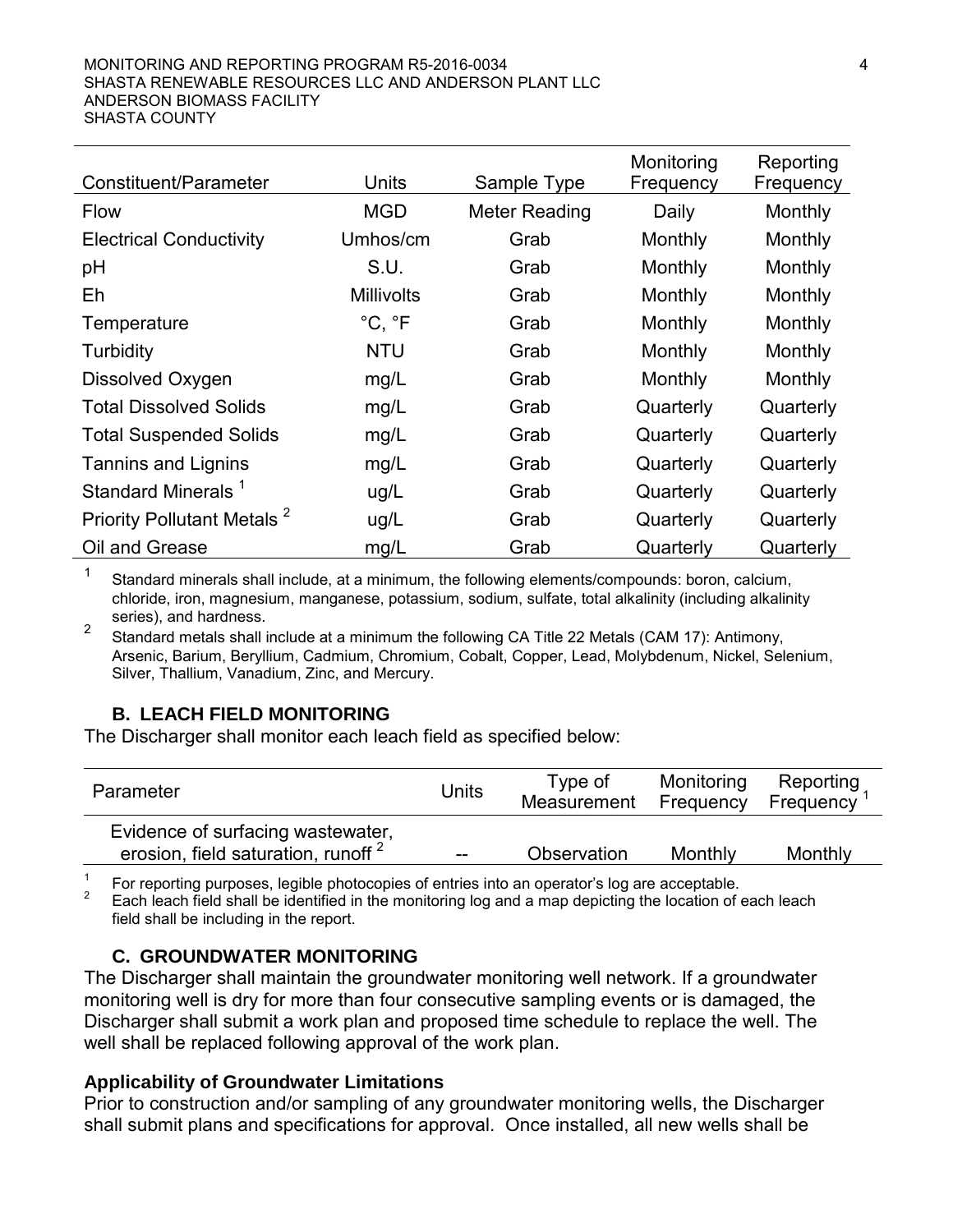added to the groundwater monitoring network. The following table lists all existing monitoring wells and designates the purpose of each well:

 $MW-5^1$  MW-6<sup>2</sup> MW-7<sup>2</sup> MW-8<sup>3</sup>

 $\overline{\phantom{a}}$  , which is a set of the set of the set of the set of the set of the set of the set of the set of the set of the set of the set of the set of the set of the set of the set of the set of the set of the set of th <sup>1</sup> Existing well not suitable for use as a compliance well  $\frac{2}{3}$  Compliance well used for compliance monitoring.

### **Groundwater Concentrations**

If groundwater monitoring results show that the discharge of waste is causing groundwater to contain any waste constituents in concentrations statistically greater than the Groundwater Limitations of this Order, within 120 days of the request of the Executive Officer, the Discharger shall submit a BPTC Evaluation Workplan that sets forth the scope and schedule for a systematic and comprehensive technical evaluation of each component of the facility's waste treatment and disposal system to determine best practicable treatment and control for each waste constituent that exceeds a Groundwater Limitation. The workplan shall contain a preliminary evaluation of each component of the wastewater treatment, storage and disposal system and propose a time schedule for completing the comprehensive technical evaluation. The schedule to complete the evaluation shall be as short as practicable, and shall not exceed one year.

## **Groundwater Sampling and Analysis**

Prior to purging or sampling, the groundwater depth shall be measured in each well to the nearest 0.01 feet. Groundwater elevations shall then be calculated to determine groundwater gradient and flow direction.

Low or no-purge sampling methods are acceptable, if described in an approved Sampling and Analysis Plan. Otherwise, each monitoring well shall be purged of at least 3 to 5 casing volumes until pH, electrical conductivity and turbidity have stabilized prior to sampling. Groundwater monitoring for all monitoring wells shall include, at a minimum, the following:

| Constituent/Parameter              | Units                  | Sample Type | Monitoring<br>Frequency | Reporting<br>Frequency |
|------------------------------------|------------------------|-------------|-------------------------|------------------------|
| Depth to Water <sup>1</sup>        | $0.01$ feet            | Measurement | Quarterly               | Quarterly              |
| Groundwater Elevation <sup>1</sup> | $0.01$ feet            | Calculation | Quarterly               | Quarterly              |
| Gradient <sup>1</sup>              | feet/foot              | Calculation | Quarterly               | Quarterly              |
| Gradient Direction <sup>1</sup>    | degrees                | Calculation | Quarterly               | Quarterly              |
| <b>Electrical Conductivity</b>     | Umhos/cm               | Grab        | Quarterly               | Quarterly              |
| pH                                 | S.U.                   | Grab        | Quarterly               | Quarterly              |
| Eh                                 | <b>Millivolts</b>      | Grab        | Quarterly               | Quarterly              |
| Temperature                        | $^{\circ}C, ^{\circ}F$ | Grab        | Quarterly               | Quarterly              |
| Turbidity                          | <b>NTU</b>             | Grab        | Quarterly               | Quarterly              |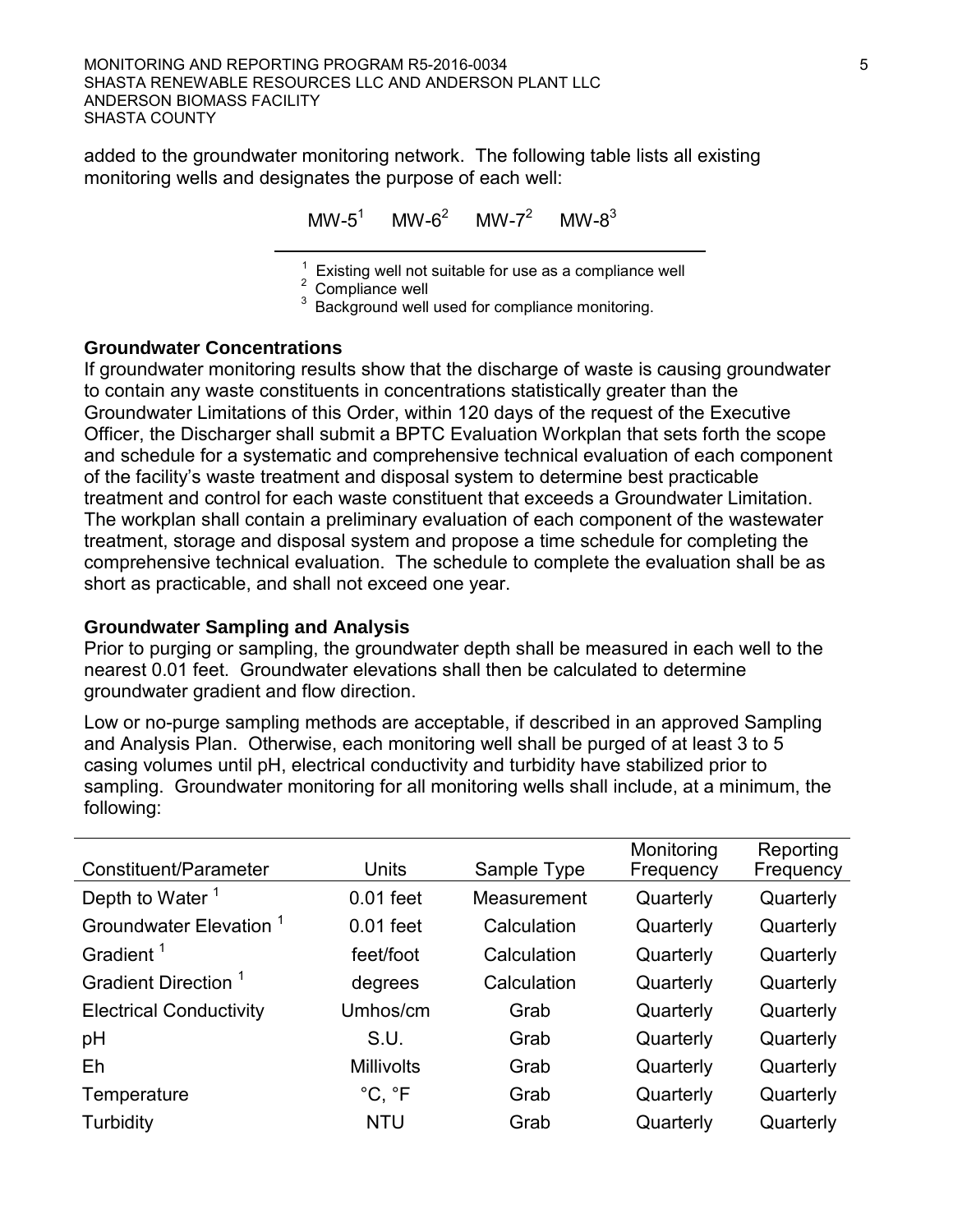#### MONITORING AND REPORTING PROGRAM R5-2016-0034 66 SHASTA RENEWABLE RESOURCES LLC AND ANDERSON PLANT LLC ANDERSON BIOMASS FACILITY SHASTA COUNTY

| Dissolved Oxygen                       | mg/L | Grab | Quarterly | Quarterly |
|----------------------------------------|------|------|-----------|-----------|
| <b>Total Dissolved Solids</b>          | mg/L | Grab | Quarterly | Quarterly |
| <b>Total Suspended Solids</b>          | mg/L | Grab | Quarterly | Quarterly |
| <b>Tannins and Lignins</b>             | mg/L | Grab | Quarterly | Quarterly |
| Standard Minerals <sup>2</sup>         | ug/L | Grab | Quarterly | Quarterly |
| Priority Pollutant Metals <sup>3</sup> | ug/L | Grab | Quarterly | Quarterly |
| Oil and Grease                         | mg/L | Grab | Quarterly | Quarterly |

 $1$  Groundwater elevations shall be determined based on depth-to-water measurements using a surveyed elevation reference point on the well casing.

2 Standard minerals shall include, at a minimum, the following elements/compounds: boron, calcium, chloride, iron, magnesium, manganese, potassium, sodium, sulfate, total alkalinity (including alkalinity

3 Standard metals shall include at a minimum the following CA Title 22 Metals (CAM 17): Antimony, Arsenic, Barium, Beryllium, Cadmium, Chromium, Cobalt, Copper, Lead, Molybdenum, Nickel, Selenium, Silver, Thallium, Vanadium, Zinc, and Mercury.

### **III. OTHER MONITORING REQUIREMENTS**

#### **A. Ash Solids Monitoring**

1. Bottom and fly ash information shall be collected and reported in the quarterly monitoring reports and at a minimum, the following:

| Parameter                           | <b>Units</b>                               | Sample Type | Minimum<br>Sampling<br>Frequency | Required<br>Analytical<br><b>Test Method</b>                    |
|-------------------------------------|--------------------------------------------|-------------|----------------------------------|-----------------------------------------------------------------|
| <b>Ash Volume Generated</b>         | $Dry$ -tons <sup><math>\prime</math></sup> | Continuous  | Monthly                          |                                                                 |
| Ash Volume Stored at<br>Facility    | $Dry$ -tons <sup>7</sup>                   | Continuous  | Monthly                          |                                                                 |
| Ash Volume Removed<br>from Facility | $Dry$ -tons <sup>7</sup>                   | Continuous  | Monthly                          |                                                                 |
| <b>Ash Liming Capacity</b>          | Equiv % $CaCO3$                            | Composite   | 2/Year                           | <b>UC Davis</b><br>Method 440<br>or AOAC<br>955.01 <sup>6</sup> |
| Ash Total Phosphorous               | mg/kg                                      | Composite   | 2/Year                           | 1                                                               |
| <b>Moisture Content</b>             | % Moisture                                 | Composite   | 2/Year                           | 1                                                               |
| рH                                  | standard units                             | Composite   | 2/Year                           | 1                                                               |
| CAM 17 Metals <sup>2</sup>          | mg/kg                                      | Composite   | 2/Year                           | 1, 3                                                            |
| TCDD-Equivalents <sup>4</sup>       | pg/g                                       | Composite   | 1/Year $5$                       | <b>EPA Method</b><br>1613                                       |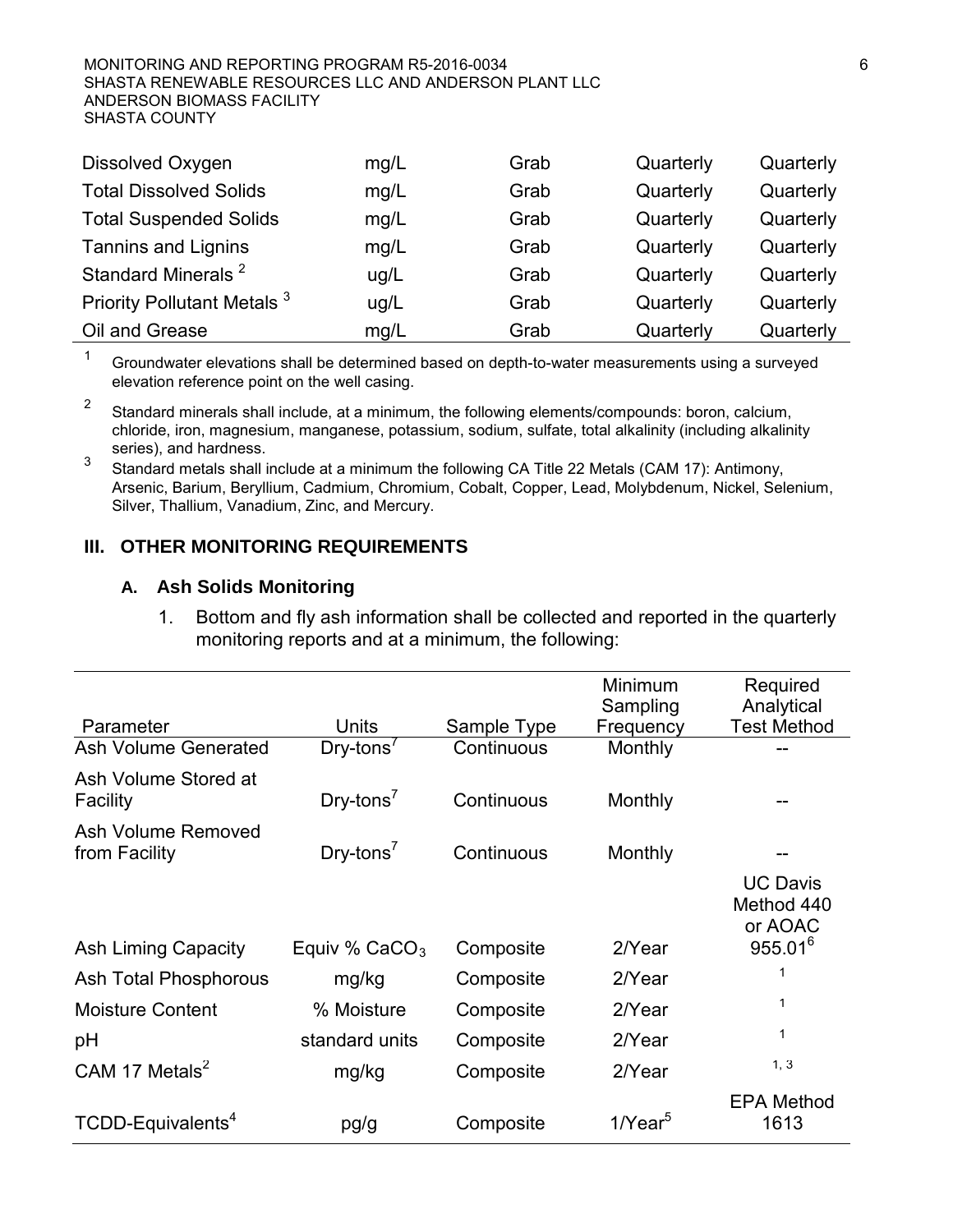MONITORING AND REPORTING PROGRAM R5-2016-0034 **7** 7 SHASTA RENEWABLE RESOURCES LLC AND ANDERSON PLANT LLC ANDERSON BIOMASS FACILITY SHASTA COUNTY

- Pollutants shall be analyzed using the analytical methods described in 40 C.F.R. part 136 or by methods approved by the Central Valley Water Board or the State Water Board.
- <sup>2</sup> California Administrative Manual (i.e. CCR) metals: antimony, arsenic, barium, beryllium, cadmium, chromium, cobalt, copper, lead, mercury, molybdenum, nickel, selenium, silver, thallium, vanadium, and zinc.
- 
- <sup>3</sup> In accordance with CCR Title 22 testing procedures.<br>
<sup>4</sup> Dioxin equivalents, also known as the TEQ, is a calculated value that reflects the combined effect of dioxin and furan compounds (cogeners). Results for dioxin T
- discussed all compounds for district for district for district for distribution and congeners. Suppose the congeners of data has been submitted.
- 6 A&L Western Agricultural Laboratories'' Neutralizing value of liming materials (or percent calcium carbonate equivalency-CCE).
- Units may be reported in volume or weight measurement.
	- 2. The Discharger shall record on a monthly basis the following information about wood ash removed from the Facility and submit in an annual Monitoring Report **no later than 1 February of each year**:
		- a. final end user name, address, and disposal location or soil amendment application area (except as described in item c. below for intermediate producers), and
		- b. volume and/or weight of ash for each location/area (except as described in item c. below for intermediate producers).
		- c. the name, address, and volume and/or weight of ash sold or supplied to an intermediate producer for use in the manufacture of commercial soil amendment products. (Note: Final application area information for end users purchasing commercial soil amendment products is not required.)

### **IV. REPORTING REQUIREMENTS**

All monitoring reports should be converted to a searchable Portable Document Format (PDF) and submitted electronically. Documents that are less than 50MB should be emailed to: [centralvalleyredding@waterboards.ca.gov.](mailto:centralvalleyredding@waterboards.ca.gov)

To ensure that your submittal is routed to the appropriate staff person, the following information should be included in the body of the email:

Shasta Renewable Resources/Shasta/WDR

Documents that are 50 MB or larger should be transferred to a CD, DVD, or flash drive and mailed to the following address:

Central Valley Regional Water Quality Control Board 364 Knollcrest Drive, Suite 205 Redding, California 96002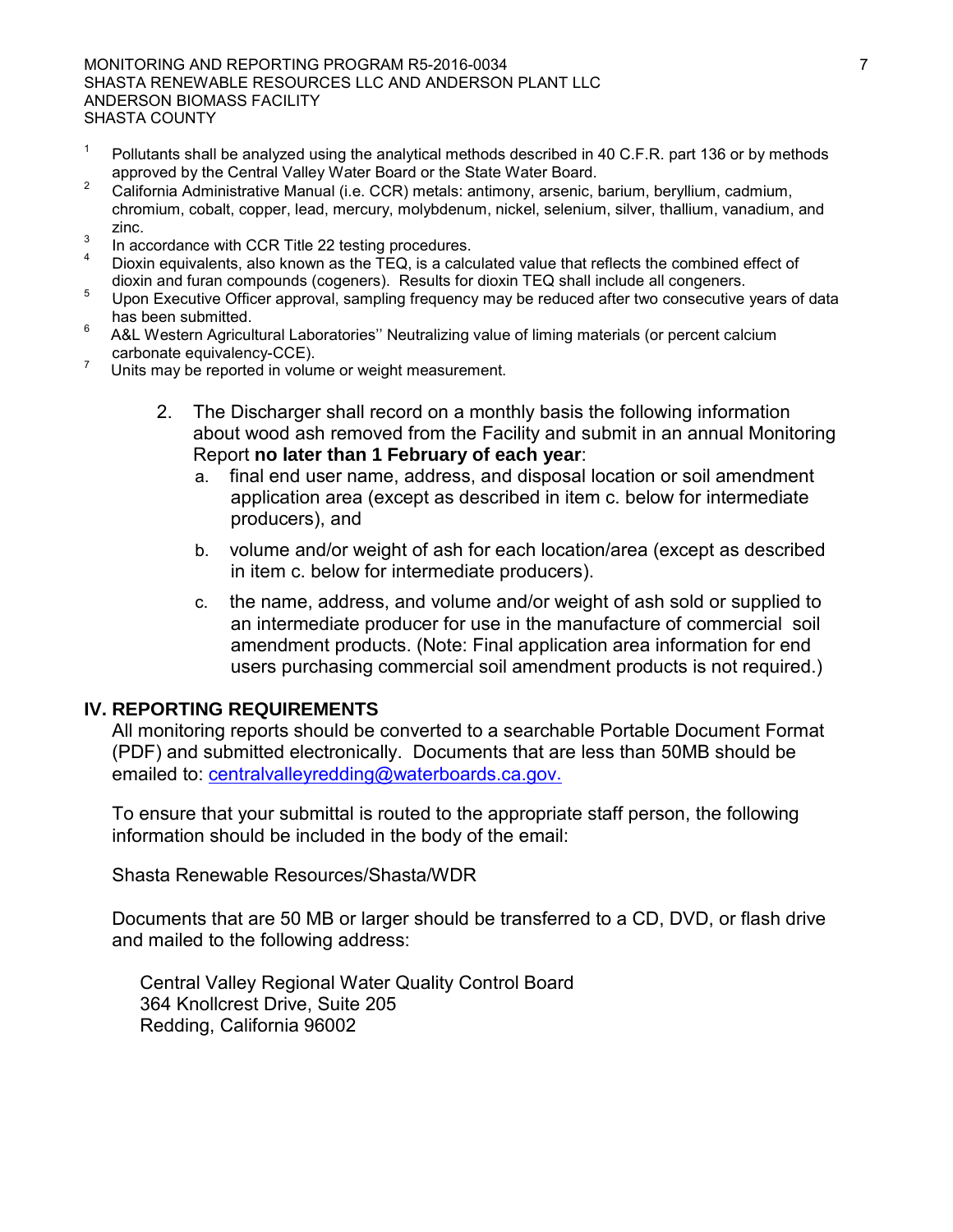MONITORING AND REPORTING PROGRAM R5-2016-0034 **8** 8 SHASTA RENEWABLE RESOURCES LLC AND ANDERSON PLANT LLC ANDERSON BIOMASS FACILITY SHASTA COUNTY

**A transmittal letter shall accompany each monitoring report.** The letter shall include a discussion of all violations of the WDRs and this MRP during the reporting period and actions taken or planned for correcting each violation. If the Discharger has previously submitted a report describing corrective actions taken and/or a time schedule for implementing the corrective actions, reference to the previous correspondence will be satisfactory. Pursuant to Section B.3 of the Standard Provisions and General Reporting Requirements, the transmittal letter shall contain a statement by the Discharger or the Discharger's authorized agent certifying under penalty of perjury that the report is true, accurate and complete to the best of the signer's knowledge.

In reporting monitoring data, the Discharger shall arrange the data in tabular form so that the date, sample type (e.g., effluent, pond, etc.), and reported analytical result for each sample are readily discernible. The data shall be summarized in such a manner to clearly illustrate compliance with waste discharge requirements and spatial or temporal trends, as applicable. The results of any monitoring done more frequently than required at the locations specified in the Monitoring and Reporting Program shall be reported in the next scheduled monitoring report.

Laboratory analysis reports shall be included in the monitoring reports and must be retained for a minimum of three years in accordance with Standard Provision C.3. For a Discharger conducting any of its own analyses, reports must also be signed and certified by the chief of the laboratory.

In addition to the requirements of Standard Provision C.3, monitoring information shall include the method detection limit (MDL) and the Reporting limit (RL) or practical quantitation limit (PQL). If the regulatory limit for a given constituent is less than the RL (or PQL), then any analytical results for that constituent that are below the RL (or PQL) but above the MDL shall be reported and flagged as estimated.

All monitoring reports that involve planning, investigation, evaluation or design, or other work requiring interpretation and proper application of engineering or geologic sciences, shall be prepared by or under the direction of persons registered to practice in California pursuant to California Business and Professions Code sections 6735, 7835, and 7835.1.

In the future, the State Water Board or Central Valley Regional Water Board may require electronic submittal of monitoring reports using the State Water Board's California Integrated Water Quality System (CIWQS) Program Web site (http://www.waterboards.ca.gov/ciwqs/index.html) or similar system. Electronic submittal to CIWQS, when implemented, will meet the requirements of our Paperless Office System.

## **A. Quarterly Monitoring Reports**

Quarterly monitoring reports shall be submitted to the Board by the **1st day of the second month after the quarter** (i.e. the January-March quarterly report is due by **May 1st**). Each Quarterly Monitoring Report shall include the following: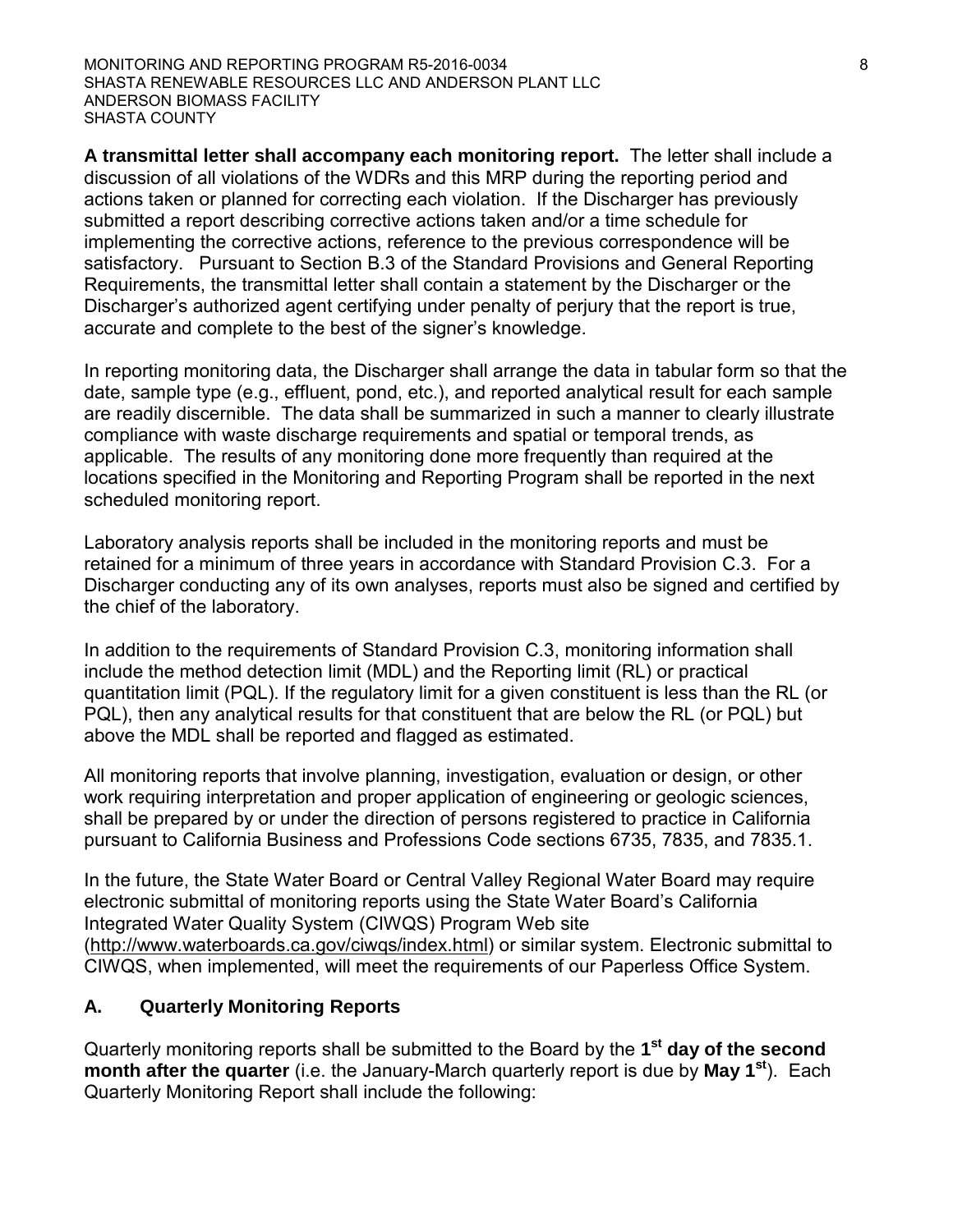- 1. Results of Effluent Monitoring, including calculated values for total flow and average daily flow for each month, and total annual flow to date.
- 2. Results of Leach Field Monitoring if performed during the quarter.
- 3. Results of Groundwater Monitoring, if performed during the quarter, including:
	- a. A narrative description of all preparatory, monitoring, sampling, and sample handling for groundwater monitoring.
	- b. A field log for each well documenting depth to groundwater; method of purging; parameters measured before, during, and after purging; sample preparation (e.g., filtering); and sample preservation.
	- c. Calculation of the groundwater elevation at each monitoring well, and determination of groundwater flow direction and gradient on the date of measurement.
	- d. Summary data tables of historical and current water table elevations and analytical results.
	- e. A scaled map showing relevant structures and features of the facility, the locations of monitoring wells, surface waters, and groundwater elevation contours referenced to an appropriate datum (e.g., NGVD).
- 4. Results of Ash Solids Monitoring completed during the quarter, including the volume of ash generated, stored, and removed from the facility and when applicable results of any laboratory analysis conducted.
- 5. A comparison of monitoring data to the effluent limitations and discharge specifications and an explanation of any violation of those requirements.
- 6. A copy of inspection log page(s) documenting inspections completed during the quarter.
- 7. A copy of calibration log page(s) verifying calibration of all hand-held monitoring instruments performed during the quarter.

The Fourth Quarter Monitoring Report will serve as an Annual Monitoring Report. The Fourth Quarterly Monitoring Report for each calendar year shall include the following in addition to the items listed above.

## **Effluent Monitoring**

- 1. Effluent flow v. time graphs using all historic flow monitoring data.
- 2. Concentration v. time graphs for each monitored constituent using all historic effluent monitoring data.

## **Leach Field Monitoring**

1. Summary of monthly observations made throughout the year. Including but not limited to any notable observations made and any corrective actions that were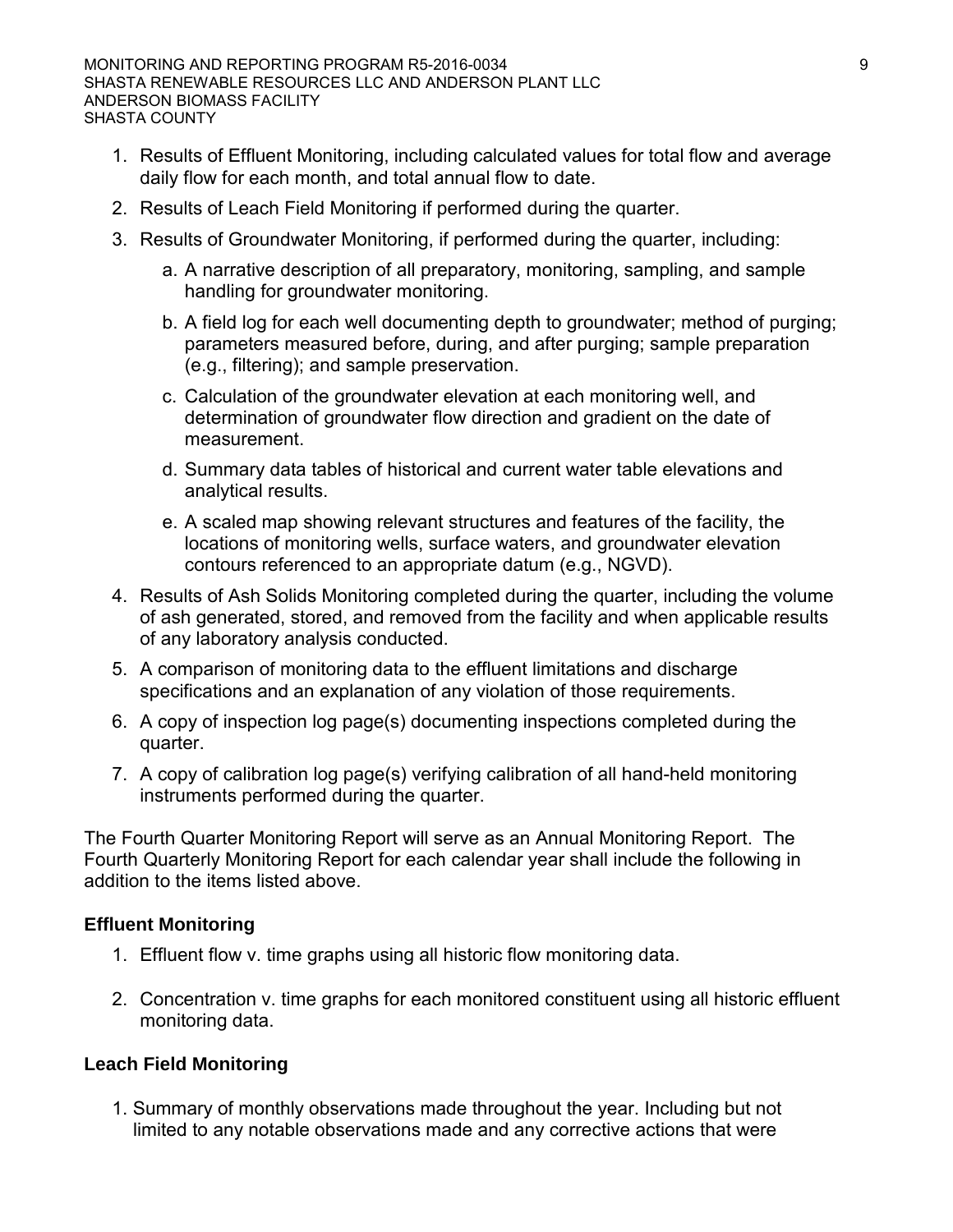MONITORING AND REPORTING PROGRAM R5-2016-0034 10 SHASTA RENEWABLE RESOURCES LLC AND ANDERSON PLANT LLC ANDERSON BIOMASS FACILITY SHASTA COUNTY

required to mitigate any adverse conditions that were observed.

## **Groundwater Monitoring**

- 1. Concentration v. time graphs for each monitored constituent using all historic groundwater monitoring data. Each graph shall show the background groundwater concentration range, concentration specified above, and the Groundwater Limitation as horizontal lines at the applicable concentration.
- 2. An evaluation of the groundwater quality beneath the site and determination of whether any concentrations were exceeded in any compliance well at any time during the calendar year. This shall be determined by comparing the annual average concentration for each well during the calendar year to the corresponding concentration specified above. If any groundwater concentrations were exceeded, include acknowledgment that the technical report described in the Groundwater Concentrations section of this MRP will be submitted in accordance with the specified schedule.

## **Ash Solids Monitoring**

1. A summary of all Ash Solids Monitoring completed during throughout the year, including the volume of ash generated, stored, and removed from the facility and when applicable results of any laboratory analysis conducted.

## **Other Standard Information**

- 1. A discussion of compliance and the corrective actions taken, as well as any planned or proposed actions needed to bring the discharge into full compliance with the waste discharge requirements.
- 2. Monitoring equipment maintenance and calibration records, as described in Standard Provision C.4.
- 3. A discussion of any data gaps and potential deficiencies or redundancies in the monitoring system or reporting program.

The Discharger shall implement the above monitoring program as of the date of this Order.

*Original signed by:*

Ordered by:

PAMELA C. CREEDON, Executive Officer

21 April 2016 (Date)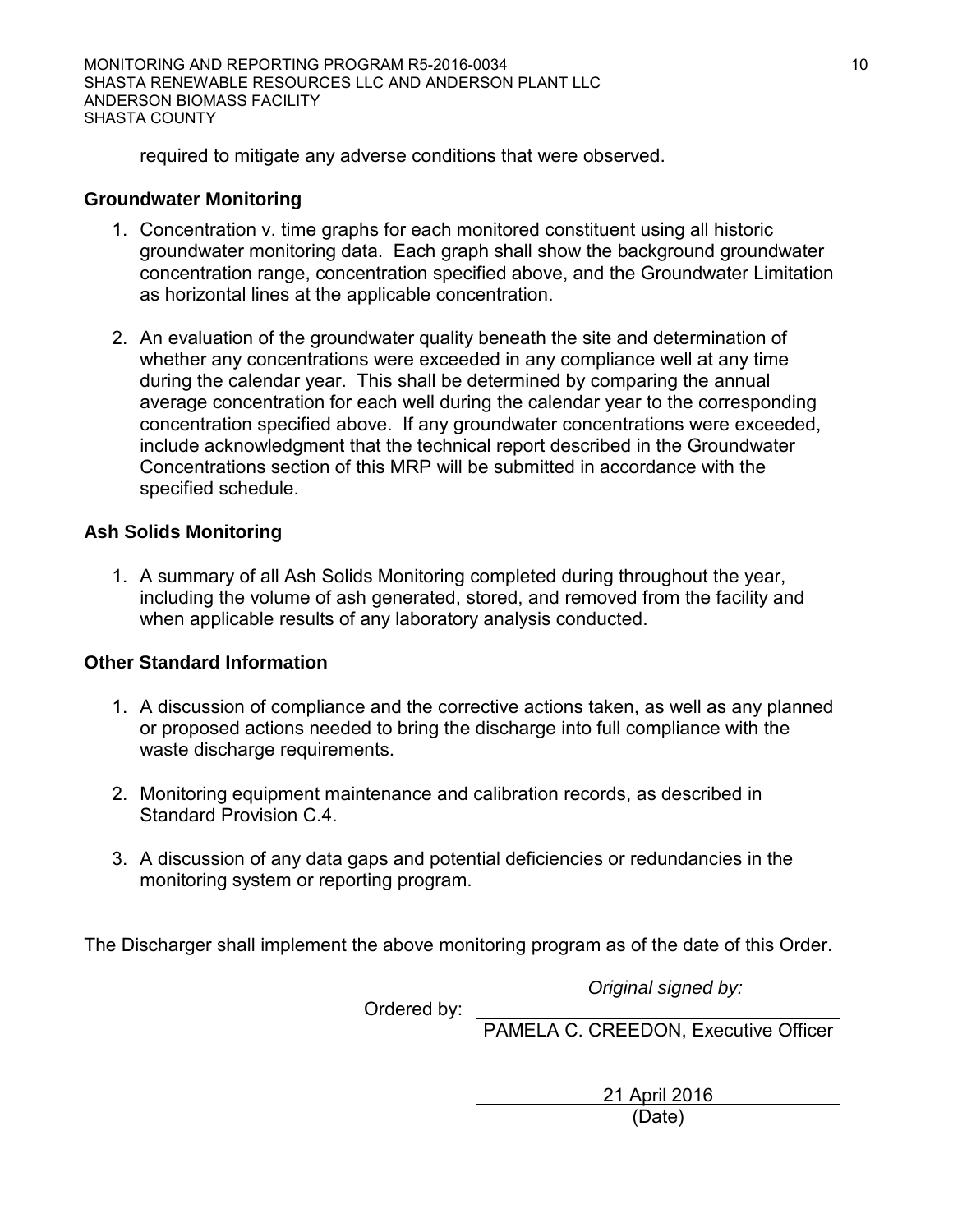# **GLOSSARY**

| BOD <sub>5</sub>     | Five-day biochemical oxygen demand                                                                                             |
|----------------------|--------------------------------------------------------------------------------------------------------------------------------|
| CaCO <sub>3</sub>    | Calcium carbonate                                                                                                              |
| <b>DO</b>            | Dissolved oxygen                                                                                                               |
| EC                   | Electrical conductivity at 25° C                                                                                               |
| <b>FDS</b>           | <b>Fixed dissolved solids</b>                                                                                                  |
| <b>NTU</b>           | Nephelometric turbidity unit                                                                                                   |
| <b>TKN</b>           | Total Kjeldahl nitrogen                                                                                                        |
| <b>TDS</b>           | <b>Total dissolved solids</b>                                                                                                  |
| <b>TSS</b>           | <b>Total suspended solids</b>                                                                                                  |
| Continuous           | The specified parameter shall be measured by a meter continuously.                                                             |
|                      | 24-hr Composite Samples shall be a flow-proportioned composite consisting of at least<br>eight aliquots over a 24-hour period. |
| Daily                | Every day                                                                                                                      |
| <b>Twice Weekly</b>  | Twice per week on non-consecutive days.                                                                                        |
| Weekly               | Once per week.                                                                                                                 |
| <b>Twice Monthly</b> | Twice per month during non-consecutive weeks.                                                                                  |
| Monthly              | Once per calendar month.                                                                                                       |
| <b>Bimonthly</b>     | Once every two calendar months (i.e., six times per year) during non-<br>consecutive months.                                   |
| Quarterly            | Once per calendar quarter.                                                                                                     |
| Semiannually         | Once every six calendar months (i.e., two times per year) during non-<br>consecutive quarters.                                 |
| Annually             | Once per year.                                                                                                                 |
| mg/L                 | Milligrams per liter                                                                                                           |
| mL/L                 | Milliliters [of solids] per liter                                                                                              |
| $\mu$ g/L            | Micrograms per liter                                                                                                           |
| umhos/cm             | Micromhos per centimeter                                                                                                       |
| gpd                  | Gallons per day                                                                                                                |
| mgd                  | Million gallons per day                                                                                                        |
| MPN/100 mL           | Most probable number [of organisms] per 100 milliliters                                                                        |
| <b>MTF</b>           | Multiple tube fermentation                                                                                                     |